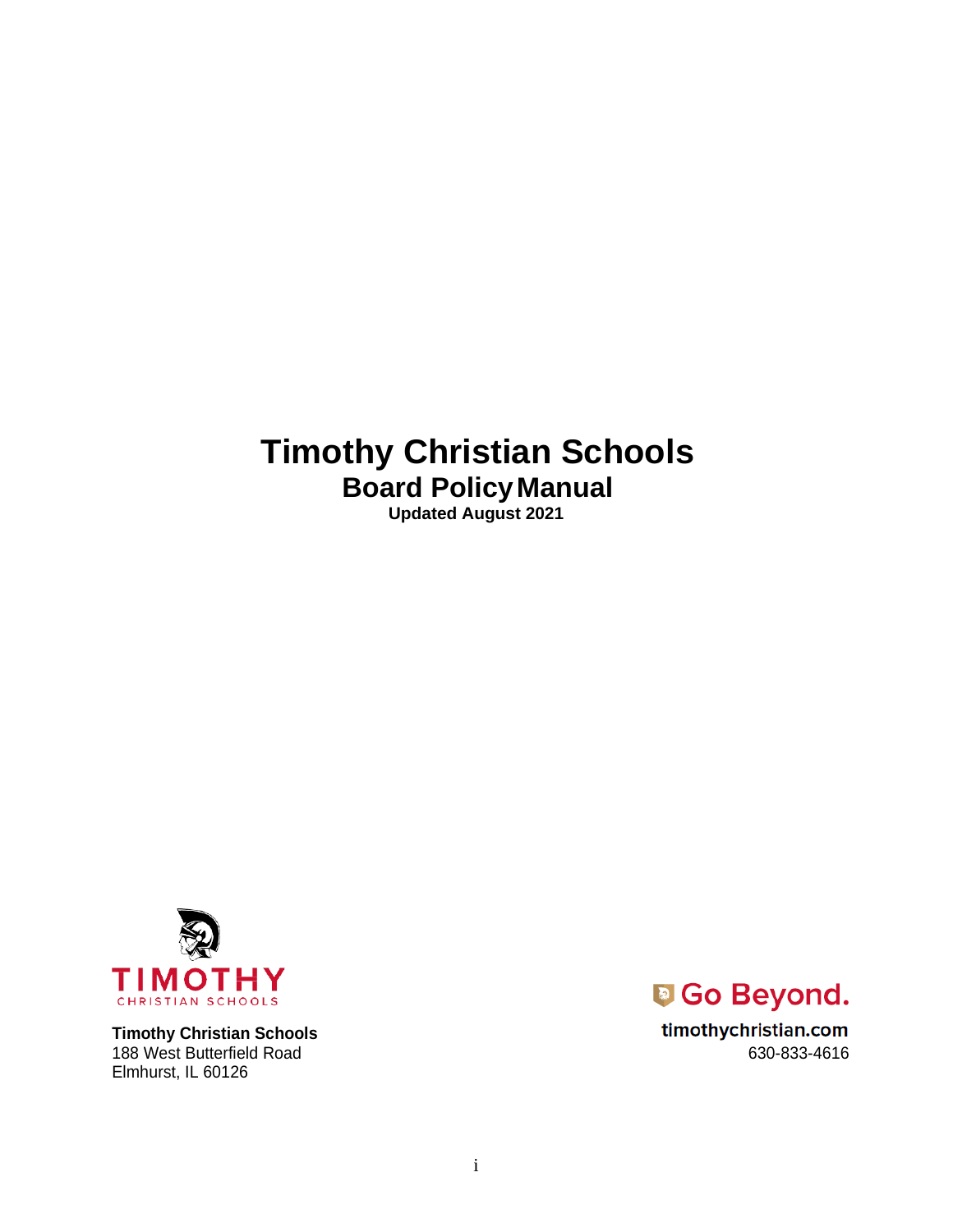# **Table of Contents**

|     | SECTION 1 - TIMOTHY CHRISTIAN SCHOOLS ORGANIZATION 3 |  |
|-----|------------------------------------------------------|--|
| 1.1 |                                                      |  |
| 1.2 |                                                      |  |
| 1.3 |                                                      |  |
| 1.4 |                                                      |  |
| 1.5 |                                                      |  |
| 1.6 |                                                      |  |
| 1.7 |                                                      |  |
| 1.8 |                                                      |  |
| 1.9 |                                                      |  |
|     |                                                      |  |
|     |                                                      |  |
| 2.1 |                                                      |  |
| 2.2 |                                                      |  |
| 2.3 |                                                      |  |
| 2.4 |                                                      |  |
| 2.5 |                                                      |  |
|     |                                                      |  |
| 3.1 |                                                      |  |
| 3.2 |                                                      |  |
| 3.3 |                                                      |  |
| 3.4 |                                                      |  |
|     |                                                      |  |
| 4.1 |                                                      |  |
| 4.2 |                                                      |  |
| 4.3 |                                                      |  |
| 4.4 |                                                      |  |
| 4.5 |                                                      |  |
|     |                                                      |  |
| 5.1 |                                                      |  |
| 5.2 |                                                      |  |
|     |                                                      |  |
| 6.1 |                                                      |  |
| 6.2 |                                                      |  |
| 6.3 |                                                      |  |
| 6.4 |                                                      |  |
| 6.5 |                                                      |  |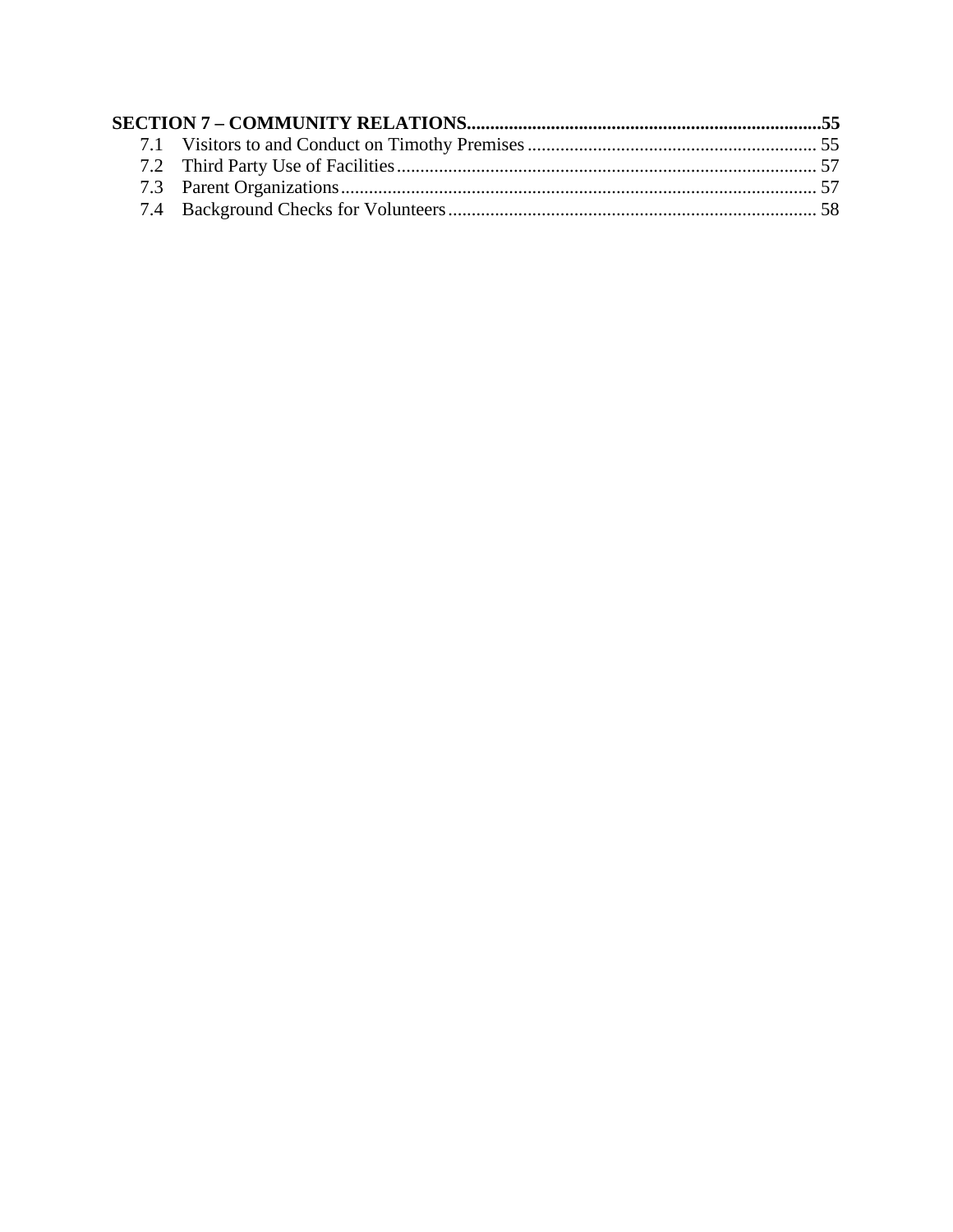# **MISSION/VISION/VALUES 2.0**

### <span id="page-3-0"></span>**MISSION**

For the glory of God, Timothy Christian Schools exists to uphold Biblical truth, ignite academic growth, and inspire courageous leadership one student at a time.

### **VISION**

Timothy Christian Schools will develop life-long learners and servant leaders who fully live out their purpose in the world for Christ.

# **VALUES**

- 1. Christ-centered
- 2. Biblically rooted
- 3. Excellence-driven
- 4. Growth-oriented
- 5. Relationship-focused
- 6. Individually-customized
- 7. Leadership-minded
- 8. Opportunity-based
- 9. Collaboratively-supported

# **MOTTO**

### Go Beyond

# **STATEMENT OF BELIEF ON MARRIAGE, GENDER, AND SEXUALITY**

Timothy Christian Schools believes that the term marriage refers to the uniting of one man and one woman in a single, exclusive, lifelong union, as delineated in Scripture (Genesis 2:18-25). We believe that God intends sexual intimacy to occur only between a man and a woman who are married to each other (1 Corinthians 6:18, 7:2-5; Hebrews 13:4).

Timothy Christian Schools believes that God wonderfully and immutably creates each person as male or female, and acknowledges the rare intersex birth condition. These two complementary genders reflect the image and nature of God (Genesis 1:26-27). We acknowledge the reality that sin has distorted the image of God in men and women, and mourn anyone's willful rejection of God's image in them.

Timothy Christian Schools believes that moral misconduct includes, but is not limited to, promiscuity, adultery, fornication, co-habitation, homosexual behavior, bisexuality, polygamy, bestiality, incest, transgender identity, gender non-conformity, non-binary gender conformity, use of pornography, or any other violation of the unique, distinct roles of male and female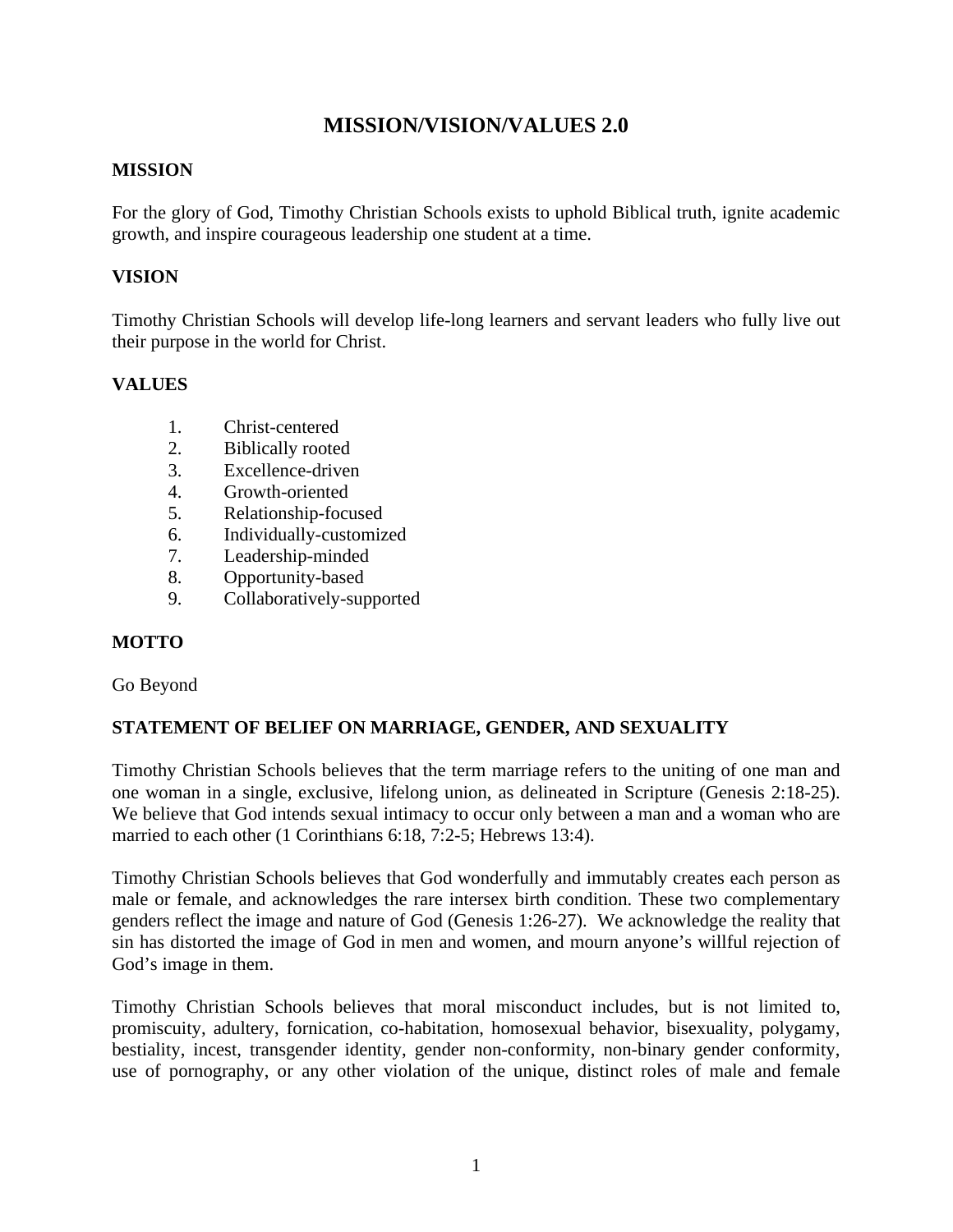(Exodus 20:14; Leviticus 18:7-23, 20:10-21; Deuteronomy 5:18; Matthew 5:27-28, 15:18-20; Romans 1:21-27; 1 Corinthians 6:9-20; Colossians 3:5).

Timothy Christian Schools believes that every person must be afforded compassion, love, kindness, respect, and dignity (Mark 12:28-31; Luke 6:31). Harassing and hateful behavior or attitudes directed toward any individual are to be repudiated and are not in accord with Scripture nor the beliefs of Timothy Christian Schools. We believe that God offers redemption and restoration to all who confess and repent of their sin, seeking his mercy and forgiveness through Jesus Christ (Acts 3:19-21; Romans 10:9-10; 1 Corinthians 6:9-11).

These statements do not exhaust the extent of our beliefs. The Bible itself, as the inspired and infallible Word of God that speaks with final authority concerning truth, morality, and the proper conduct of mankind, is the sole and final source of all that we believe. For purposes of Timothy Christian Schools' faith, doctrine, practice, policy, and discipline, our school board or its designee is the final interpretive authority on the Bible's meaning and application.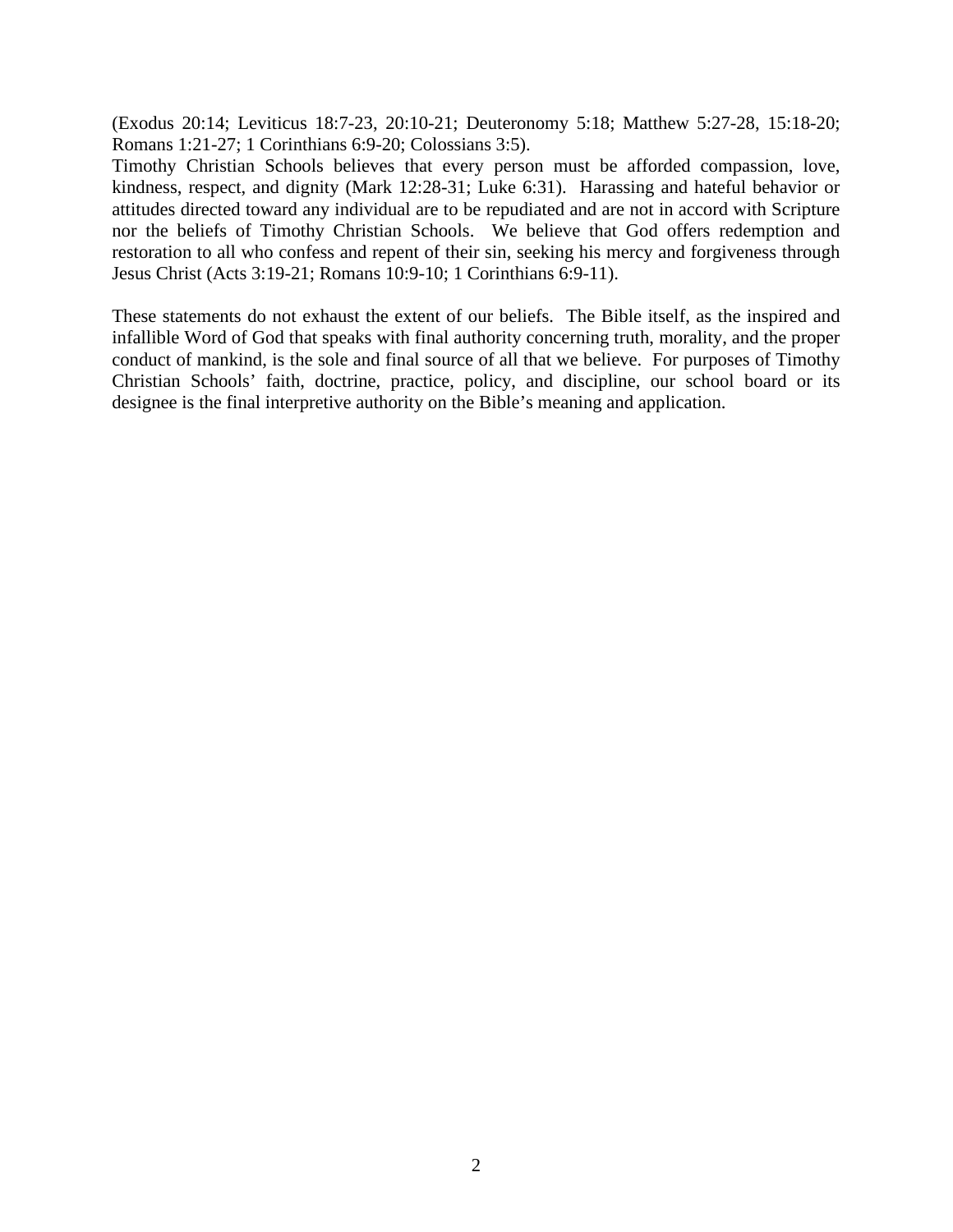# <span id="page-5-0"></span>**SECTION 1 – TIMOTHY CHRISTIAN SCHOOLS ORGANIZATION**

# <span id="page-5-1"></span>**1.1 BY-LAWS OF THE TIMOTHY CHRISTIAN SCHOOLS**

### **Article 1: Name, Purposes, Powers, and Office.**

**Section 1.1. Name.** The name of this corporation is Timothy Christian Schools, hereinafter referred to as "Timothy."

**Section 1.2. Purposes.** Timothy is organized exclusively for charitable, religious, and educational purposes, within the meaning of Section 501(c)(3) of the Internal Revenue Code of 1986, as amended (or the corresponding provisions of any future United States internal revenue laws).

The purposes for which Timothy is organized are subject to the limitations set forth below:

No part of the net income of Timothy shall inure to the benefit of, or be distributable to, any of its Directors, officers or other private persons, except that Timothy shall be authorized and empowered to pay reasonable compensation for services rendered and to make payments and distributions in furtherance of the purposes set forth herein.

No substantial part of the activities of Timothy shall be the carrying on of propaganda, or the attempting to influence legislation. Timothy shall not participate or intervene in any political campaign (including the publishing or distributing of statements) on behalf of or in opposition to any candidate for public office.

Notwithstanding any provision of the Articles of Incorporation of Timothy or any other provision of these Bylaws, Timothy shall not carry on any other activities not permitted to be carried on (a) by a corporation exempt from federal income tax under Section  $501(c)(3)$  of the Internal Revenue Code of 1986, as amended (or the corresponding provisions of any future United States internal revenue laws) or (b) by a corporation, contributions to which are deductible under Section  $170(c)(2)$  of the Internal Revenue Code of 1986, as amended (or the corresponding provisions of any future United States internal revenue laws).

**Section 1.3. Mission.** For the glory of God, Timothy Christian Schools exists to uphold Biblical truth, ignite academic growth, and inspire courageous leadership one student at time.

**Section 1.4. Vision.** Timothy Christian Schools will develop life-long learners and servant leaders who fully live out their purpose in the world for Christ.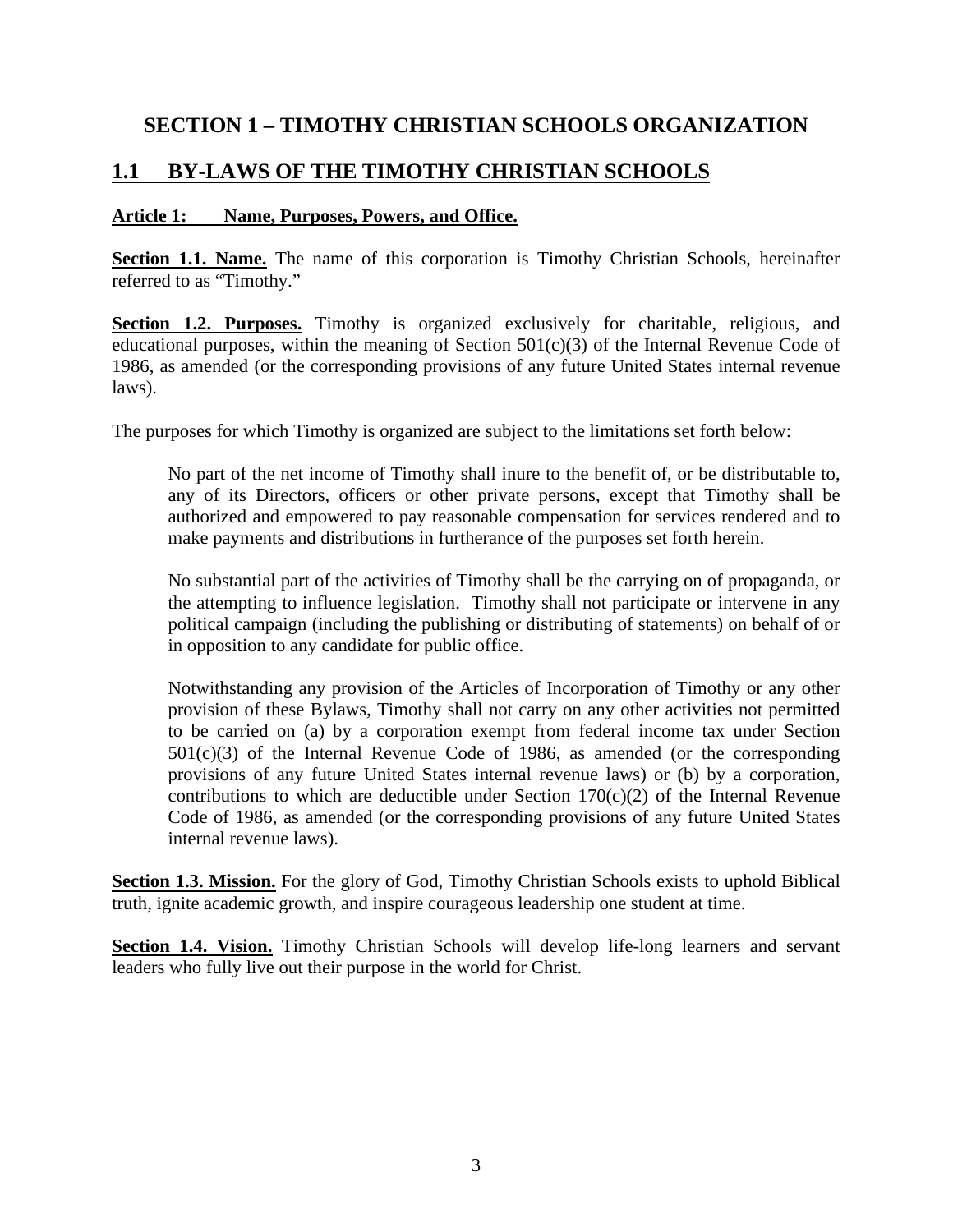### **Article 2: Powers**

Except as provided otherwise by the Articles of Incorporation and these Bylaws, Timothy shall have all the powers of a corporation organized under the Illinois General Not For Profit Corporation Act of 1986, as amended ("Act"), and shall have such additional powers as are permitted by any applicable law.

### **Article 3: Office and Registered Agent**

Timothy shall have and maintain in the State of Illinois a registered office and a registered agent whose business office is identical with such registered office and may have other offices within or without the State of Illinois as the Board of Directors may determine.

### **Article 4: Members**

Timothy shall have no members as defined in the Act.

### **Article 5: Board of Directors**

**Section 5.1. General Powers.** The affairs of Timothy shall be managed by the Board of Directors. The Board of Directors is the custodian of all property of the Schools; supervises instruction; appoints teachers, staff and administrators; manages the business of the schools; and may perform or delegate other duties necessary to carry out the Mission and Vision of Timothy. The Board of Directors employs a Superintendent who supervises and evaluates Timothy's employees, and the Board of Directors directly supervises and evaluates the Superintendent.

### **Section 5.2. Number, Election and Tenure.**

A. The Directors shall be appointed by the Board of Directors. In addition, without creating any contractual rights hereunder, the Superintendent shall serve *ex officio*  as a non-voting Director, except as to any matters relating to his own employment or any other matters designated by the Board of Directors. The terms of all Directors except the Superintendent shall expire at the annual meetings of the Board of Directors.

The minimum number of Directors on the Board of Directors shall be sixteen (16) and the maximum shall be twenty-one (21). No sitting Director's term shall be terminated due to any decreases in the number of Directors.

In the event the number of Directors is increased, Directors appointed to fill these additional positions shall be appointed for staggered terms, as determined by the Board of Directors.

B. The term of a Director shall be three (3) years. Directors are eligible to serve no more than two consecutive three-year terms. However, Directors may be elected to terms of less than three (3) years if necessary, in the discretion of the Board of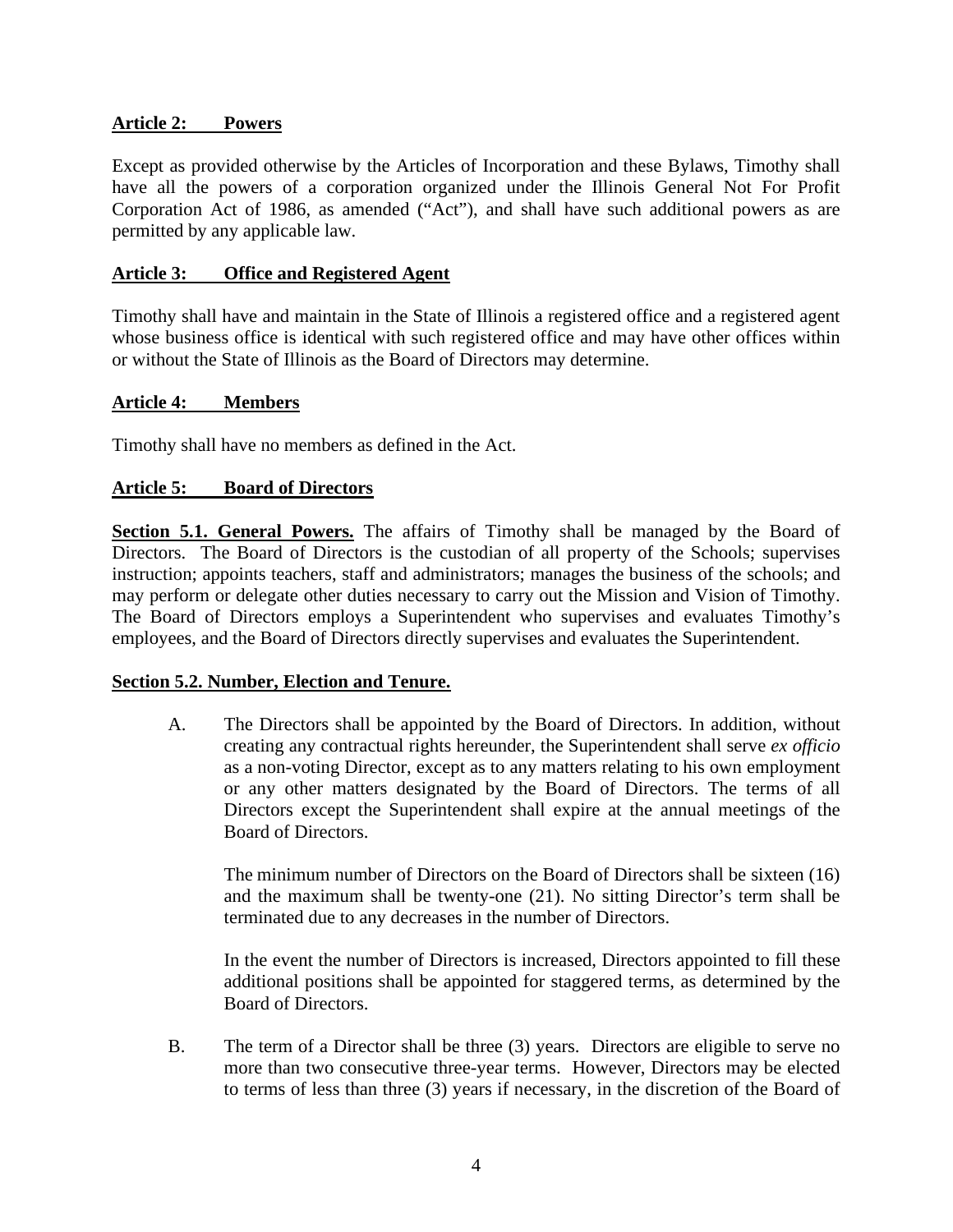Directors, in order to provide for staggered terms, such that the number of terms expiring each year shall not exceed one-half of the directorships on a Board.

- C. Unless approval is otherwise granted by the Executive Committee, (a) Directors must be parents or guardians of students currently enrolled in Timothy's schools; and (b) all school age children of Directors shall be enrolled in Timothy's schools. Directors must subscribe to the Mission and Vision of Timothy and must be actively involved in a Christian church.
- D. Approximately two-thirds of the Directors shall be elected from the membership of the Supporting Churches. Approximately one-third of the Directors shall be elected from the membership of churches other than Supporting Churches. Supporting Churches may nominate Director candidates, but the Board of Directors has exclusive discretion to elect Directors and may propose different nominees. No Director's term shall be terminated as a result of a violation of the church representation requirements in this Section 5.2(D).

**Section 5.3. Vacancies.** Any vacancy occurring in the Board of Directors, for reasons other than the expiration of a term of a Director, may be filled by appointment by the Board of Directors for the unexpired portion of the term, unless the Board of Directors votes to reduce the size of the Board, in which case the vacancy shall not be filled. Members of the Board of Directors are expected to attend all meetings of the Board and Committees of which they are members. Three absences without notice shall be cause for the Board of Directors to consider the Director's seat vacant upon a vote by the Board of Directors.

**Section 5.4. Removal of Directors.** A Director may be removed from the Board of Directors with or without cause. Removal of a Director shall require an affirmative vote of a majority of the Directors then in office present and voting at a meeting of the Board of Directors at which a quorum is present. Action to remove a Director may not be taken informally under Section 5.9. Notice of such meeting must be made in accordance with the Notice provision of Section 5.9, and shall state that a purpose of the meeting is to vote upon the removal of one or more Directors named in the Notice. Only the named Director(s) may be removed at such a meeting.

**Section 5.5. Annual Meetings.** The annual meeting of the Board of Directors shall be held at the principal office, unless otherwise provided by notice.

**Section 5.6. Regular Meetings.** The Board of Directors shall meet regularly and as necessary, at least quarterly. At the annual meeting of the Board of Directors, the time and place of one or more additional regular meetings (e.g. quarterly, monthly other scheduled regular meetings) may be fixed. If no action is taken by the Board of Directors at their annual meeting to fix either the time or place of the additional regular meetings, then such special meetings may be called as necessary throughout the year. The meetings of the Board shall be open with prayer and be open to parents or guardians of students currently enrolled in Timothy's schools, unless the Board determines that it is appropriate to conduct any matter of business in executive session. The Board of Directors may establish rules or policies to allow for limited participation at meetings by parents or guardians of students.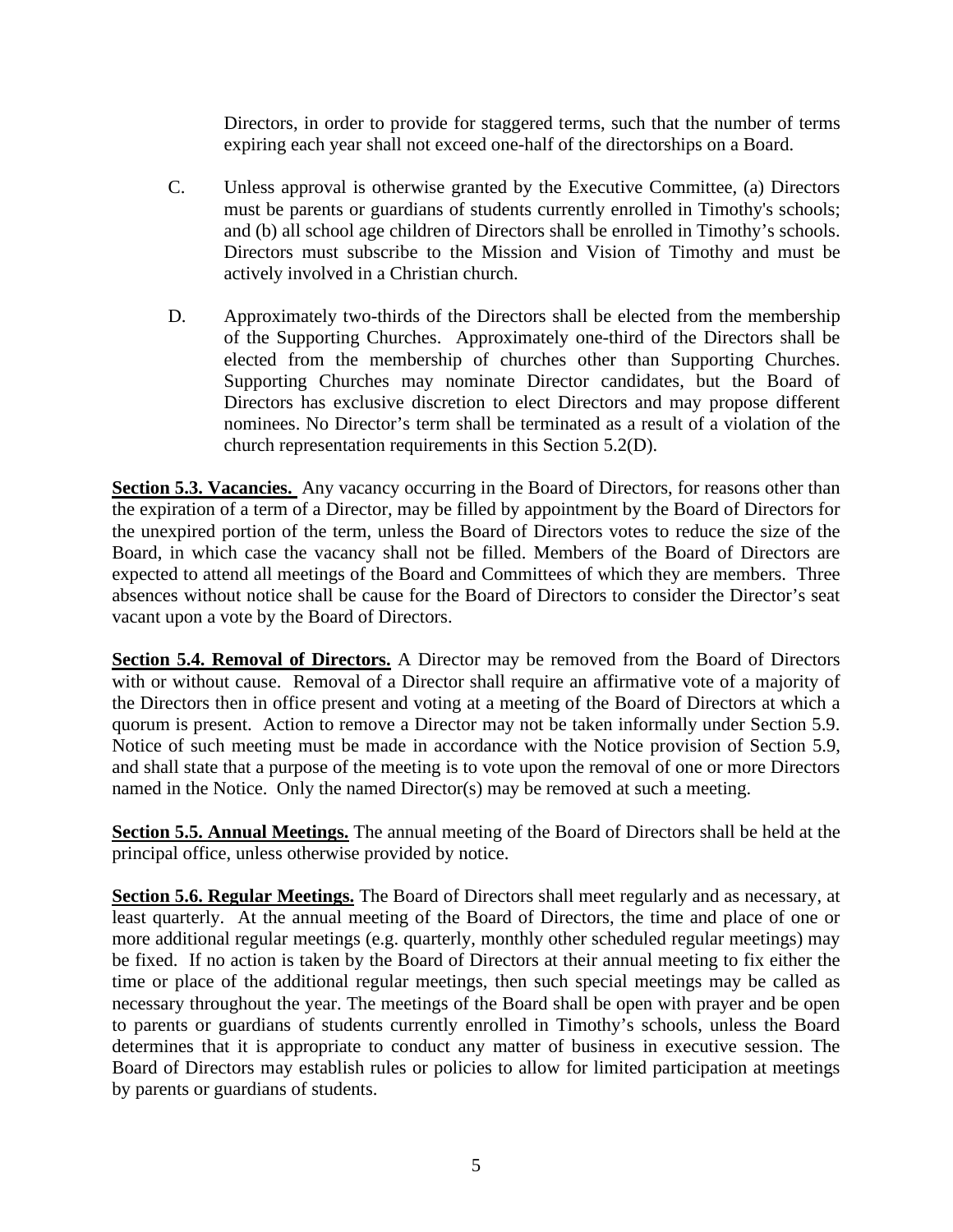**Section 5.7. Special Meetings.** Special meetings of the Board of Directors may be called by or at the request of the President or any five (5) Directors, and such persons may fix any place within 20 miles of the principal office of Timothy as the place for holding any special meeting so called.

**Section 5.8. Notice of Meetings.** Notice of any special meeting of the Board of Directors shall be given in accordance with these Bylaws at least two (2) days in advance thereof by written notice to each Director. In the case of a special meeting called for the purpose of removal of one or more Directors, written notice shall be delivered to each Director not less than twenty (20) nor more than sixty (60) days before the date of the meeting. Notice of any special meeting of the Board of Directors may be waived in a writing signed by the person or persons entitled to such notice either before or after the time of the meeting. Attendance of a Director at any meeting shall constitute a waiver of notice of such meeting except where a Director attends a meeting for the express purpose of objecting to the transaction of any business because the meeting is not lawfully called or convened. Neither the business to be transacted at, nor the purpose of, any regular or special meeting of the Board of Directors need be specified in the notice or waiver of notice of such meeting, unless specifically required by law, the Articles of Incorporation or these Bylaws.

**Section 5.9. Action Without a Meeting.** Any action required by law to be taken at a meeting of the Board of Directors, or any other action which may be taken at a meeting of the Board of Directors or a committee thereof, may be taken without a meeting if a consent in writing setting forth the action so taken shall be approved in writing by all Directors or by all the members of such committee entitled to vote with respect to the subject matter thereof, as the case may be. The consent shall be evidenced by one or more written approvals, each of which sets forth the action taken and provides a written record of approval. Such record of approval may be provided by electronic mail or other electronic written means. All the approvals evidencing the consent shall be delivered to the Secretary to be filed in the records of Timothy. The action taken shall be effective when all the Directors or the committee members, as the case may be, have approved the consent unless the consent specifies a different effective date. Any such consent shall have the same force and effect as a unanimous vote.

**Section 5.10. Attendance by Electronic Means.** Directors or non-director committee members may participate in and act at any meeting through the use of a conference telephone or other communications equipment by means of which all persons participating in the meeting can communicate with each other. Participation in such meeting shall constitute attendance and presence in person at the meeting. Meetings may take place entirely by telephone or videoconferencing or other simultaneous interactive electronic means.

**Section 5.11. Quorum.** A majority of the Directors then in office shall constitute a quorum for the transaction of business at any Board of Directors meeting; provided, that if less than a majority of the Directors are present, a majority of the Directors then present may adjourn the meeting to another time without further notice. Withdrawal of Directors from any meeting shall not cause failure of a duly constituted quorum at that meeting.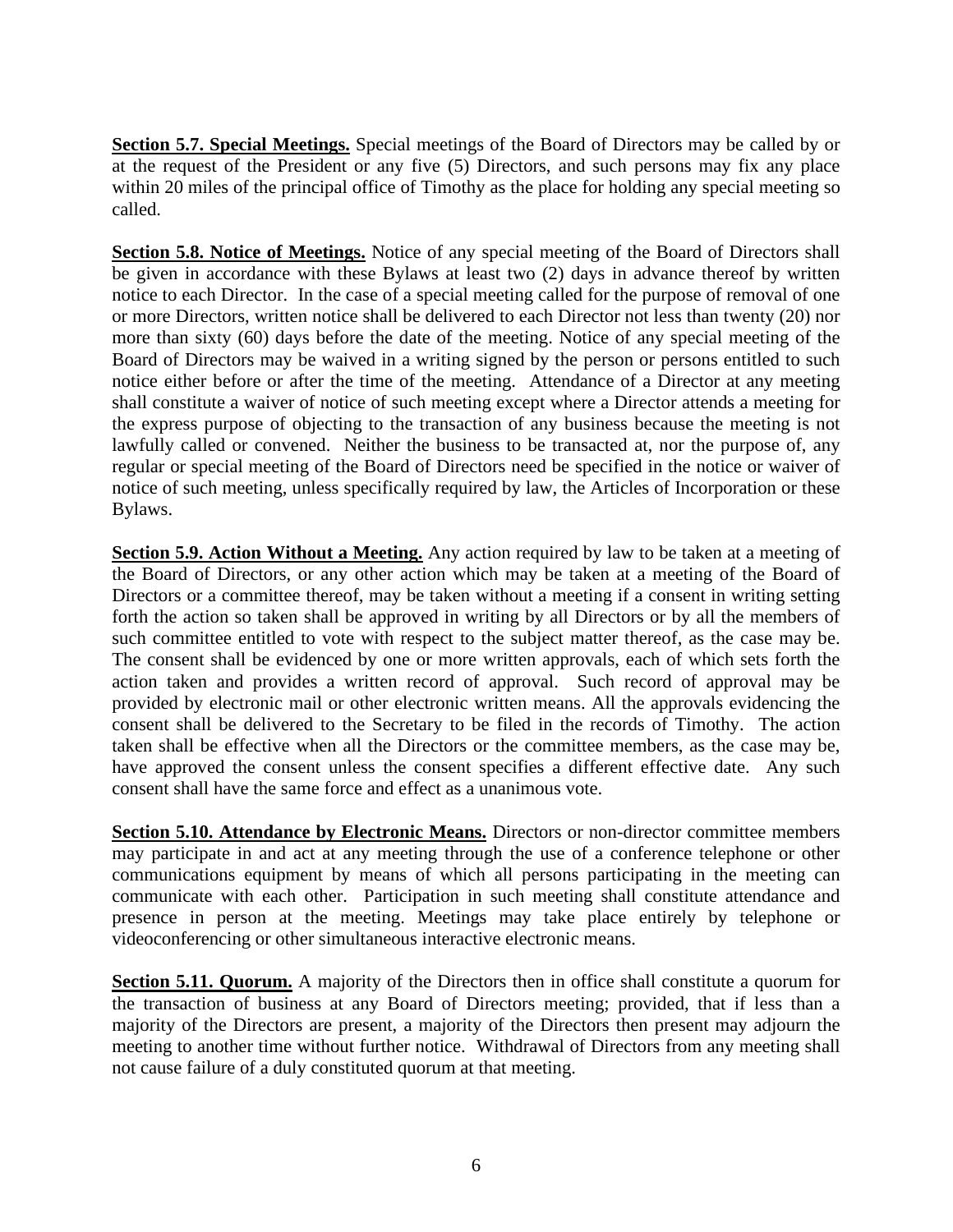**Section 5.12. Action at a Meeting.** The act of the majority of the Directors present at a meeting at which a quorum is present shall be the act of the Board of Directors, unless the act of a greater number is required by law, the Articles of Incorporation or these Bylaws.

**Section 5.13. Proxy Prohibited, Presumption of Assent.** No Director may act by proxy on any matter. A Director who is present at a meeting at which action on any corporate matter is taken by the Board of Directors, or by a committee thereof acting on its behalf, is conclusively presumed to have assented to the action taken unless the Director's dissent or abstention is entered in the minutes of the meeting or unless the Director files his or her written dissent or abstention to the action with the person acting as the secretary of the meeting before the adjournment of the meeting or forwards the dissent or abstention to the Secretary immediately after the adjournment of the meeting. The right to dissent or abstain does not apply to a Director who voted in favor of the action.

**Section 5.14. Compensation; Reimbursement.** No Director shall receive any payment for services as a Director, except that a Director may be reimbursed for reasonable expenses incurred in connection with his or her service as a Director.

**Section 5.15. Director Conflicts of Interest.** The Board of Directors shall adopt a policy to address potential conflicts of interest, and each Director shall sign all required statements or disclosures and shall otherwise comply with that policy. In addition, the Board of Directors shall adhere to all applicable state and federal laws governing conflicts of interest.

# **Article 6: Supporting Church**

**Section 6.1. Definition of Supporting Church.** A Supporting Church of Timothy Christian Schools (a) upholds the Bible as the divinely inspired Word of God and the final authority on Christian beliefs and as a guide to living; (b) adheres to the belief and practice of the Apostles Creed; (c) is approved as a Supporting Church by a 2/3 vote of the Board of Directors; and (d) pledges through its governing body the following:

- 1. To actively and prayerfully support the cause of Christian education at Timothy Christian Schools.
- 2. To actively encourage parents from their congregation to enroll their children in Timothy Christian Schools.
- 3. To accept responsibilities in helping parents from their congregation meet the actual costs of educating their children at Timothy Christian Schools.

**Section 6.2. Review of Financial Commitment.** So that the quality of Christian education may be maintained at Timothy, it is imperative that the actual costs of education of children enrolled from a Supporting Church be met within the Supporting Church on an annual basis. Status as a Supporting Church will be reviewed and be subject to revocation by the Board of Directors if a Supporting Church fails to fulfill its financial or other commitments to the schools.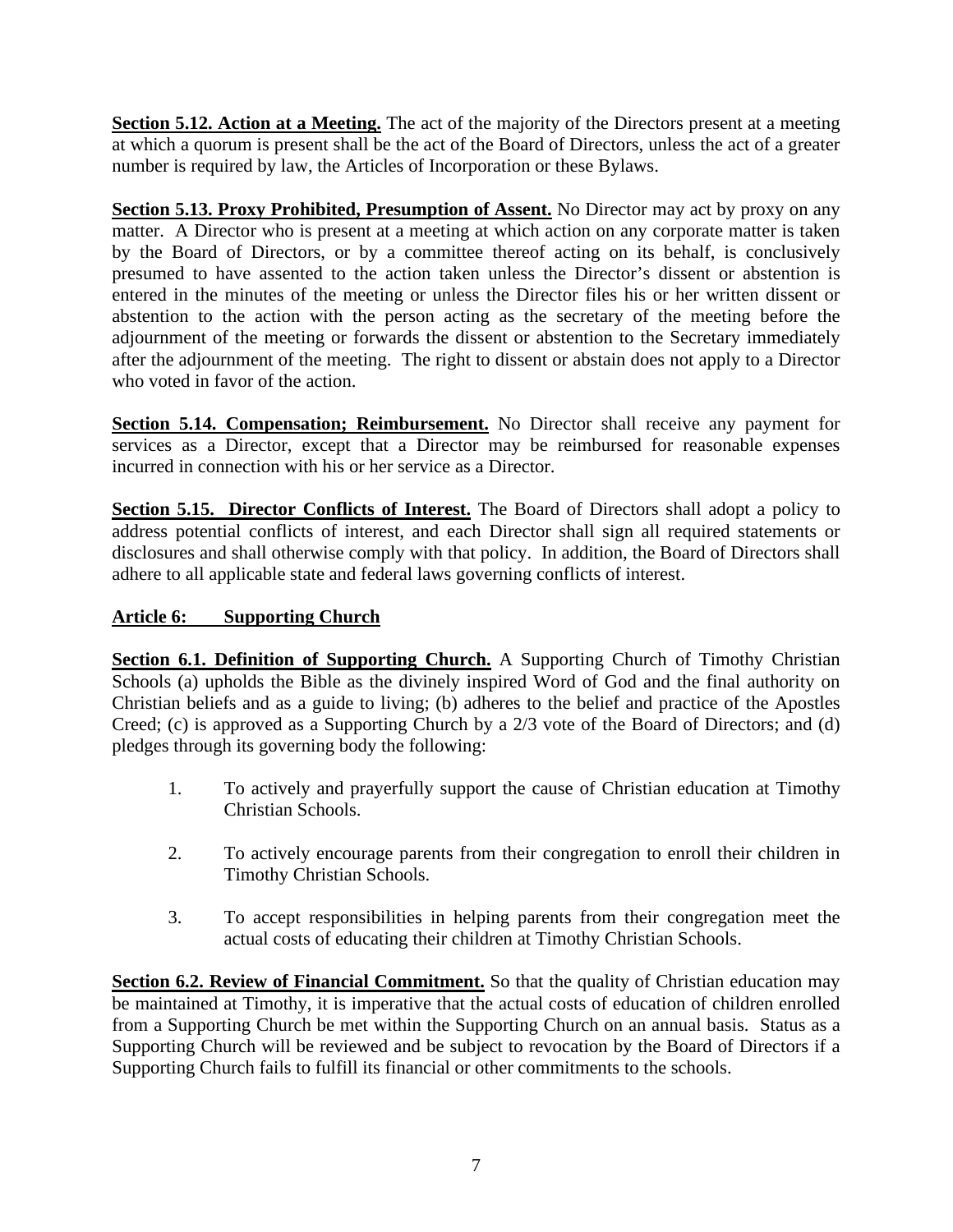### **Article 7: Committees**

**Section 7.1. Committees of the Board of Directors.** A majority of the Board of Directors, by resolution, may create one or more committees of the Board of Directors and appoint Directors or others to serve on the committee or committees. Each committee may exercise the authority of the Board of Directors to the extent permitted by law and as specified by the Board of Directors or in the Articles of Incorporation or these Bylaws, but the designation and appointment of any such committee and the delegation thereto of authority shall not operate to relieve the Board of Directors, or any individual Director, of any responsibility imposed upon it or him or her by law. Unless otherwise provided for in the Bylaws, each committee shall have two (2) or more Directors as members, at least a majority of its members shall be Directors, and all committee members shall serve at the pleasure of the Board.

**Section 7.2. Action of Committees of the Board.** A majority of the members of a committee of the Board of Directors shall constitute a quorum. The act of a majority of committee members present and voting at a meeting at which a quorum is present shall be the act of the committee. A committee may act by unanimous consent in writing without a meeting or may participate in and act at any meeting through the use of a conference telephone or other similar communications equipment in the manner provided by these Bylaws for written consents and for meetings of the Board of Directors. Committee meetings may take place entirely by telephone or videoconferencing or other simultaneous interactive electronic means. No member of a committee of the Board of Directors may act by proxy. Subject to these Bylaws and to action by the Board of Directors, a majority of the members of a committee of the Board shall determine the time and place of meetings and the notice required for meetings.

**Section 7.3. Advisory Committees.** The Board of Directors may create one or more advisory committees or other advisory bodies and appoint persons to such advisory committees or bodies who need not be Directors. Such advisory committees or bodies may not act on behalf of Timothy or bind it to any action but may make recommendations to the Board of Directors or any committee of the Board.

Section 7.4. Minutes. All committees shall keep minutes of their meetings, which shall be distributed to the Board of Directors.

### **Section 7.5. Education Committee.**

- A. The Education Committee shall be a committee under the direction of the Board of Directors to establish principles of instruction and curriculum. The Education Committee takes action in the following areas:
	- 1. To review the general conditions of employment, such as teaching assignment and pupil load.
	- 2. To investigate and interpret the Schools' curriculum. The Education Committee, in the areas of instruction and curriculum, shall determine whether the requirements of state law are fulfilled; the requirements of the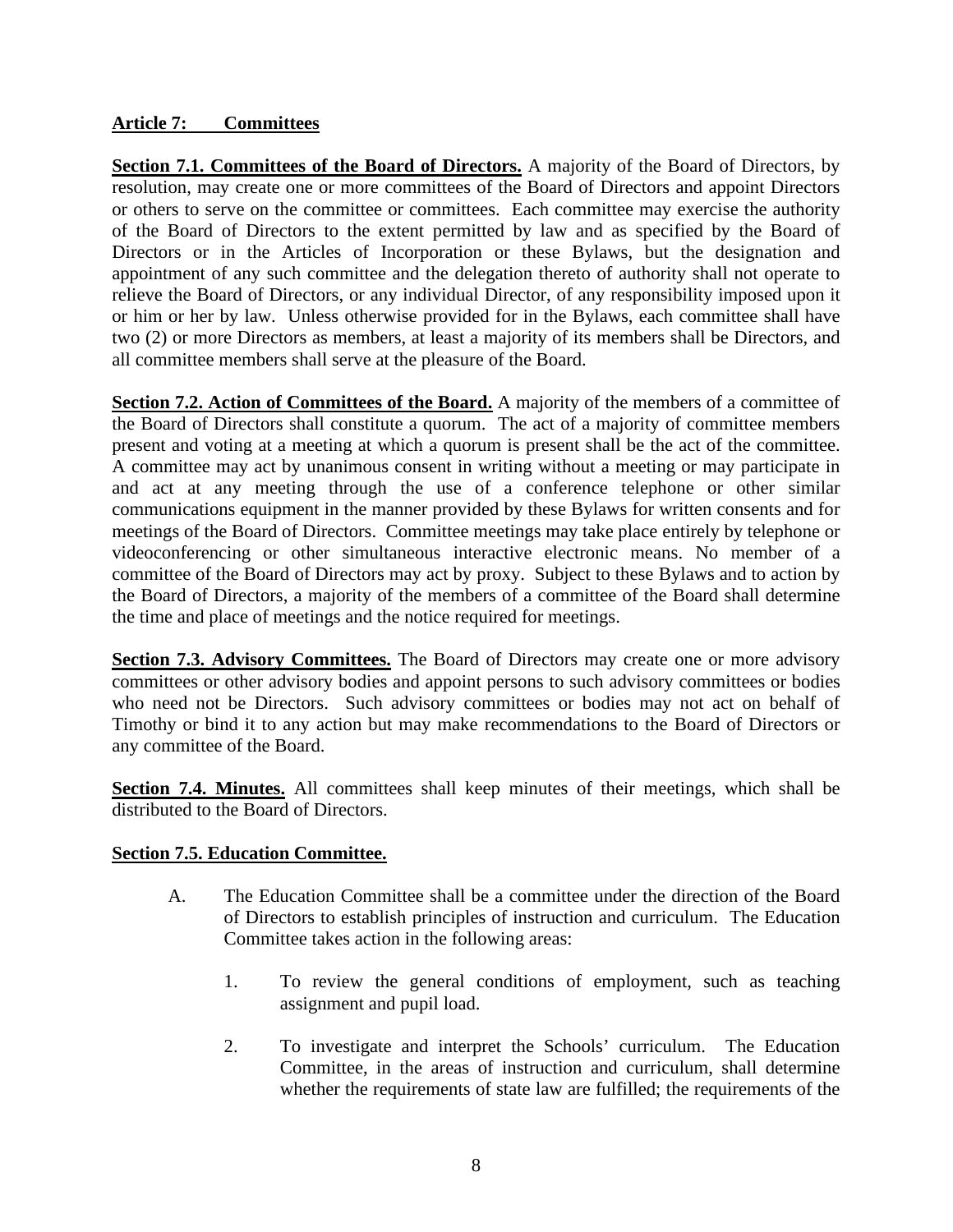Schools' philosophy are satisfied in the course of study, and the will of the association is recognized. The Education Committee will report its findings in this regard to the Board of Directors and make such recommendations as are deemed appropriate.

- 3. To keep itself informed in regard to the quality and Christian character of the instruction and to evaluate all educational activities and equipment which are essential factors in meeting the Mission and Vision of the Schools.
- 4. To carry out any mandate given by the Board of Directors which deals with matters of educational policy or curriculum.
- 5. To review the educational performance of the Schools and to propose plans to improve the Schools' performance relative to their Mission and Vision.
- B. All recommendations and actions of the Education Committee shall be subject to the approval and direction of the Board of Directors, unless unanimous approval is received both from the Education Committee and the Executive Committee.
- C. The Education Committee shall be appointed by the Board of Directors annually. At least three members shall be appointed from the members of the Board and at least two but no more than three shall be non-Board members. Members are eligible for reappointment.
- D. Advisory (non-voting) members may be appointed to the Committee from the faculty subject to approval of the Chair.
- E. The Board of Directors may, in its discretion, remove a member of the Committee at any time and may fill any vacancy for the balance of any unexpired term.
- F. An officer of the Board of Directors shall be the Chair of the Education Committee.

**Section 7.6. Committee on Finance.** Timothy shall have a committee on finance (herein referred to as the "Finance & Operations Committee," though its title may change from time to time to reflect its scope of duties) to review Timothy's finances and budget and to make recommendations to the Board of Directors and Executive Committee concerning the same.

**Section 7.7. Executive Committee.** The officers of the Board of Directors shall constitute the Executive Committee. The Executive Committee may take action on behalf of the Board of Directors between Board of Directors meetings that may be necessary for the operation of the schools. The Executive Committee may perform other duties that are necessary to carry out the duties of the officers or which are not prohibited by the Board of Directors or otherwise expressly required to be approved by the Board of Directors by these Bylaws or applicable law.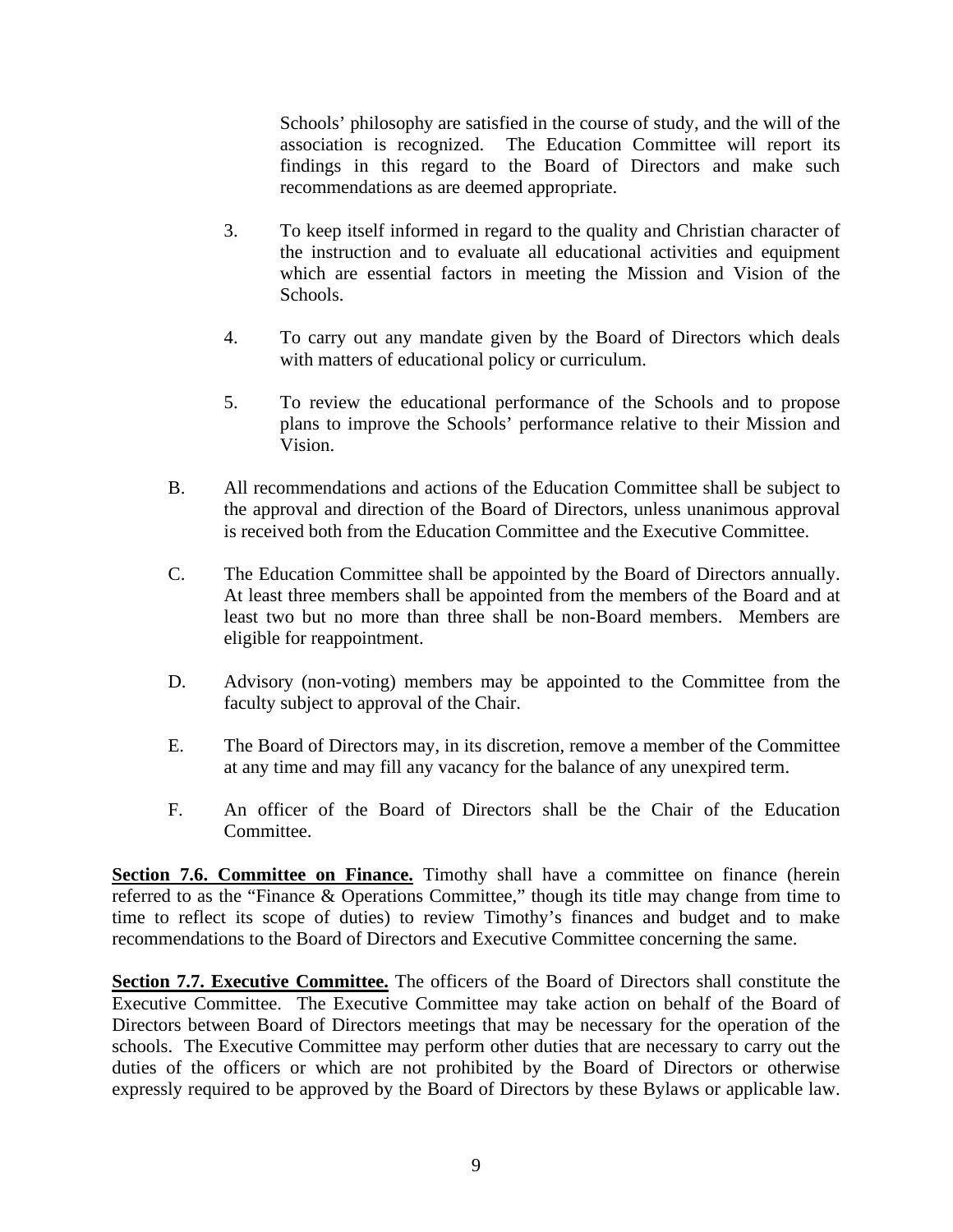The Board of Directors may delegate any of its powers under these Bylaws to the Executive Committee in the event of an emergency. The outgoing Executive Committee annually recommends or nominates the following year's Executive Committee members to the Board of Directors.

**Section 7.8. Limitations on Committee Authority.** A committee may not: (1) adopt a plan for the distribution of the assets of Timothy, or for dissolution; (2) fill vacancies on the Board of Directors or on any of its committees; (3) elect, appoint or remove any officer or Director or member of any committee, or fix the compensation of any member of a committee; (4) adopt, amend, or repeal the Bylaws or the Articles of Incorporation; (5) adopt a plan of merger or adopt a plan of consolidation with another corporation, or authorize the sale, lease, exchange or mortgage of any real property or of all or substantially all of the property or assets of Timothy; or (6) amend, alter, repeal or take action inconsistent with any resolution or action of the Board of Directors when the resolution or action of the Board of Directors provides by its terms that it shall not be amended, altered or repealed by action of a committee.

# **Article 8: Officers of the Board of Directors**

Section 8.1. Enumeration. The officers of the Board of Directors shall consist of the President, Vice President, Assistant Vice President(s), Secretary, and Treasurer. The officers shall be elected by the Board of Directors from among their number. The term of office shall be one year. Officers may be reelected to their offices and may be removed by the Board of Directors.

Section 8.2. The President. The President, or in his/her absence, the Vice President, shall preside at all meetings of Directors and shall be the chief elected executive Officer of Timothy, and in general supervise and control all business and affairs of Timothy, perform all duties incident to the office of President and such other duties as may be prescribed by the Board of Directors from time to time. The President is an ex-officio member of all committees and shall be notified of all meetings of standing committees.

**Section 8.3. The Vice President.** The Vice President shall assist the President and shall act and have the power of the President in the absence or inability of the President.

**Section 8.4. The Assistant Vice President(s).** One (1) or two (2) Assistant Vice Presidents shall assist the Vice President. If two Assistant Vice Presidents are elected, one shall be First Assistant Vice President, and the other shall be Second Vice President. In the absence or inability of the Vice President, the Assistant Vice President or First Assistant Vice President shall act and have the power of the Vice President. In the absence or inability of the First Assistant Vice President, the Second Vice President shall act and have the power of the Vice President.

**Section 8.5. The Secretary.** The Secretary shall record the proceedings of all Board of Directors meetings, take charge of correspondence for the Board of Directors, act as custodian of all official records and legal papers of Timothy and cause notice of Board of Directors meetings to be issued. The Secretary may attest to or certify documents and actions of the Board of Directors. The Secretary shall (a) keep the minutes of meetings of the Board of Directors and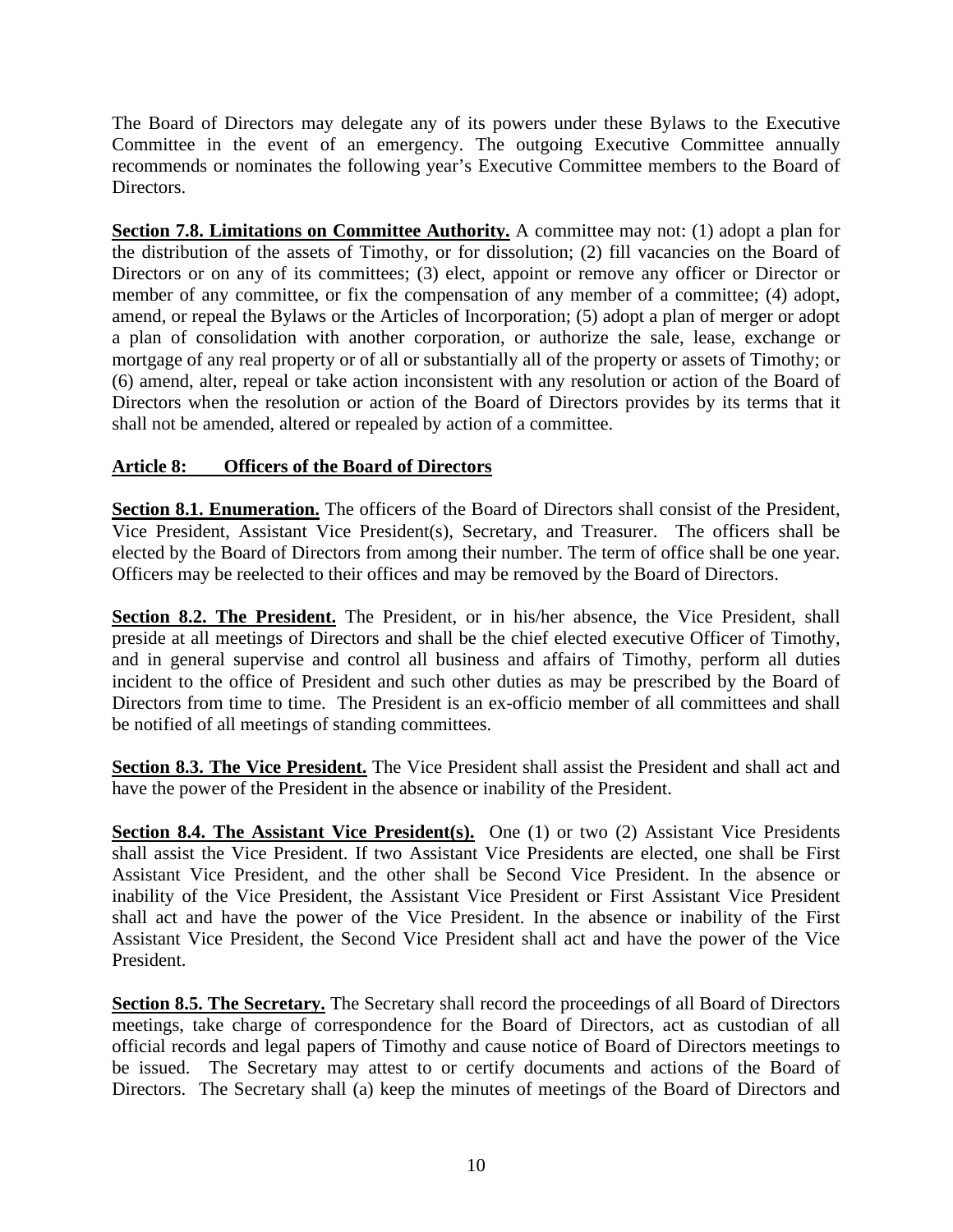committees of the Board of Directors in one or more books provided for that purpose; (b) see that all notices are duly given in accordance with the provisions of these Bylaws or as required by law; and (c) in general perform all duties incident to the office of Secretary and such other duties as from time to time may be assigned to him or her by the President or the Board of Directors.

Section 8.6. The Treasurer. The Treasurer shall chair the Finance & Operations Committee. The Treasurer shall work with the Finance & Operations Committee, Superintendent and Director of Finance in regards to developing and managing the budget and operations and shall in general perform all the duties incident to the office of Treasurer and such other duties as from time to time may be assigned to him or her by the President or by the Board of Directors.

# **Article 9: Contracts and Financial Transactions**

Section 9.1. Contracts. The Board of Directors, Executive Committee or Superintendent may authorize any officer or officers, agent or agents of Timothy to enter into any contract or execute and deliver any instrument in the name of and on behalf of Timothy, and such authority may be general or confined to specific instances. However, any contracts for the purchase or sale of real estate must be approved by a two-thirds vote of the Board of Directors.

Section 9.2. Loans. No loans shall be contracted on behalf of Timothy and no evidences of indebtedness shall be issued in the name of Timothy unless authorized by a resolution of the Board of Directors. Such authority to make loans may be general or confined to specified instances. No loan shall be made by Timothy to a Director or officer.

**Section 9.3. Checks, Drafts, Etc.** All checks, drafts or other orders for the payment of money, notes or other evidence of indebtedness, issued in the name of Timothy or the Schools, shall be signed by the Treasurer, the Superintendent or designee or such other officer as authorized by resolution of the Board of Directors or Executive Committee.

**Section 9.4. Deposits.** All funds of Timothy shall be deposited to the credit of Timothy in such banks, trust companies or other depositories as the Board of Directors, Executive Committee or Superintendent may select.

**Section 9.5. Gifts.** The Board of Directors, Executive Committee or Superintendent may accept on behalf of Timothy any contribution, gift, bequest, or devise for the general purposes or for any special purpose of Timothy subject to any policies adopted by the Board of Directors.

Section 9.6. Policies and Procedures. The Board of Directors, Executive Committee and Superintendent shall adopt such financial policies and procedures as may be needed from timeto-time.

**Section 9.7. Fiscal Year**. The fiscal year of Timothy shall be from July 1 to June 30.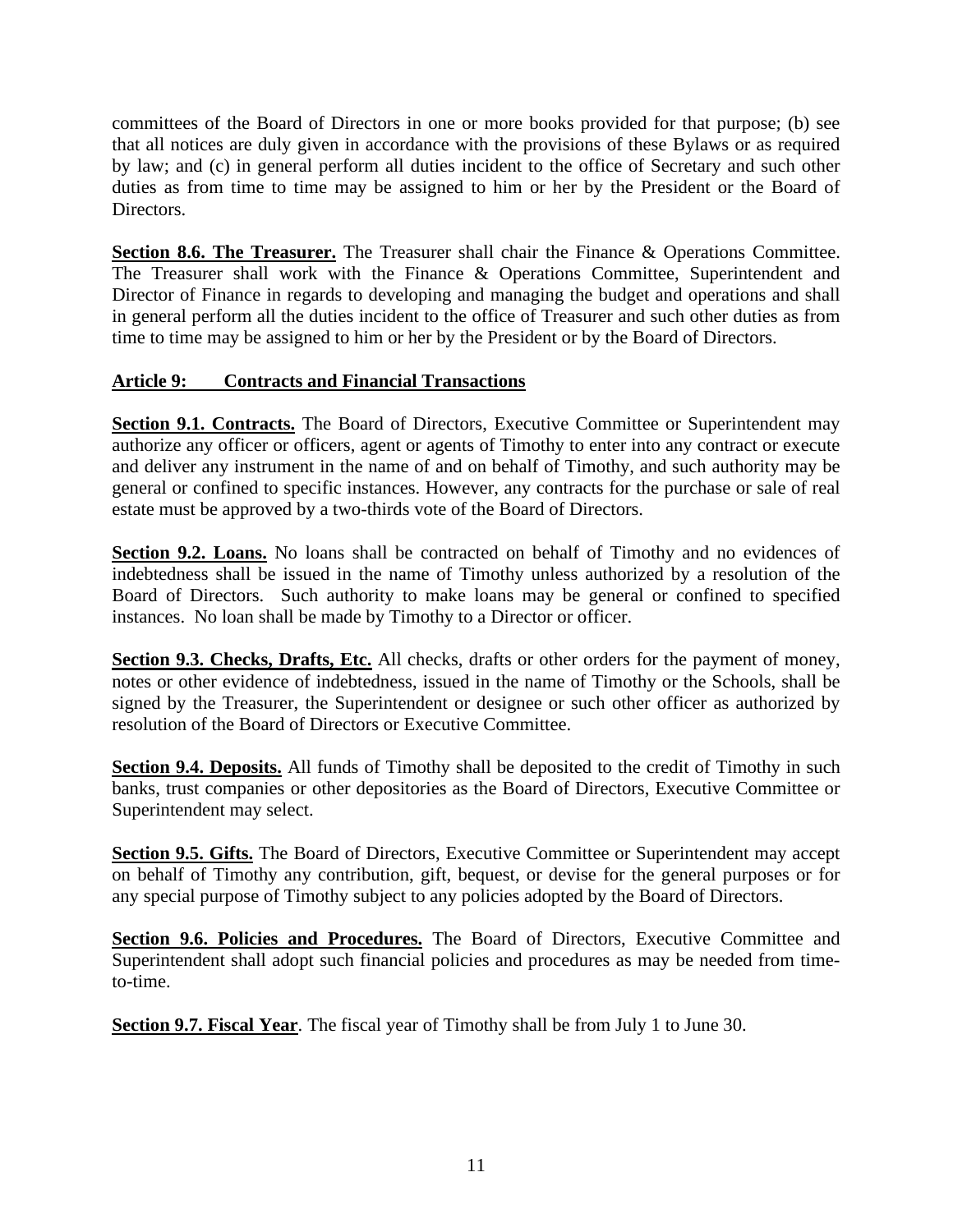**Section 9.8. Audit.** The accounts of Timothy shall be audited periodically, as of the close of the Fiscal Year, by either an internal audit committee or a certified accountant to be decided by the Board of Directors, Executive Committee or Superintendent.

# **Article 10: Records**

Timothy shall keep correct and complete books and records of account, minutes of the proceedings of its Board of Directors and committees having any authority of the Board of Directors and shall keep at its registered office or principal office a record giving the names and addresses of the members, Directors and committee members. Except as prohibited by law, all books and records of Timothy may be inspected by any Director or any Director's agent or attorney for any proper purpose at any reasonable time.

### **Article 11: Notices**

**Section 11.1. Manner of Notice.** Whenever under the provisions of law, the Articles of Incorporation or these Bylaws, notice is required to be given to any Director or member of any committee designated by the Board of Directors, it shall not be construed to require personal delivery. Notice may be given in writing by depositing it in a sealed envelope in the United States mail, and such notice shall be deemed to be given at the time when it is thus deposited in the United States mail; or notice may be given in writing by any other means and if given by other means, shall be deemed given when received. The requirement for notice shall be deemed satisfied, except in case of meetings of Directors or committees of the Board of Directors with respect to which written notice is required by law, if actual notice is received orally or in writing by the person entitled thereto as far in advance of the event as the minimum notice period required by law, the Articles of Incorporation or these Bylaws.

**Section 11.2. Waiver of Notice.** Whenever any notice is required to be given by law, by the Articles of Incorporation or by these Bylaws, a waiver thereof in writing signed by the person or persons entitled to such notice, whether before or after the time stated therein, shall be deemed equivalent to the giving of such notice.

### **Article 12: Indemnification and Insurance**

Each person who at any time is or shall have been a Director, officer, employee or agent of Timothy or is or shall have been serving at the request of Timothy as a Director, officer, employee or agent of another corporation, partnership, joint venture, trust or other enterprise, shall be indemnified by Timothy in accordance with and to the full extent permitted by the Act as in effect at the time of adoption of this Bylaw or as amended from time to time, and by any subsequent Illinois not for profit corporation law. The foregoing right of indemnification shall not be deemed exclusive of any other rights to which a person seeking indemnification may be entitled under any Bylaw, agreement, vote of disinterested Directors or otherwise. If authorized by the Board of Directors, Timothy may purchase and maintain insurance on behalf of any person to the full extent permitted by the Act as in effect at the time of the adoption of this Bylaw or as amended from time to time, and by any subsequent Illinois not for profit corporation law.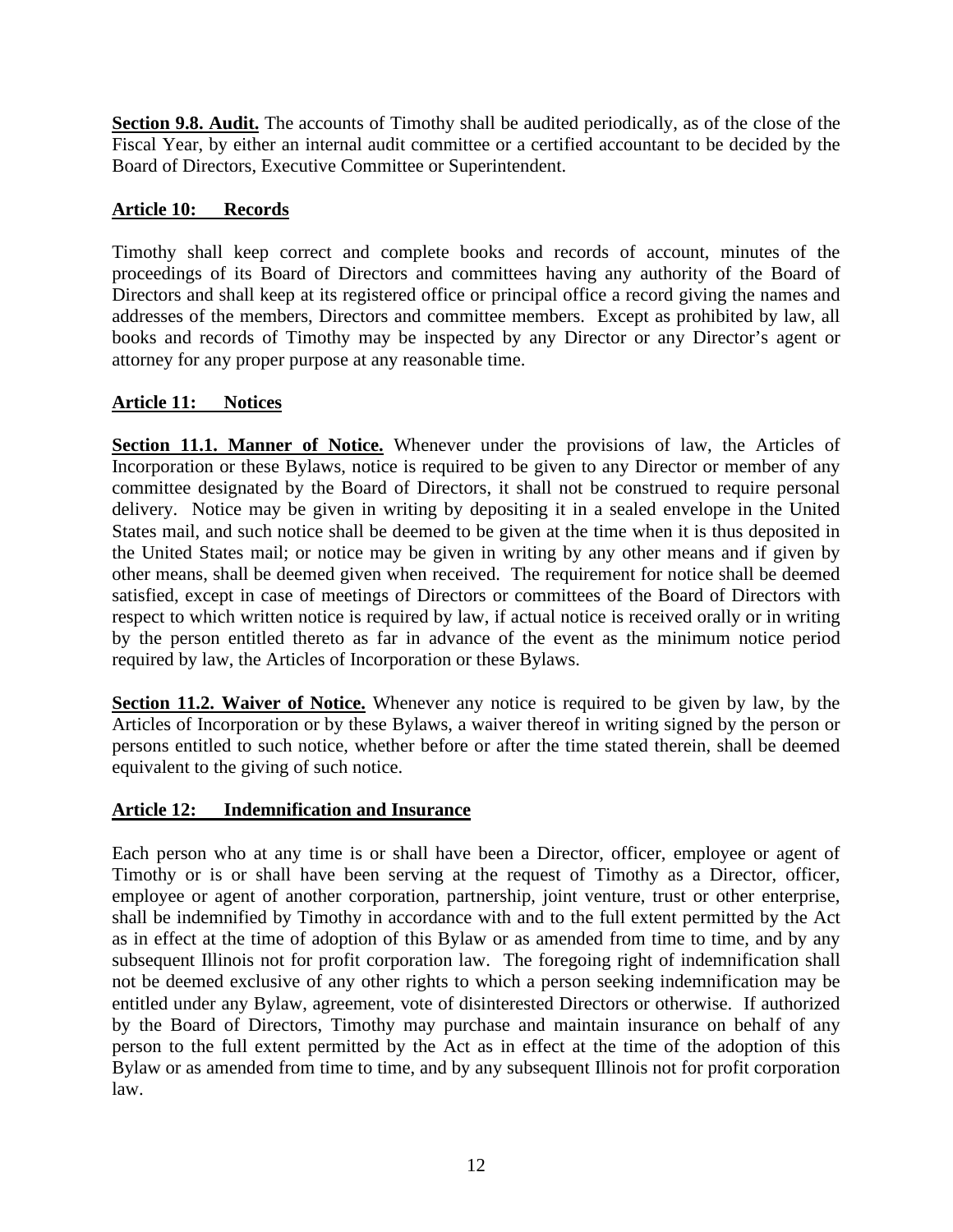### **Article 13: Dissolution**

Timothy may be dissolved upon approval of two-thirds of the full membership of the Board of Directors. Upon dissolution, the Board of Directors shall consider whether to adopt a plan for the distribution of Timothy's assets in accordance with Article 12 of Act, as amended from timeto-time, and shall comply with the following limitations:

Upon the dissolution of Timothy, the Board of Directors shall pay, satisfy, and discharge, or make provision for the payment, satisfaction, and discharge of, all of the liabilities and obligations of Timothy, and shall return, transfer, or convey any assets held by Timothy upon a condition requiring return, transfer, or conveyance by reason of the dissolution. Thereafter, the Board shall transfer or convey the remaining assets of Timothy to one or more institutions of education whose Mission and Vision are consistent with those expressed in the Bylaws and which at the time qualify as an exempt organization or organizations under Section  $501(c)(3)$  of the Internal Revenue Code of 1986, as amended (or corresponding provisions of any future United States internal revenue laws), in such manner as the Board of Directors shall determine pursuant to a plan of distribution adopted by the Board.

Any such assets not so disposed of shall be disposed of by the court of general jurisdiction of the county in which the principal office of Timothy is then located, exclusively for such purposes or to such organization or organizations, as said Court shall determine which are organized and operated exclusively for such purposes.

### **Article 14: Amendment**

These Bylaws may be altered, amended or repealed by the affirmative vote of two-thirds of the full membership of the Board of Directors, when taken at a meeting at which a quorum is present, of which written notice setting forth the proposed alteration, amendment or repeal shall be given to each Director in accordance with these Bylaws.

# <span id="page-15-0"></span>**1.2 OPEN AND CLOSED MEETINGS OF THE BOARD OF DIRECTORS**

### Open Board Meetings

All regular and special open Board of Directors meetings are open to all parents or guardians of Timothy students. Non-Board members may attend and be present during the open portion(s) of Board meetings. Non-Board members may address the Board during the time(s) on the agenda designated for parent/guardian comments unless granted express permission by the Board President or other presiding Board member. See Board Policy, *Participation at Board of Directors Meetings*.

### Closed Board Meetings

The Board may meet in a closed meeting or executive session to consider confidential or private business matters, including but not limited to specific student or employee issues, or other matters which, at the discretion of the Board President or other presiding Board member, require the privacy of a closed meeting.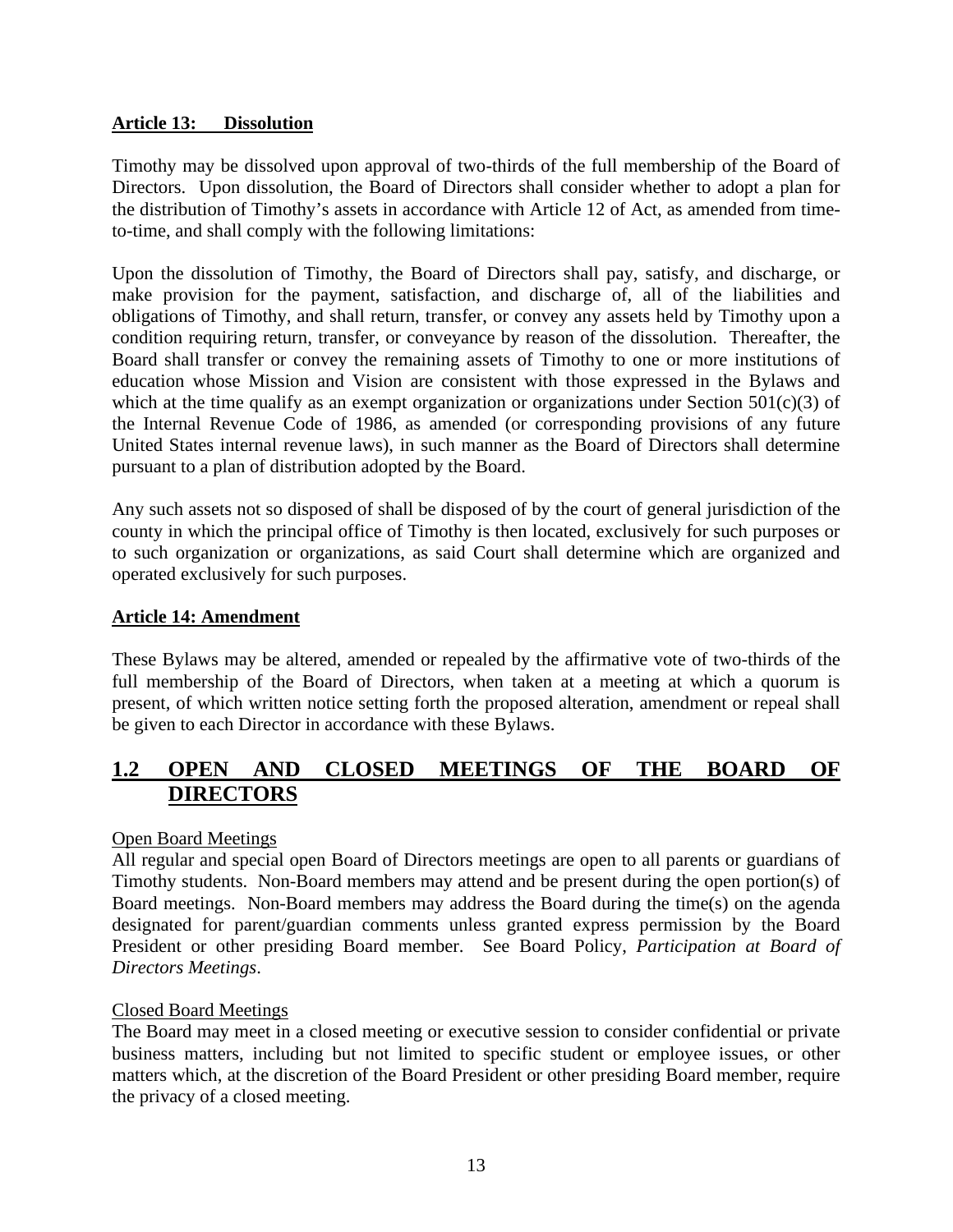# <span id="page-16-0"></span>**1.3 PARTICIPATION AT BOARD OF DIRECTORS MEETINGS**

At regular and special open Board of Directors meetings, parents and guardians of Timothy students may address the Board during the designated time(s) on the agenda for parent/guardian comments unless granted express permission by the Board President or other presiding Board member. Non-Board members are not eligible to vote on any Board matters.

Parents or guardians of Timothy who would like to address the Board must contact the Superintendent by the Wednesday prior to the scheduled Board meeting. The Superintendent will subsequently notify the Executive Committee of the Board for formal approval of the request.

Individuals appearing before the Board are expected to follow these guidelines:

- 1. Address the Board at the appropriate time indicated on the agenda and when recognized by the Board President.
- 2. Identify oneself and be brief. Ordinarily, comments shall be limited to five (5) minutes. An individual may, upon request in advance to the Board President, be granted permission to address the Board for longer than five (5) minutes. In this circumstance, the Board President will notify the individual of the length of time he/she will be permitted to address the Board.
- 3. Observe the Board President's decision to shorten parent/guardian comments to conserve time and give the maximum number of individuals an opportunity to speak.
- 4. Observe the Board President's decision to determine procedural matters regarding participation at Board meetings not otherwise covered in Board policy.
- 5. Conduct oneself with respect and civility toward others and otherwise abide by Board Policy, *Visitors to and Conduct on Timothy Premises*.

Petitions or written correspondence to the Board of Directors shall be sent to the Superintendent and Board Secretary who will share it with all Board members.

# <span id="page-16-1"></span>**1.4 RECORD RETENTION AND DESTRUCTION**

Retention and destruction of Timothy records will be governed by this Policy and its corresponding administrative procedures unless otherwise required by law. This Policy covers all records and documents, regardless of form, format, or characteristics, which have been created or received by Timothy in connection with the transaction of business.

### Electronic Documents

Electronic documents shall be retained as if they are paper documents. Accordingly, any electronic file shall be maintained consistent with this Policy and corresponding administrative procedures.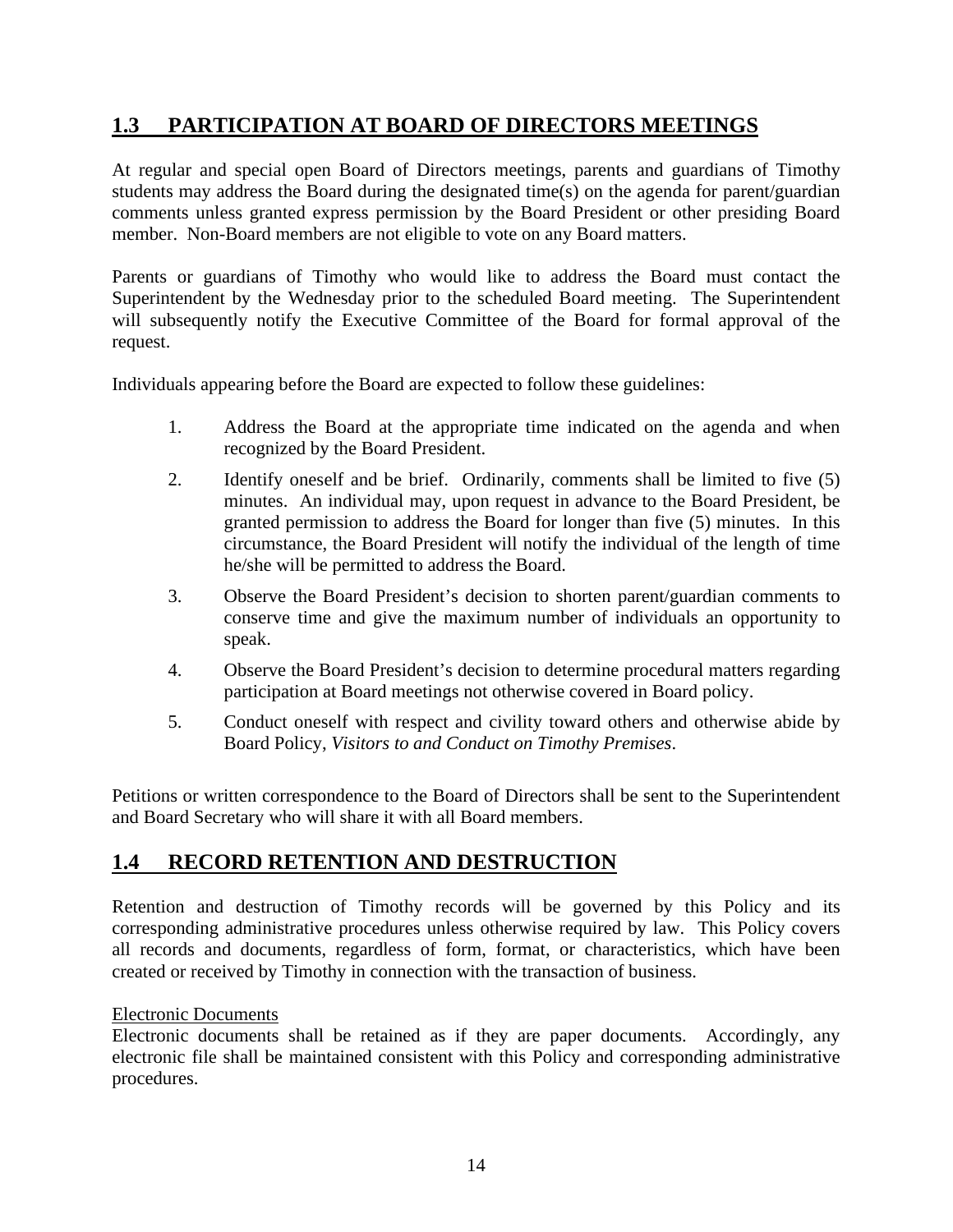### Record Retention

Timothy shall retain documents for the period of their immediate or current use, and as required pursuant to this Policy and its corresponding administrative procedures.

#### Record Destruction

Timothy is responsible for the ongoing process of identifying its records that have met the required retention period as set forth in this Policy, its corresponding administrative procedures, and as required by law. Destruction of records may be accomplished by shredding, burning, or other appropriate method of secure disposal.

### Suspending Record Destruction

Timothy's record destruction policy shall be suspended if particular record retention is required by State or federal law, at the request of Timothy's attorney (e.g., preservation of evidence for litigation), Timothy's auditor, or other individual authorized by Board Policy or State or federal law to make such request (e.g., IRS).

#### Record Requests

Requests for Timothy records shall be directed to the Superintendent or designee.

Student Records

See Board Policy, *Student Records*.

# <span id="page-17-0"></span>**1.5 CONFLICT OF INTEREST**

### Purpose

Timothy is a nonprofit, tax-exempt organization. Maintenance of its tax-exempt status is important both for its continued financial stability and for public support. Therefore, the IRS as well as state regulatory and tax officials view the operations of Timothy as a public trust, which is subject to scrutiny by and accountable to such governmental authorities as well as to members of the public.

Consequently, there exists between Timothy and its Board of Directors, officers, and employees who can influence the actions of Timothy and the public a fiduciary duty, which carries with it a broad and unbending duty of loyalty and fidelity. The Board, officers, and employees who can influence the actions of Timothy have the responsibility of administering the affairs of Timothy honestly and prudently, and of exercising their best care, skill, and judgment for the sole benefit of Timothy. Those persons shall exercise the utmost good faith in all transactions involved in their duties, and they shall not use their positions with Timothy or knowledge gained therefrom for their personal benefit, directly or indirectly. The interests of the organization must be the first priority in all decisions and actions.

The secondary objective of this Policy is to uphold, maintain, and improve the high moral, ethical and Christian values, goals, and mission of Timothy, and also to maintain, improve, and uphold the high moral standing of Timothy in the community and among the stakeholders of Timothy. Any conflict whether actual, potential, implied or perceived should not be allowed to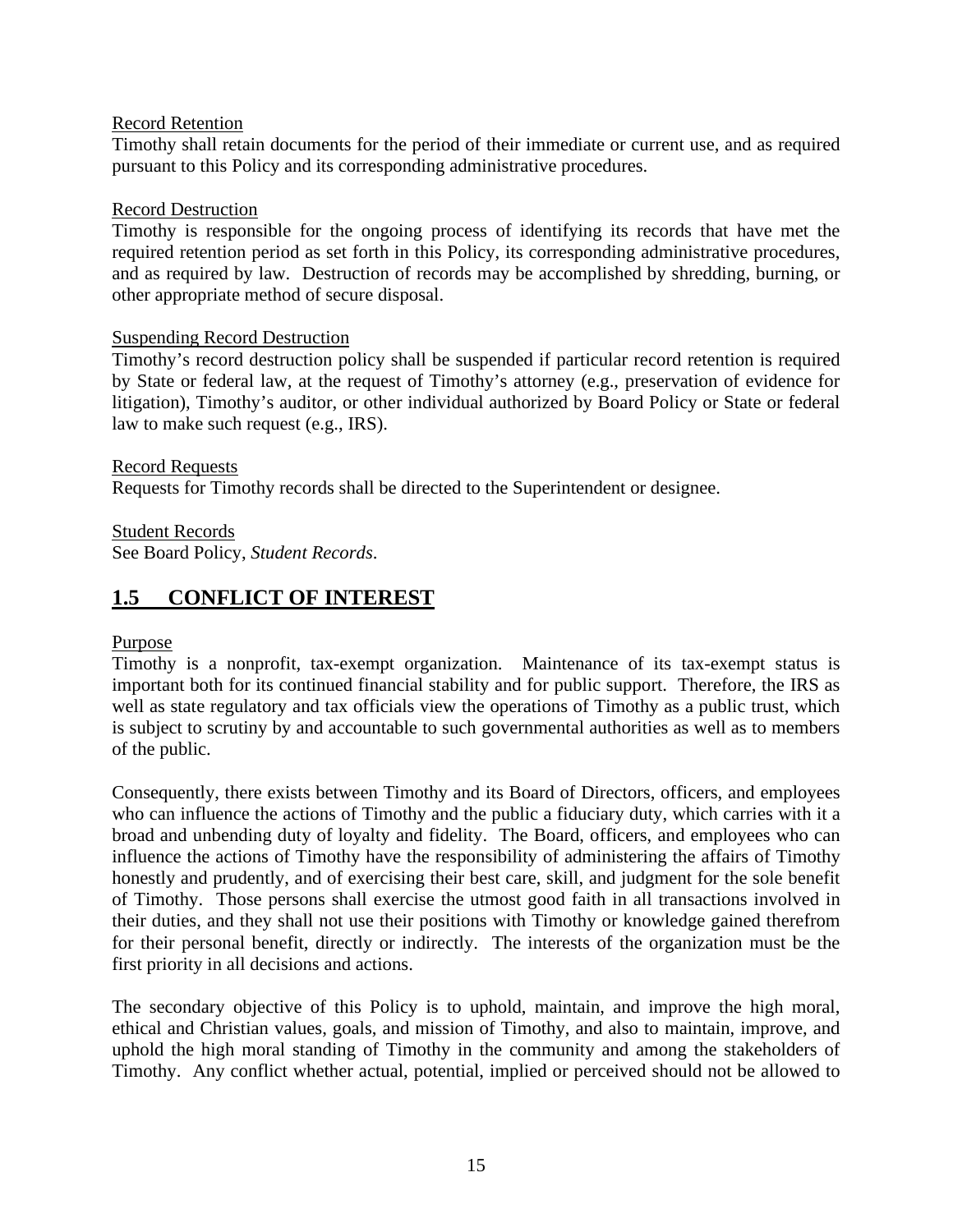jeopardize the Christian values the school maintains. Likewise, no such conflict should detract from the reputation of Timothy, its students, parents, employees, or other stakeholders.

### Persons Concerned

This statement is directed not only to directors and officers, but also to all employees who can influence the actions of Timothy. For example, this would include all who make or influence purchasing decisions, all persons who might be described as "management personnel," and anyone who has non-public or proprietary information concerning Timothy.

### Areas in Which Conflict May Arise

By way of illustration, conflicts of interest may arise in the relations of directors, officers, and employees who can influence the actions of Timothy with any of the following:

- 1. Persons and firms supplying goods and services to Timothy.
- 2. Persons and firms from whom Timothy leases property and equipment.
- 3. Persons and firms with whom Timothy is dealing or planning to deal in connection with the gift, purchase or sale of real estate, securities, or other property.
- 4. Donors, contributors, and others who support Timothy.
- 5. Agencies, organizations, and other persons or entities that affect the operations of Timothy.
- 6. Family members, friends, and other employees.

### Nature of Conflicting Interest

Conflicts of interest arise when a director, officer, or employee who can influence the actions of Timothy is directly or indirectly a party to a transaction with Timothy. A director, officer, or employee who can influence the actions of Timothy is indirectly a party to a transaction if that individual has a material financial interest or is an officer, director, or general partner in an entity that is a party to the transaction. Such an interest might arise through:

- 1. Owning stock or holding debt or other proprietary interests in any third party dealing with Timothy.
- 2. Holding office, serving on the board, participating in management, or being otherwise employed (or formerly employed) with any third party dealing with Timothy.
- 3. Receiving remuneration for services with respect to individual transactions involving Timothy.
- 4. Using Timothy's time, personnel, equipment, supplies, or good will for other than Timothy-approved activities, programs, and purposes.
- 5. Receiving personal gifts or loans from third parties dealing with Timothy. Receipt of any gift is disapproved except gifts of a value less than \$50, which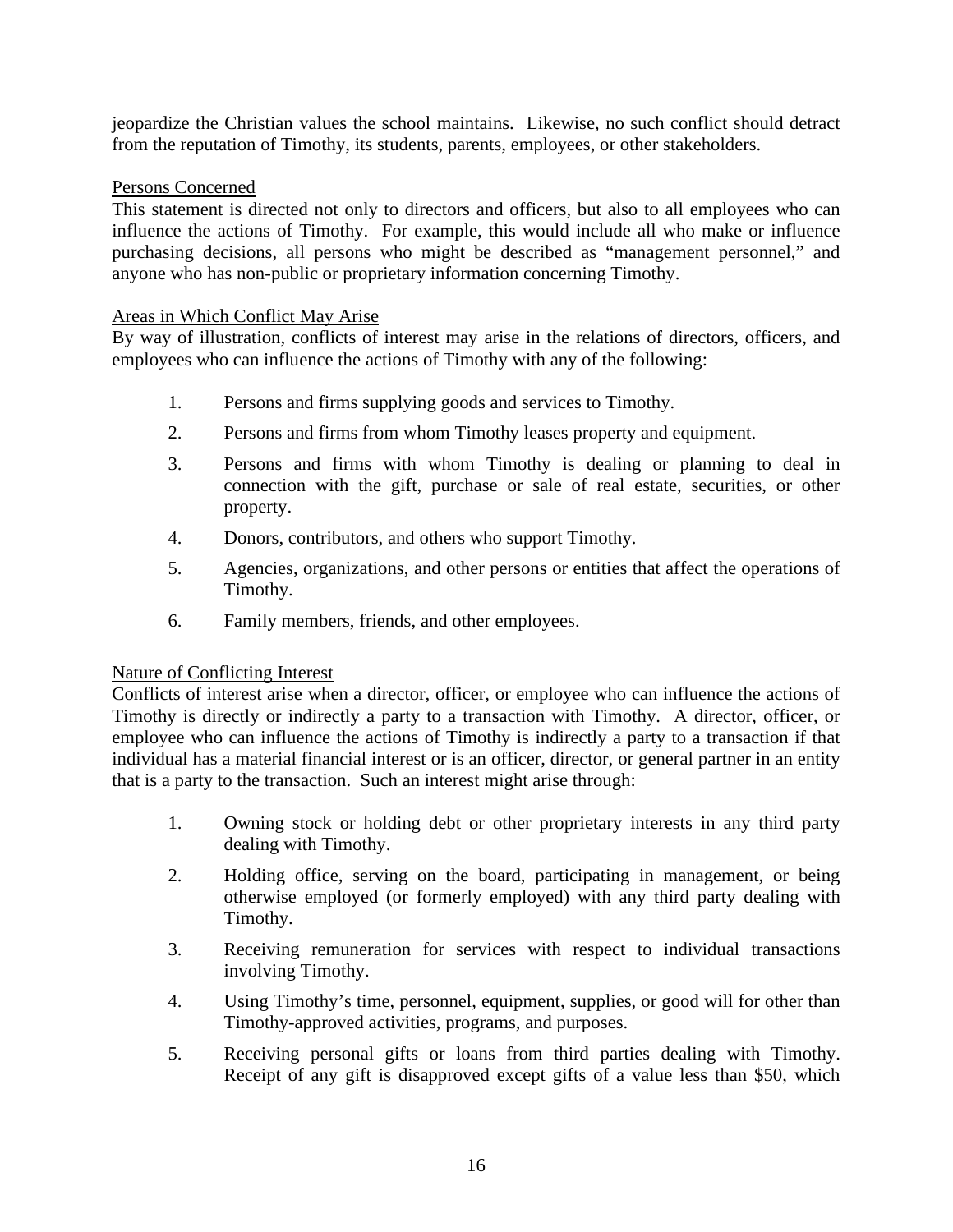could not be refused without discourtesy. No personal gift of money should ever be accepted.

Notwithstanding the foregoing, a Director's relationship with a Supporting Church, shall not, by itself, create a conflict of interest.

### Interpretation of This Statement of Policy

The areas of conflicting interest listed above, and the relations in those areas that may give rise to conflict, also listed above, are not exhaustive. Conflicts might arise in other areas or through other relations. It is assumed that the directors, officers, and employees who can influence the actions of Timothy will recognize such areas and relation by analogy.

The fact that one of the interests exists does not necessarily mean that a conflict exists, or that the conflict, if it exists, is material enough to be of practical importance, or if material, that upon full disclosure of all relevant facts and circumstances it is necessarily adverse to the interests of Timothy.

However, it is the policy of the Board that the existence of any of the interests described above shall be disclosed before any transaction is consummated. It shall be the continuing responsibility of the Board, officers, and employees who can influence the actions of Timothy to scrutinize their transactions and outside business interests and relationships for potential conflicts and to immediately make such disclosures.

#### Disclosure Policy and Procedure

Transactions with parties with whom a conflicting interest exists may be undertaken only if all of the following are observed:

- 1. The conflicting interest is fully disclosed;
- 2. The person with the conflict of interest is excluded from the discussion and approval of such transaction;
- 3. A competitive bid or comparable valuation exists; and
- 4. The Board has determined that the transaction is just, fair, reasonable, and in the best interest of the organization.

Disclosure in the organization should be made to the Superintendent (or if he/she is the one with the conflict, then to the Board President), who shall bring the matter to the attention of the Board. Disclosure involving directors should be made to the Board President, (or if he/she is the one with the conflict, then to the Board Vice-President) who shall bring these matters to the Board.

The Board shall determine whether a conflict exists and in the case of an existing conflict, whether the contemplated transaction may be authorized as just, fair, reasonable, and in the best interest of Timothy. If a director is the subject a potential conflict, that director shall be excluded from the decision. The decision of the Board on these matters will rest in their sole discretion,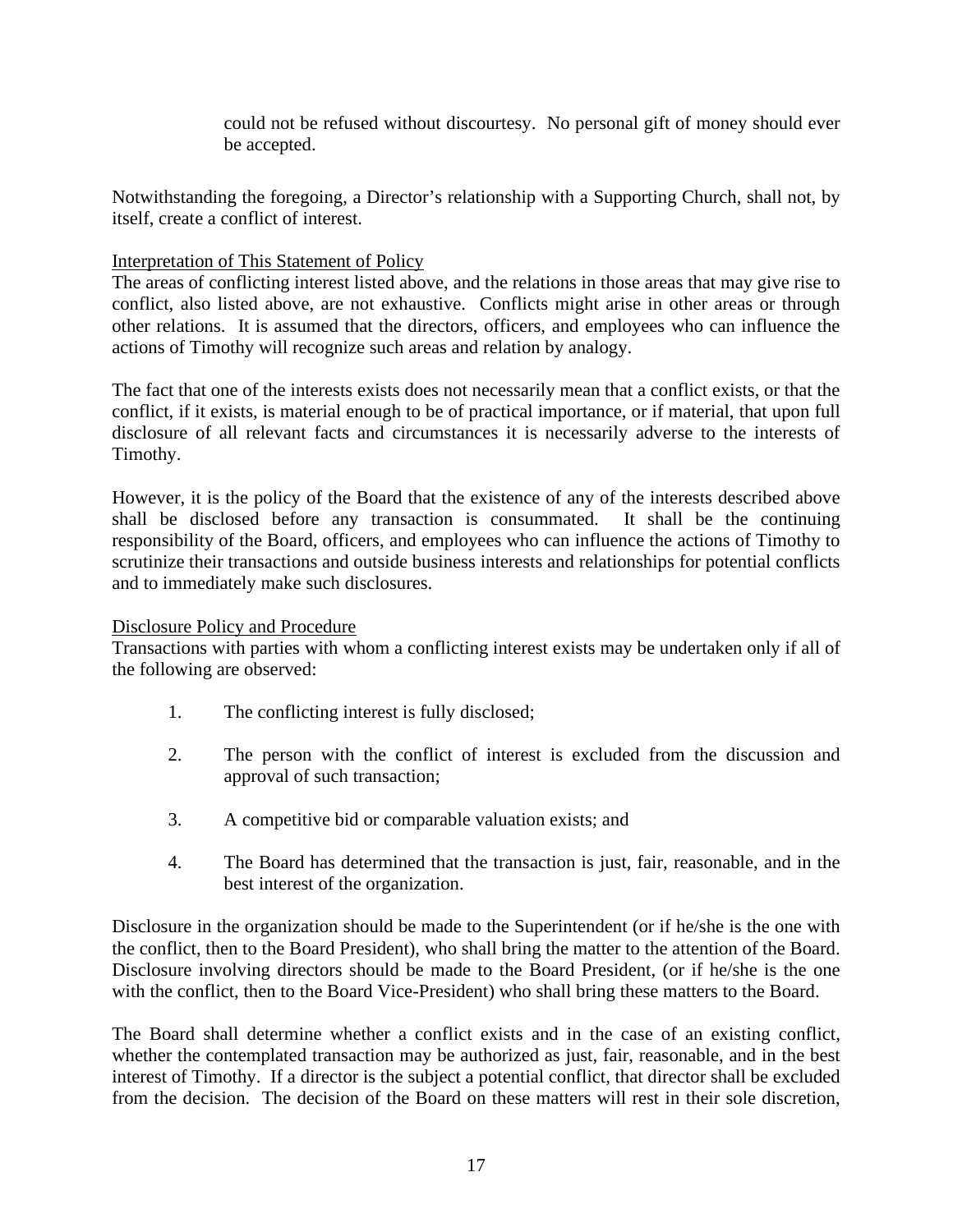and their concern must be the welfare of Timothy and the advancement of its purpose, mission, and integrity.

### Compensation

A director who receives compensation, directly or indirectly, from Timothy for services is precluded from voting on matters pertaining to that director's compensation. A voting member of any committee whose jurisdiction includes compensation matters and who receives compensation, directly or indirectly, from Timothy for services is precluded from voting on matters pertaining to that member's compensation. No director or voting member of any committee whose jurisdiction includes compensation matters and who receives compensation, directly or indirectly, from Timothy, either individually or collectively, is prohibited from providing information to any committee regarding compensation.

### Annual Disclosure

As part of this Policy, in addition to other disclosures that may be required by this Policy, all members of the Board of Directors, members of any Board committee, officers, and employees who can influence the actions of Timothy shall disclose annually any financial interests that could lead to an actual, potential, or apparent conflict of interest. The Superintendent or designee may develop administrative procedures to implement this Policy.

### Periodic Reviews

To ensure Timothy operates in a manner consistent with charitable purposes and does not engage in activities that could jeopardize its tax-exempt status, periodic reviews shall be conducted. The periodic reviews shall, at a minimum, include the following subjects:

- 1. Whether compensation arrangements and benefits are reasonable, based on competent survey information, and the result of arm's length bargaining.
- 2. Whether partnerships, joint ventures, and arrangements with management organizations conform to Timothy's written policies, are properly recorded, reflect reasonable investment or payments for goods and services, further charitable purposes and do not result in inurement, impermissible private benefit or in an excess benefit transaction.

# Violations of the Conflict of Interest Policy

If the Board or its designee has reasonable cause to believe a director, officer, or employee who can influence the actions of Timothy has failed to disclose actual or possible conflicts of interest, it shall inform the director, officer, or employee of the basis for such belief and afford the director, officer, or employee an opportunity to explain the alleged failure to disclose.

If, after hearing the director, officer, or employee's response and after making further investigation as warranted by the circumstances, the Board or its designee determines the director, officer, or employee has failed to disclose an actual or possible conflict of interest, it shall take appropriate disciplinary and corrective action.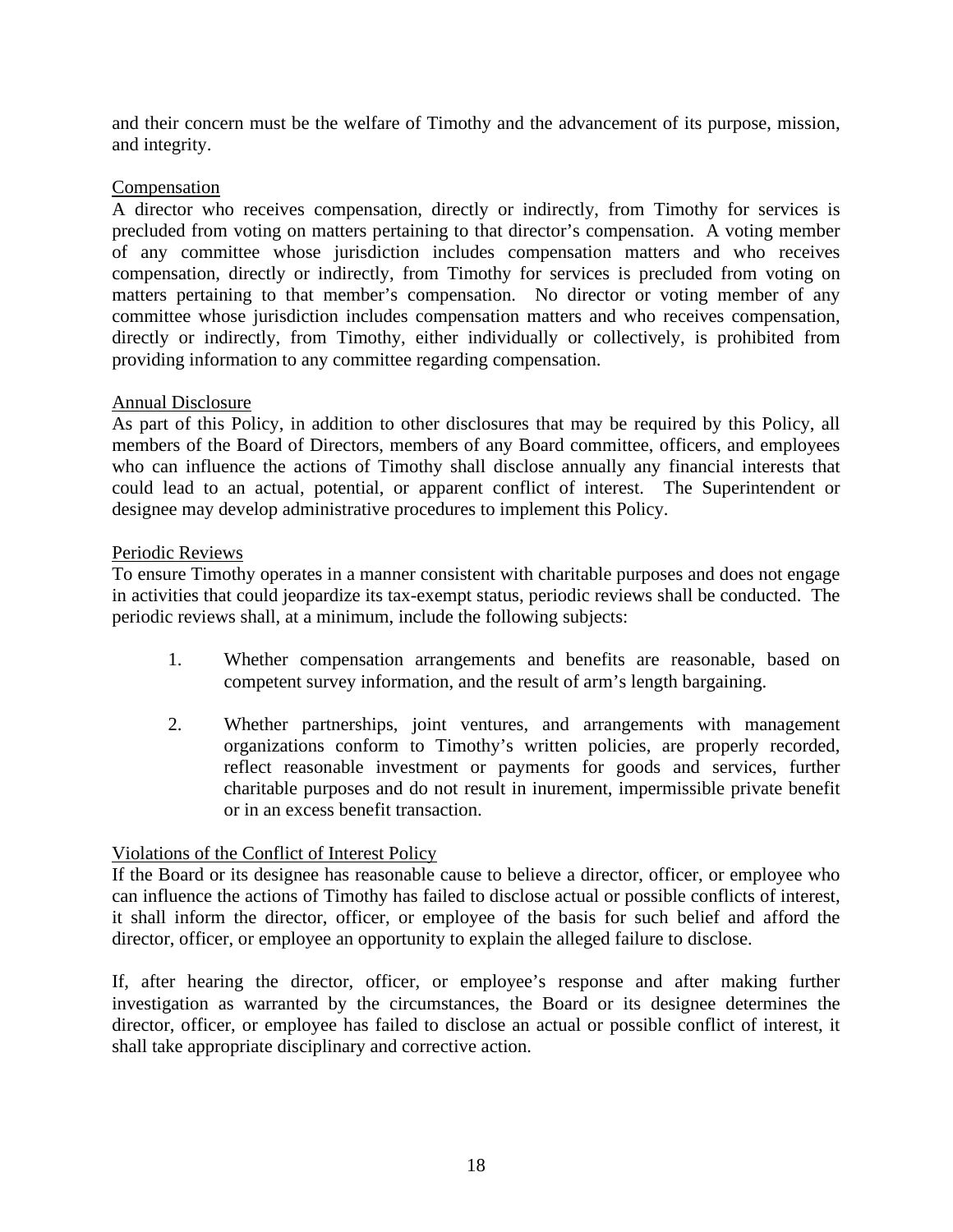# <span id="page-21-0"></span>**1.6 GIFTS TO INDIVIDUALS**

As part of Board Policy, *Conflict of Interest*, Timothy requires that directors, officers, and employees who can influence the actions of Timothy decline to accept certain gifts, consideration or remuneration from individuals or companies that seek to do business with Timothy or are a competitor of it. This Policy is intended to implement that prohibition on gifts.

### Definitions

- 1. "Responsible Person" is any person serving as an officer, employee, or a member of the Board of Directors of Timothy.
- 2. "Family Member" is a spouse, parent, child or spouse of a child, or a brother, sister, or spouse of a brother or sister, or a grandchild of a Responsible Person.
- 3. "Contract" or "Transaction" is any agreement or relationship involving the sale or purchase of goods, services or rights of any kind, receipt of a loan or grant, or the establishment of any other pecuniary relationship. The making of a taxdeductible gift to Timothy is not a "Contract" or "Transaction."

### Exceptions

For purposes of this Policy, acceptance of a grant or scholarship for or on behalf of a Family Member from the Timothy Foundation is not considered a prohibited gift under this Policy. However, such should be disclosed to the Board for review.

This Policy is not intended to be applicable to contracts between Timothy and parents or students for the payment of tuition.

Gifts to Timothy that may incidentally inure to the benefit of a Responsible Person or a Family Member are also not prohibited.

### Prohibited Gifts, Gratuities, and Entertainment

Except as approved by the Board President or designee or for gifts of a value of no more than \$50.00, which could not be refused without discourtesy, no Responsible Person or Family Member shall accept gifts, gratuities, entertainment, or other favors from any person or entity that:

- 1. Does or seeks to do business with Timothy, or
- 2. Does or seeks to compete with Timothy, or
- 3. Has received, is receiving, or is seeking to receive a Contract or Transaction with Timothy, or
- 4. Is a current or prospective vendor or other provider of goods or services to Timothy.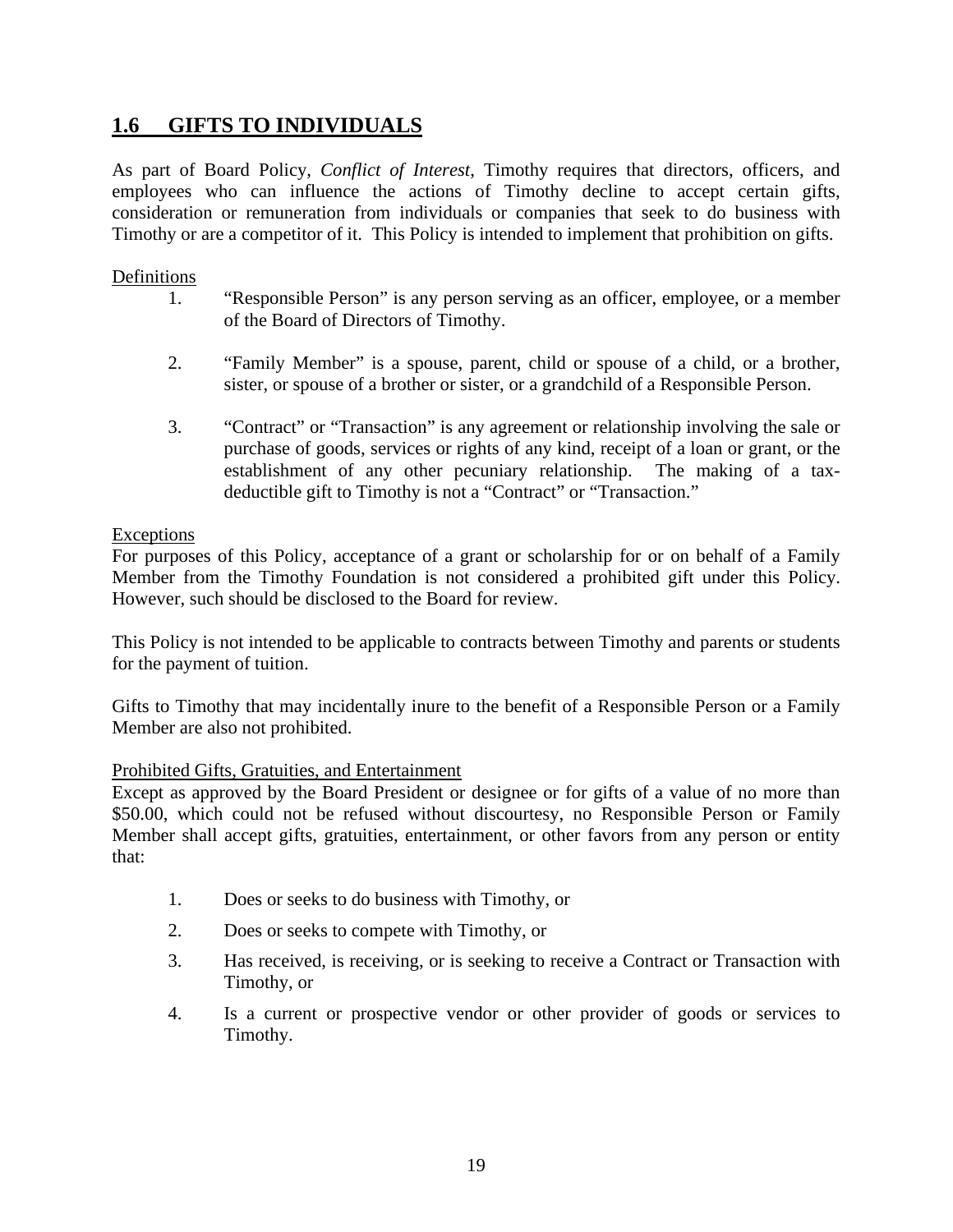### Intent of Policy

The primary intent of this Policy is to prevent inappropriate related transactions among Responsible Persons and Family Members, to the detriment of Timothy, and also to prevent Responsible Persons or their Family Members from benefiting unfairly at the expense of or to the detriment of Timothy, from either a current or prospective Contract or Transaction.

In keeping with the spirit and intent of the Policy any suspected gift that may violate this Policy or the spirit of the Policy should be reported, however such a gift may not necessarily be adverse to the interests of Timothy. Consistent with the interest of Timothy and the spirit and intent of this Policy, the Board of Directors may make exceptions to this Policy and determine that the individual may accept the gift. When in doubt, disclose and let the Board of Directors determine the propriety of accepting the gift.

The Superintendent or designee may develop administrative procedures to implement this Policy.

# <span id="page-22-0"></span>**1.7 GIFT AND GRANT ACCEPTANCE BY TIMOTHY**

Timothy actively solicits gifts and grants to further the mission of Timothy.

This Policy recognizes it is the general intention of the Board of Directors to provide donors the opportunity to annually support Timothy and the programs of Timothy through regular annual fundraising, whether for unrestricted or restricted purposes; major gift initiatives and special capital or endowment fund programs, and planned gifts; in addition to recurring support of the annual fundraising programs. All gifts must be recorded in the books and records of Timothy and in Timothy's bank account and evaluated for potential tax treatment.

Timothy reserves the right to decline gifts and grants. When considering whether to solicit or accept gifts or grants, the organization will consider the following factors:

- 1. Values Whether the acceptance of the gift or /grant compromises any of the core values of Timothy Christian Schools.
- 2. Compatibility Whether there is compatibility between the intent of the donor and the organization's use of the gift or grant.
- 3. Public Relationships Whether acceptance of the gift or grant could damage the reputation of Timothy Christian Schools.
- 4. Primary Benefit Whether the primary benefit is to Timothy Christian Schools, versus the donor.
- 5. Consistency Whether acceptance of the gift or grant is consistent with prior practice.
- 6. Form of Gift Whether the gift or grant offered is in a form that Timothy Christian Schools can use without incurring substantial expense or difficulty.
- 7. Effect on Future Giving Whether the gift or grant encourages or discourages future gifts,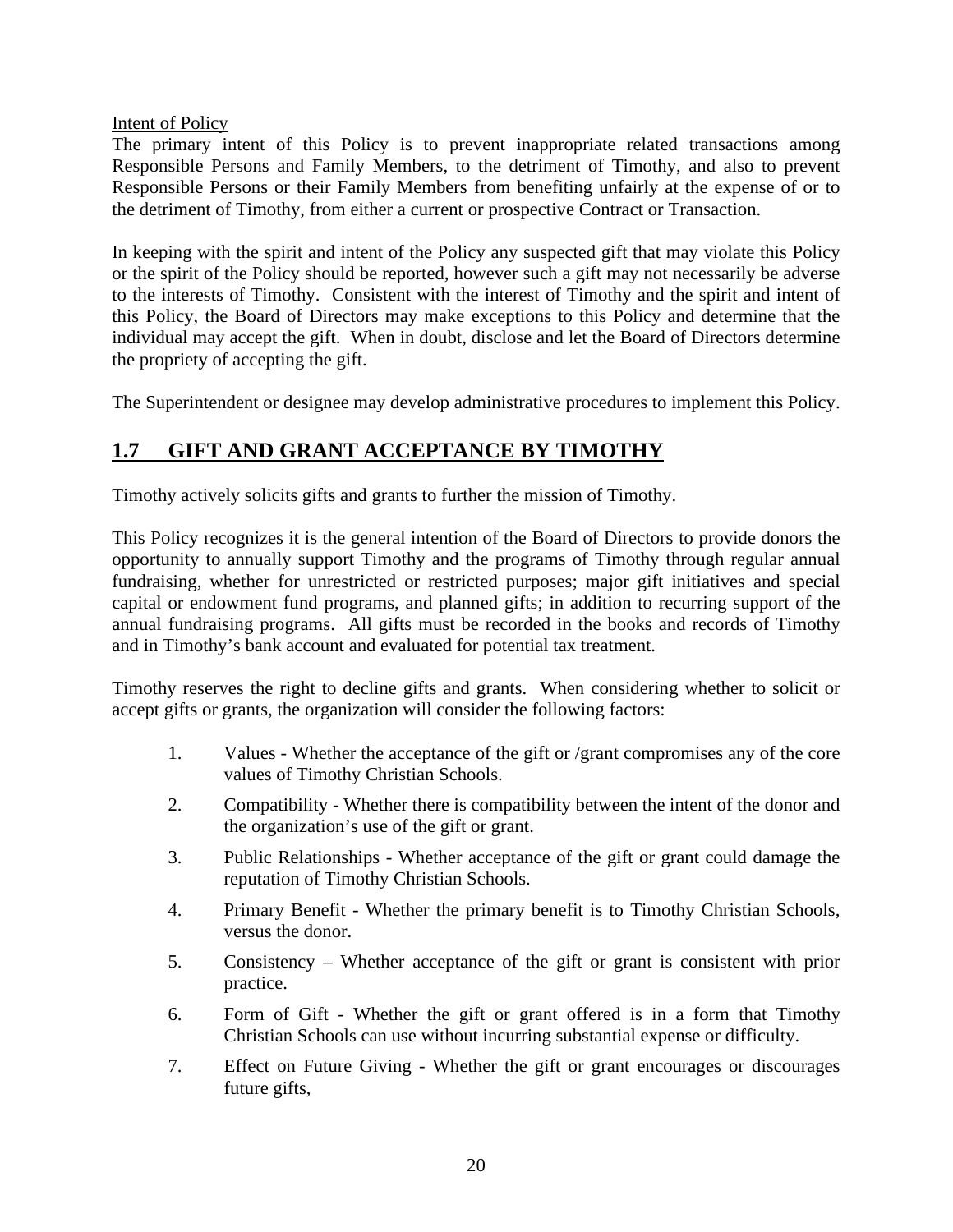8. Any other factors deemed relevant by the Board, including potential conflicts with Timothy's policies and bylaws or applicable law.

Gifts Requiring Administration Approval<br>Tangible, Personal Property: Auto Automobiles, boats, furniture, artwork, and equipment Real Property: Requires a certified appraisal determining gift value

The acceptance of a gift by Timothy is not an endorsement by Timothy of any product, service, activity, program, entity, or person.

The Superintendent or designee may develop administrative procedures to implement this Policy.

# <span id="page-23-0"></span>**1.8 NAMING RIGHTS**

Pursuant to Board Policy 1.7, *Gift and Grant Acceptance*, Timothy may accept gifts and grants to further the mission of Timothy.

The Board reserves the right to grant naming rights to Timothy property or projects, where:

- 1. The gift is in the amount of \$1 million or more; AND
- 2. The donor indicates approval/endorsement with a larger gift on the project; AND
- 3. The Executive Committee approves the gift and name.

Executive Committee retains sole discretion to approve any such gift and naming right. The naming of any Timothy property or project must be in alignment with the Mission, Vision, and Statement of Beliefs of the Board and Timothy School.

# <span id="page-23-1"></span>**1.9 BOARD POLICY DEVELOPMENT**

The Board of Directors governs the development and use of written Board policies. Written policies ensure legal compliance, establish Board processes, articulate Timothy ends, delegate authority, and define operating limits. Board policies also provide the basis for monitoring progress toward Timothy ends.

Timothy will be in general compliance with all applicable sections of the Illinois *School Code* and with 23 Illinois Administrative Code Part 425 to maintain its Recognition status with the Illinois State Board of Education. This includes, but is not limited to, compliance with Title IX of the Education Amendments of 1972 (20 USC 1681 *et seq*.), the Individuals with Disabilities Education Improvement Act (20 USC 1400 *et seq*.), the Age Discrimination in Employment Act of 1967 (29 USC 621 *et seq*.), Titles VI and VII of the Civil Rights Act of 1964 (42 USC 2000d et seq., 2000e *et seq*.), the Americans With Disabilities Act of 1990 (42 USC 12101 *et seq*.), the Illinois School Code [105 ILCS 5], and relevant case law, including Plyler v. Doe, 457 U.S. 202, 102 S.Ct. 2382 (1982), as well as the requirements of the *Eye Protection in School Act* (105 ILCS 115), the *Toxic Art Supplies in Schools Act* (105 ILCS 135), the *Asbestos Abatement Act* (105 ILCS 105), the school year and attendance requirements (23 Il admin § 425.30(a)), the *School Reporting of Drug Violations Act* (105 ILCS 127), the reporting requirements regarding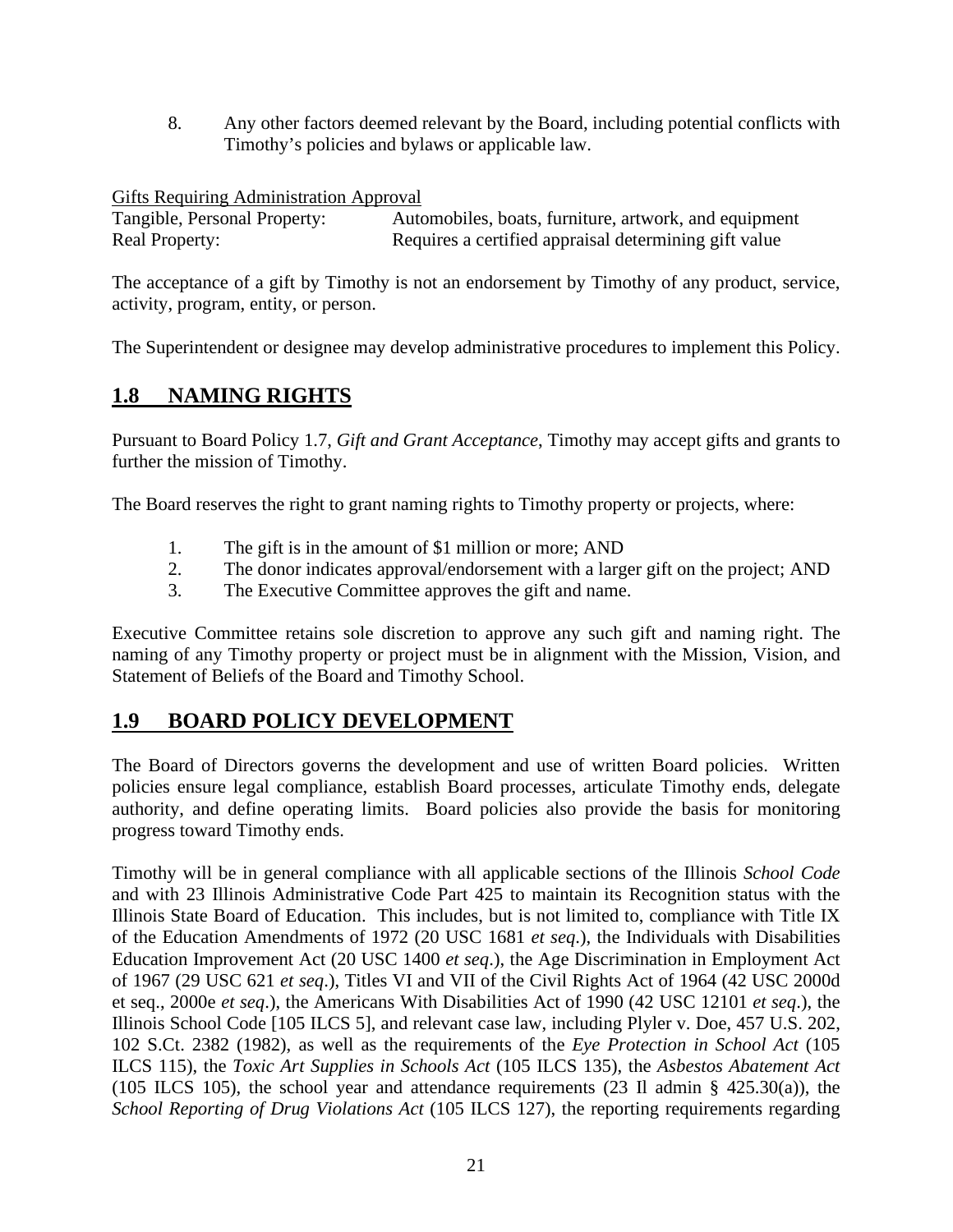firearms, drug-related incidents, attacks on school personnel in schools (105 ILCS 5/10-27.1A; 10-27.1B; 10-21.7), and the *Personal Information Protection Act* (15 ILCS 530).

### Policy Development and Change

Any Director, employee, or parent or guardian of a Timothy student may propose new policies, changes to existing policies, or deletion of existing policies. Suggestions should be made to the Board President and the Superintendent. Staff suggestions should be processed through the Superintendent or designee.

The Executive Committee will consider all policy suggestions and provide information and recommendations to the Board.

The Superintendent or designee is responsible for: (1) providing relevant policy information and data to the Board, (2) notifying those who will implement or be affected by or required to implement a proposed policy and obtaining their advice and suggestions, and (3) having policy recommendations drafted into written form for consideration by the Executive Committee and Board of Directors. The Superintendent or designee shall seek the counsel of the Board Attorney when appropriate.

### Policy Adoption and Dissemination

New policies and policy revisions will first be considered and reviewed by the Executive Committee. The new or revised policy then will be presented to the Board of Directors for review and input. The new or revised policy also will be presented at a Board meeting for input by employees and parents or guardians of Timothy students. Once finalized, the policy will be adopted by the Board of Directors at a Board meeting. The adoption of a policy will serve to supersede all previously adopted policies on the same topic.

New policies or policy revisions will not be adopted at a Board of Directors meeting at which they are first introduced, except when: (1) no Board discussion is required, or (2) necessary or prudent in order to meet emergency or special conditions, or (3) to be legally compliant.

### Board Policy Review and Monitoring

The Board of Directors will periodically review its policies for relevancy and legal compliance, monitor its policies for effectiveness, and consider whether any modifications are required. The Board may use an annual policy review and monitoring calendar. The Board may review the Mission, Vision, and Statement of Belief on Marriage, Gender, and Sexuality no later than every five (5) years.

### Superintendent Implementation

The Board will support any reasonable interpretation of Board policy made by the Superintendent. If reasonable minds differ, the Board will review the applicable policy and consider the need for further clarification. In the absence of Board policy, the Superintendent is authorized to take appropriate action.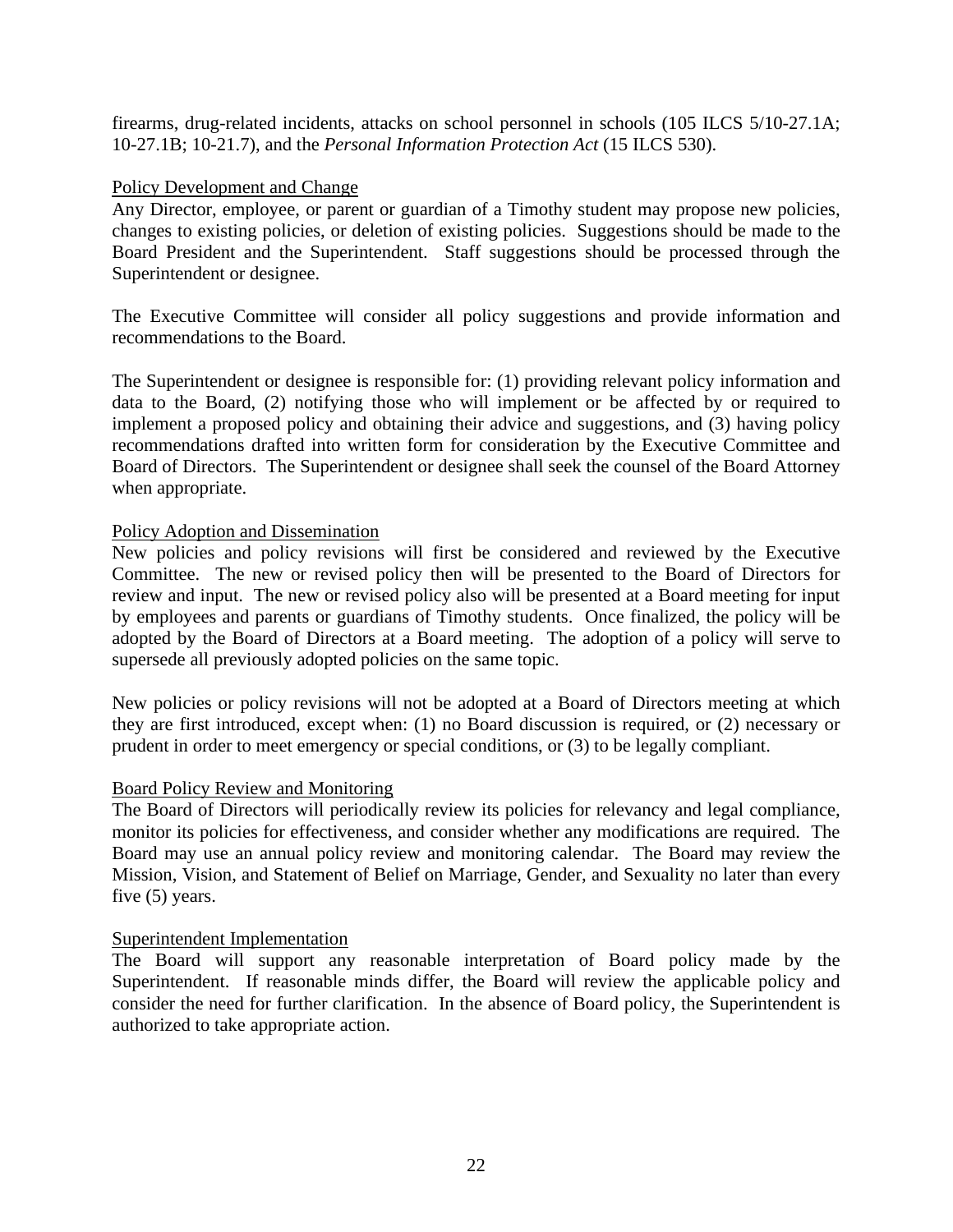### Suspension and Repeal of Policies

The Board of Directors, by a majority vote of members present at any meeting, may temporarily suspend or repeal a Board policy except those provisions that are controlled by law or contract.

The Superintendent or designee may develop administrative procedures to implement this Policy.

# <span id="page-25-0"></span>**1.10 GRIEVANCE PROCEDURE**

The Board of Directors strives to offer the highest quality education in a Christian environment. The Board desires that complaints brought by students, parents/guardians, or employees be resolved through a fair and equitable process. Therefore, the procedure outlined below should be followed to promote the effective processing of grievances.

### Complaints

Individuals are encouraged first to try to resolve the matter with the individual(s) involved. If, however, that is unsuccessful or not appropriate based on the situation, the Complainant shall avail him or herself of this grievance procedure. If the situation involves a teacher, parent, or student, the Complainant shall notify the Superintendent or designee either verbally or in writing. If the situation involves the Superintendent or designee, the Complainant shall notify the Board President or designee either verbally or in writing.

### Informal Resolution

The Superintendent or Board President will attempt to resolve complaints without resorting to this grievance procedure and, if a complaint is filed, to address the complaint promptly and equitably.

### Filing a Formal Complaint

The Complainant who wishes to avail him or herself of this grievance procedure may do so by filing a formal complaint with the Superintendent or Board President after attempts at an informal resolution have not been successful. The Superintendent or Board President may request the Complainant to provide a written statement regarding the nature of the complaint or require a meeting with the Complainant. The Superintendent or Board President shall assist the Complainant as needed.

### Investigation

The Superintendent or Board President will investigate the complaint or appoint a qualified person to undertake the investigation on his or her behalf. If the Complainant is a student, the Superintendent or Board President will notify the parents that they may attend any investigatory meetings in which their child is involved.

The complaint and identity of the Complainant will not be disclosed except: (1) as required by law, (2) as necessary to fully investigate the complaint, or (3) as authorized by the Complainant or by the Complainant's parent if the Complainant is under the age of eighteen (18) years. The identity of any witness may remain confidential at the discretion of the Superintendent or Board President unless required to be disclosed by law. The identity of any student witnesses will not be disclosed except: (1) as required by law, (2) as necessary to fully investigate the complaint, or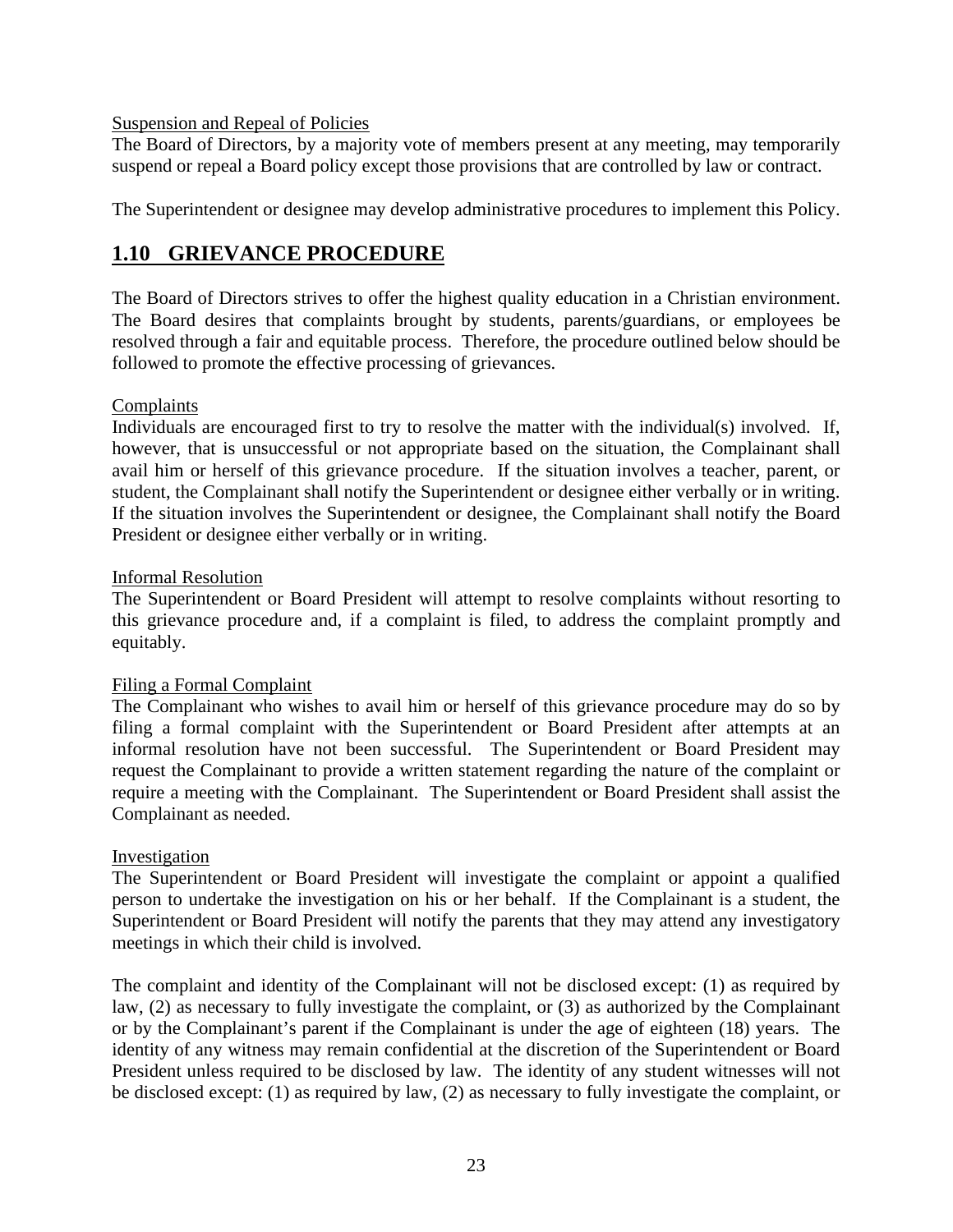(3) as authorized by the parent of the student witness or by the student if the student is eighteen (18) years of age or older.

The Superintendent, Board President, or designee will endeavor to complete the investigation within a reasonable period of time (e.g., 30 school days) and will keep the Complainant apprised of the status of the investigation and any extensions required to fully investigate the complaint.

### Decision

The Superintendent or Board President shall notify the Complainant and the accused in writing of the outcome of the investigation within five (5) calendar days of completing the investigation. The Superintendent or Board President also may, to the extent appropriate to do so, notify any others who have a legitimate need to know of the outcome of the investigation.

### Appeal

If the Complainant or the accused is not satisfied with the outcome of the investigation, he or she has the right to bring concerns to the Executive Committee by making a written request to the Board President within five (5) calendar days of being notified of the outcome of the investigation by the Superintendent or Board President. The Board President shall promptly notify the Executive Committee of the appeal.

Within 30 calendar days, the Executive Committee shall make its decision to affirm, reverse, or amend the Superintendent or Board President's decision or direct the Superintendent or Board President to gather additional information. Within five (5) calendar days of the Executive Committee's decision, the Board President shall inform the Complainant or the accused of the decision.

If the Complainant or the accused is not satisfied with the Executive Committee's decision, he or she has the right to bring concerns to the full Board of Directors by making a written request to the Board President within five (5) calendar days of being notified of the Executive Committee's decision. The Board President shall promptly notify the Board of Directors of the appeal.

Within 30 calendar days, the Board of Directors shall make its decision to affirm, reverse, or amend the Executive Committee's decision or direct the Superintendent or Board President to gather additional information. Within five (5) calendar days of the Board of Directors' decision, the Board President shall inform the Complainant or the accused of the decision. The decision of the Board of Directors shall be final.

# Confidentiality

Complaints, information disclosed and learned during the investigation, and the decision will be kept confidential to the greatest extent possible. This generally means that the information disclosed by the Complainant, the accused, and witnesses in the complaint and during an investigation will be held in confidence and will be disclosed to others only if needed to fully investigate and resolve the complaint. To the extent that it would be appropriate to do so, the Superintendent or designee will inform the Complainant and any others who have a legitimate need to know of the investigation, the outcome of the investigation, and, if there is an appeal, the decision of the Executive Committee and the Board of Directors.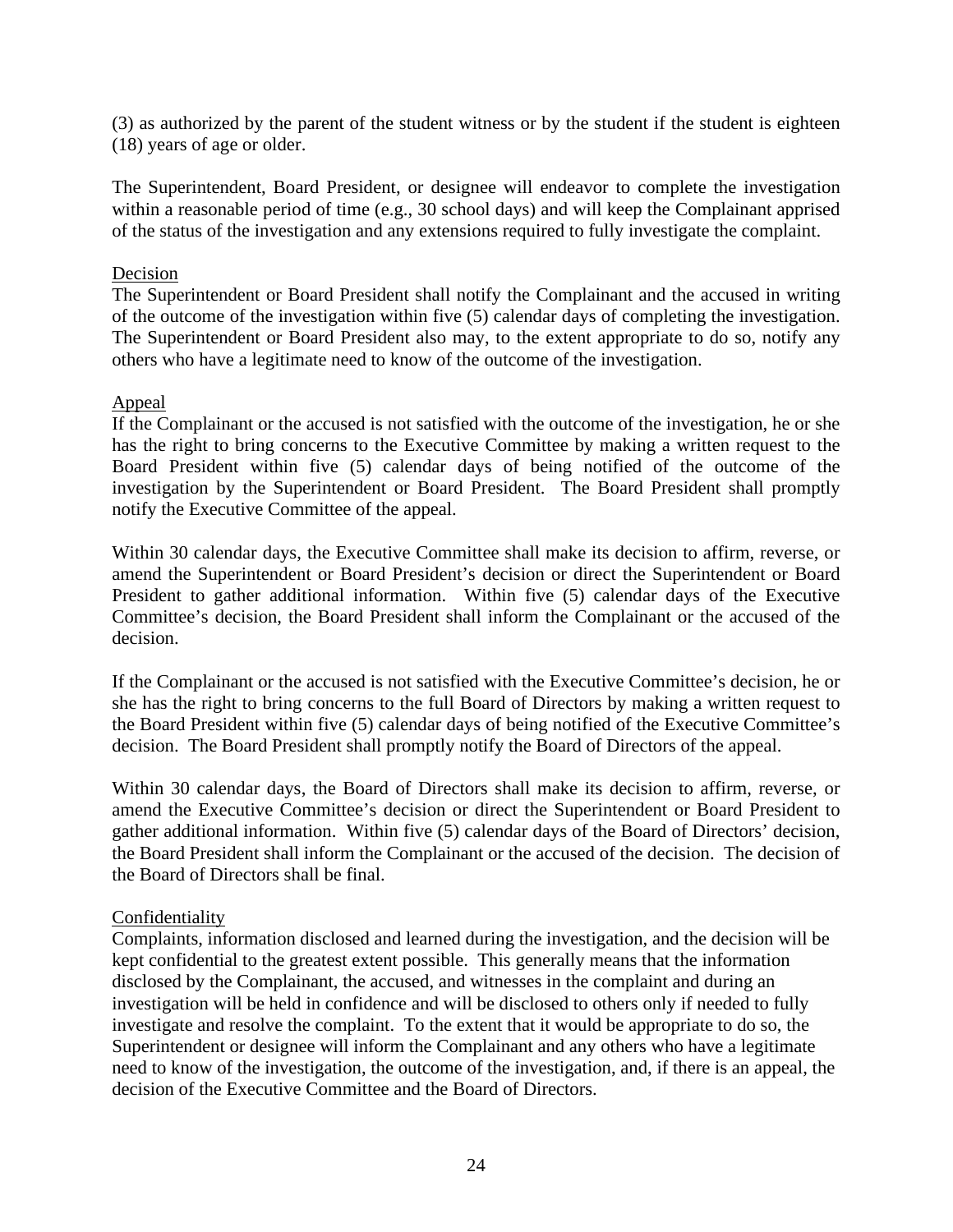# **SECTION 2 – GENERAL SCHOOL ADMINISTRATION**

# <span id="page-27-1"></span><span id="page-27-0"></span>**2.1 ADMISSION**

Timothy Christian Schools welcomes applications from families of Trinitarian Christian churches. To be considered for admission, families must be willing to support and embody the Timothy Mission, Vision, and Statement of Belief on Marriage, Gender, and Sexuality. Parents, guardians, and students who cannot demonstrate a lifestyle in accordance with Timothy's Mission, Vision, and Statement of Belief on Marriage, Gender, and Sexuality will not be considered for admission. Students must agree to abide by student conduct requirements. Parents must be willing to allow their children to be educated and influenced in an intentionally Christian environment and to live in accordance with biblical lifestyle requirements that are part of Timothy's enrollment criteria. No discrimination on the basis of race, sex, national or ethnic origin, or immigration status is made in the admission of students.

This Admission Policy and its related Admission Procedures apply to new student applications for admission to Timothy and re-enrolling students. Timothy does not guarantee admission to any individual child or group of children. The Admissions Committee considers every applicant individually and in relation to the applicant pool while taking into account whether the student and the student's family can demonstrate a lifestyle reflective of Timothy's Mission, Vision, and Statement of Belief on Marriage, Gender, and Sexuality. If it is determined that information has been either intentionally or inadvertently withheld by a family during the admission process, Timothy reserves the right to revoke a student's acceptance and enrollment without refund of any amounts paid, or waiver of any amounts due.

This Policy does not apply to the Timothy International Student Program. Please see the Timothy website or contact the Director of Admissions for more information regarding this program.

### Application Fees

The Board of Directors shall annually review and set application fees.

### Applications and Due Dates

All applications for admission to Timothy must be submitted online. The online application is accessible through the Timothy website. All required documents are identified in the online application. All questions should be directed to the Director of Admissions.

For Preschool, a child must be three (3) years old by September 1 of the school year for which they are applying and toilet trained. On the application, parents must indicate their order of preference for the offered Preschool sessions. Applications are due March 1.

For Kindergarten, a child must be five (5) years old by September 1 of the school year for which they are applying. On the application, parents must indicate their order of preference for the offered Kindergarten sessions.

For Grades 1-12, applications are accepted throughout the year for the upcoming school year.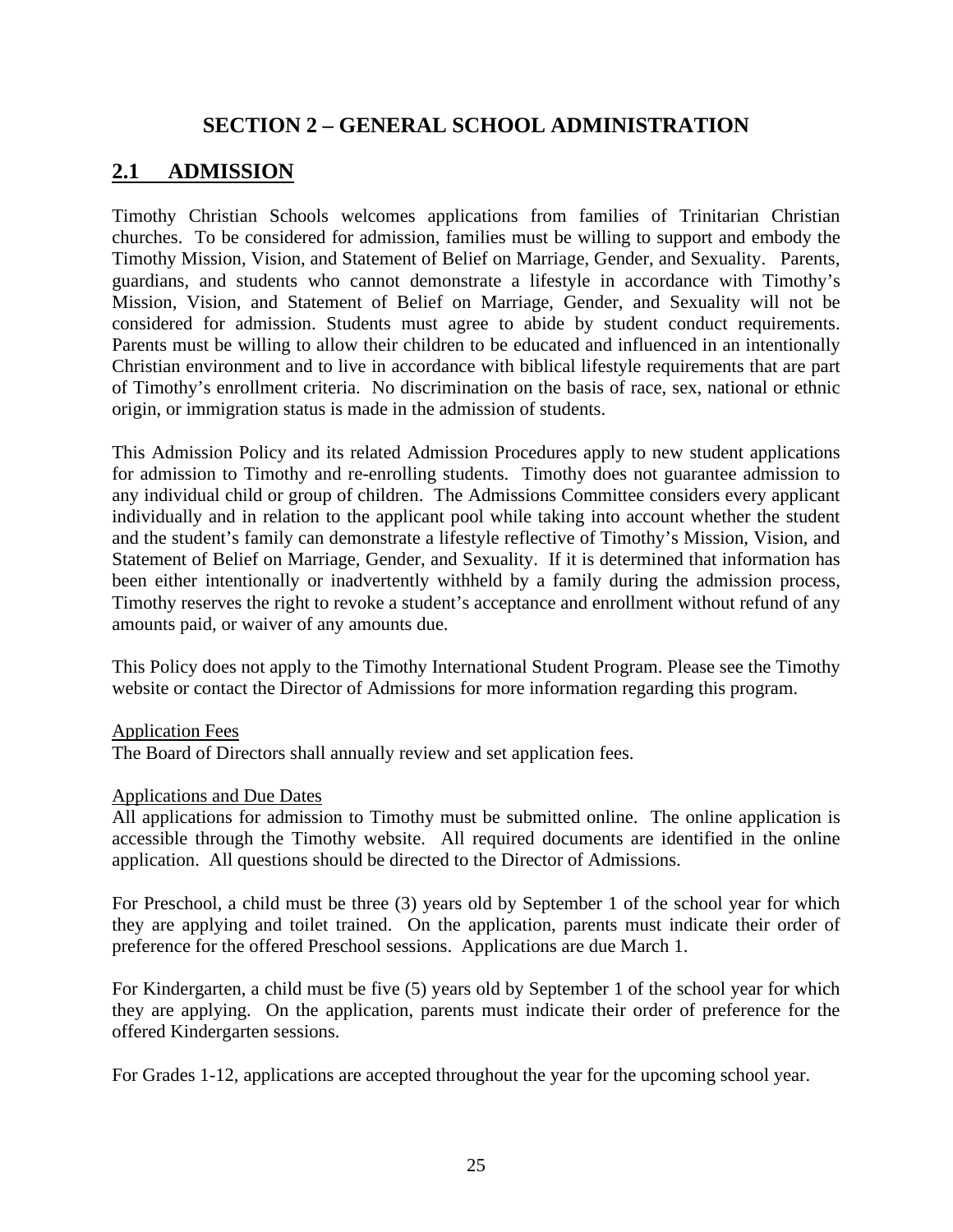For all Timothy programs and grades, applications are accepted for the current school year throughout the school year if there is space available in the session or class. If the application is approved, the Director of Admissions and the school's Director or Principal will determine a reasonable start date for the student. Typically, the start date will coincide with the beginning of a new quarter or semester. For high school students, this may include the Renew period.

### Admission Process

For Preschool, completed applications are entered in a draw and selected until each session is full. In the draw, preference will be given to siblings of current students, children of Timothy families, children of active participants in Timothy-supporting churches, and children of Timothy full-time, salaried employees. An application received after the draw will be considered if there is space available. Parents will be notified of their child's admission status by email. If a child is not admitted due to a session being at capacity, the child's name automatically will be placed in a waitpool and parents will be notified by email if a space becomes available. Sessions for the second year of Preschool will be filled first with students who attended the first year of Preschool at Timothy and are eligible for re-enrollment, and then if space is available based on the draw for new students. In the draw, preference may be given to siblings of current students, children of Timothy families, children of active participants in Timothy supporting churches, and children of Timothy full-time, salaried employees.

For Kindergarten, completed applications are considered by the Admissions Committee. All applicants must participate in Kindergarten Screening as part of the application process. Approved applications are entered in a draw and selected until each session is full. In the draw, preference may be given to students who attended Preschool at Timothy, siblings of current students, children of Timothy families, children of active participants in Timothy supporting churches, and children of Timothy full-time, salaried employees. An application received after the draw will be considered if there is space available. Parents will be notified of their child's admission status by email. If a child is not admitted due to a session being at capacity, the child's name automatically will be placed in a waitpool and parents will be notified by email if a space becomes available.

For Grades 1-12, completed applications are considered by the Admissions Committee. All admissions decisions are made on a rolling basis taking into account if there is space available in a particular class and until each class reaches capacity. Timothy may require an interview as part of the admission process. Parents will be notified of their child's admission status by email. If a child is not admitted to Timothy due to a class being at capacity, the child's name automatically will be placed in a waitpool and the parents will be notified by email if a space becomes available.

For Grades 1-12, each class will be filled first with current students who are eligible for reenrollment. Following that, admission decisions will be made by the Admissions Committee upon consideration of the Admission Requirements and according to the Admission Procedures. Preference may be given to siblings of current students, children of Timothy families, children of active participants in Timothy-supporting churches, and children of Timothy full-time, salaried employees among equally eligible applicants.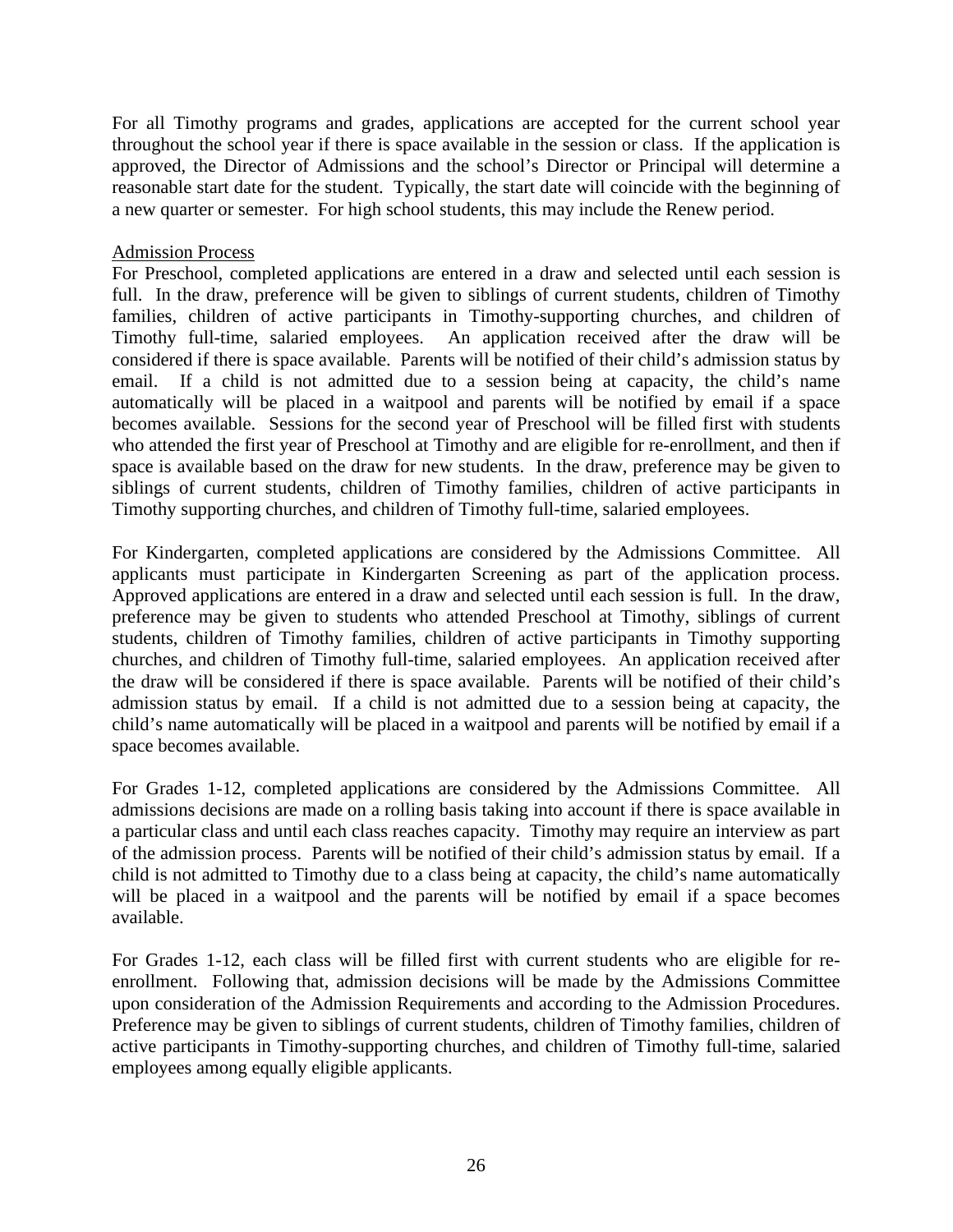# Re-Enrollment

For Preschool, parents of students enrolled in the first year of Preschool must notify Timothy if they intend to re-enroll their student(s) for the second year of Preschool. Parents will be notified by email when the re-enrollment period opens at the beginning of January and parents must declare their re-enrollment intention for each student by the end of January. Parents will be notified of their child's re-enrollment status by email.

For students entering Kindergarten, parents of students who attended Preschool at Timothy must apply for Kindergarten as set forth in the Timothy Admission Policy. There is no "reenrollment" from Preschool to Kindergarten.

For students entering Grades 1-12, parents of students enrolled in Timothy must notify Timothy if they intend to re-enroll their student(s) for the next school year. The re-enrollment period will be established by the Administration. Parents will be notified by email when the re-enrollment period opens. Parents must declare their re-enrollment intention for each student by the end of the re-enrollment period. All re-enrollment declarations must be submitted online. Parents will be notified of their child's re-enrollment status by email.

For all programs and grades, Timothy reserves the right to review each student during the period of re-enrollment, and Timothy reserves the right to dismiss a student at the end of the school year if the student's enrollment is no longer in the best interest of Timothy or the student. Continued enrollment at Timothy is not automatic; but rather contingent upon parents' and student's willingness to support the Mission, Vision, and Statement of Belief on Marriage, Gender, and Sexuality, above, and the student's eligibility.

# <span id="page-29-0"></span>**2.2 TUITION AND FEES**

The Board of Directors shall annually review and set tuition rates and fees. Timothy reserves the right to revoke a student's acceptance and enrollment without refund of any amounts paid, or waiver of any amounts due, if the required tuition and fees are not current.

# Tuition

Tuition may be paid in full prior to each school year or in monthly installments, unless an alternative selection is made by the parents. All tuition payments must be made online through the Timothy designated system, which is accessible through the Timothy website.

Parents are obligated for payment of tuition during any absence from school, school break/vacation period, or other days when school is not in session. The only exception to this Policy is when a student must be absent from school for an extended period of time due to an extended hospitalization or illness, during which time tuition may be waived, with proper medical documentation, at the discretion of the Board of Directors.

Fees

Timothy assesses fees for various purposes, including but not limited to registration, capital maintenance, transportation, field trips, classroom materials, publications, and extracurricular activities. Following admission or re-enrollment to Timothy, parents will be notified of the required fees for the upcoming school year, the respective due dates, and method of payment.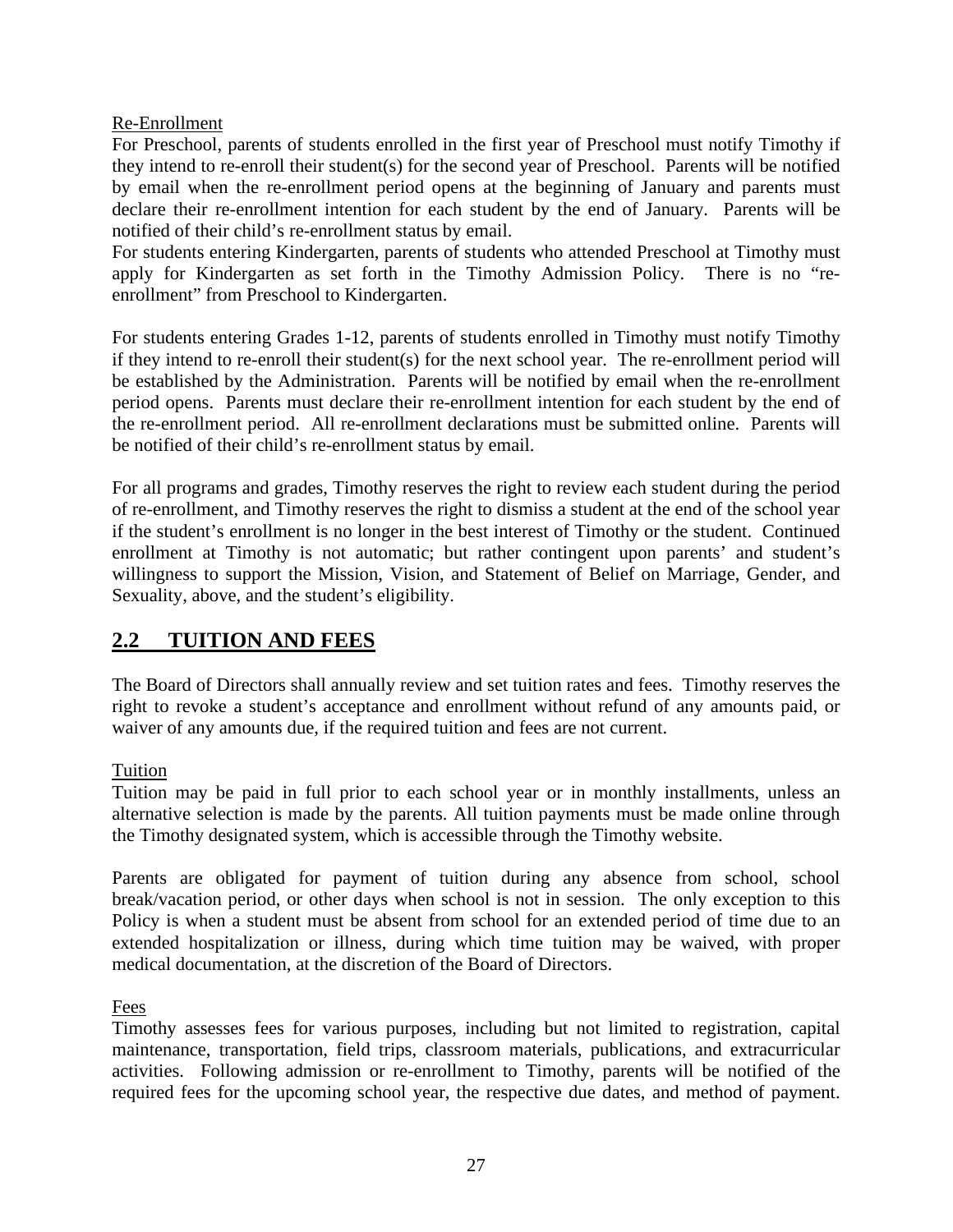Other fees may be assessed during the school year. Parents will be notified of those fees, the respective due dates, and method of payment. For more information regarding fees, see the Timothy website.

# Financial Assistance

Financial assistance may be available for Timothy students. Applications are due in the spring prior to the school year for which the student is applying. The application due date will be established by the Administration. Applications submitted after the deadline will be considered if funds are available. Financial assistance applications will be considered only for admitted and re-enrolled students. Please see the Timothy website or contact the Business Office for more information.

The Superintendent or designee may develop administrative procedures to implement this Policy.

# <span id="page-30-0"></span>**2.3 REGISTRATION**

If a child is admitted to Timothy (see Board Policy, *Admission*), additional information and documentation is required at the time of registration. Parents of students enrolling in Timothy for the first time must present a certified copy of the student's birth certificate at time of registration unless it was submitted with the student's application. Annually, parents must complete the required information in their Blackbaud Enrollment account accessible through the Timothy website. Parents will be notified of additional registration and other documentation required by Timothy, including health, eye, and dental examinations and immunizations forms required by the State of Illinois (See *Examinations, Immunizations, and Exclusion of Students in Parent-Student Handbook*).

If the person enrolling a student fails to comply with the above requirement to provide a certified copy of the student's birth certificate within thirty (30) days of registration, the Superintendent or designee immediately shall notify the local law enforcement agency and also shall notify the person enrolling the student in writing that, unless he or she complies within ten (10) days, the case shall be referred to the local law enforcement authority for investigation. If compliance is not obtained within that ten (10) day period, the Superintendent or designee shall so refer the case.

# <span id="page-30-1"></span>**2.4 MISSING STUDENTS REPORT AND RECORDS**

Upon receipt of notification from the Illinois State Police of a current or former student's disappearance, the Superintendent or designee is required to immediately flag the student's records in such a manner that, if the school ever receives a request for the records or a request for information about the records, the school is promptly alerted to the fact that the request is in regard to a missing person. Upon being alerted to such a request, the Superintendent or designee is required to immediately report the request to the Illinois State Police. Any report filed with the Illinois State Police must include any knowledge as to the whereabouts of any missing person. Upon notification by the Illinois State Police that the missing person has been recovered, the Superintendent or designee shall remove the flag from the person's record.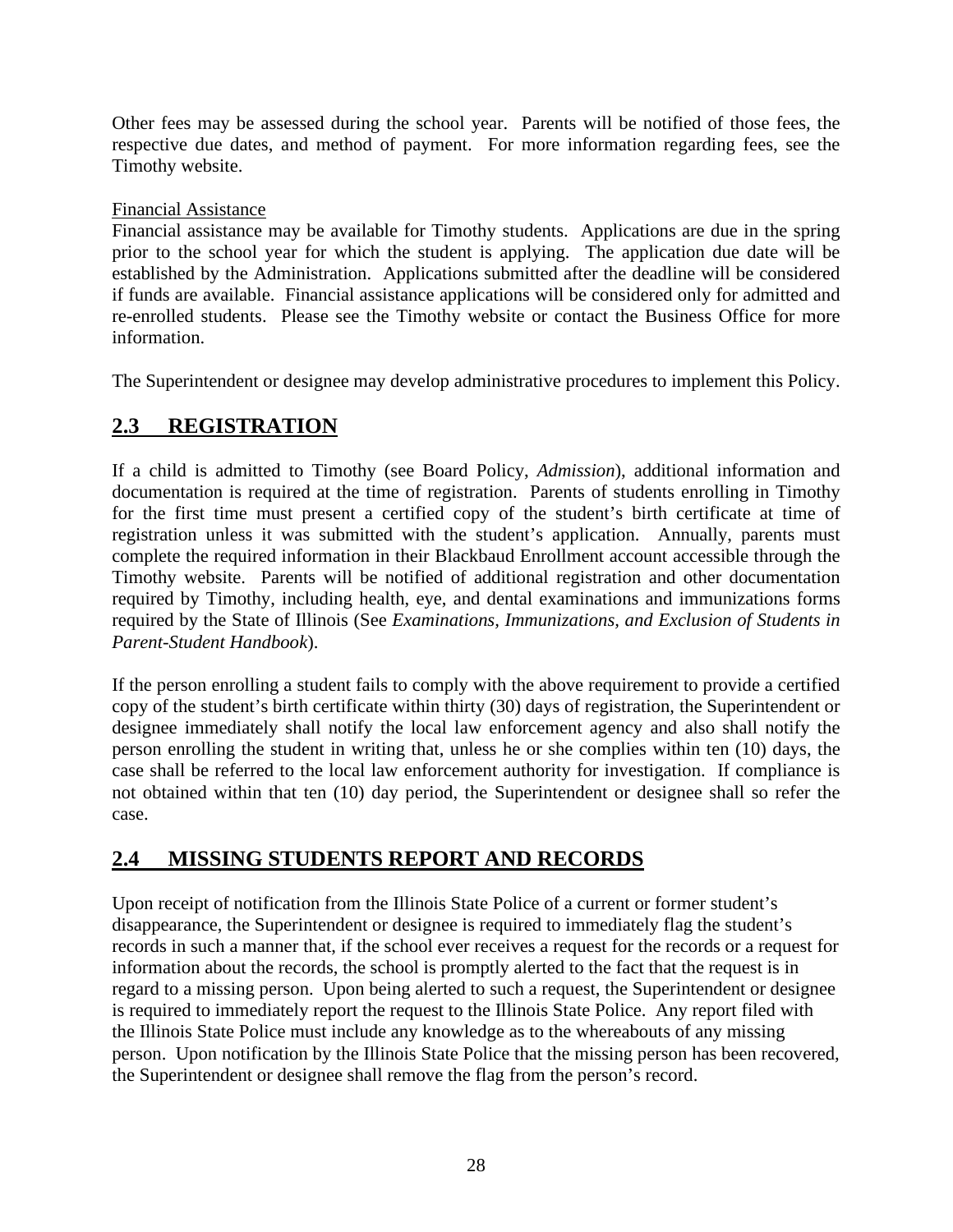# <span id="page-31-0"></span>**2.5 NONDISCRIMINATION POLICY**

Timothy shall comply with applicable federal and State laws prohibiting discrimination, consistent with its Statement of Belief on Marriage, Gender, and Sexuality.

To remain in compliance with the nondiscrimination requirements pursuant to 23 Ill. Admin. Code 425.30(a)(1)(C), Timothy provides equal opportunities for student participation in academics and extracurricular activities based on the individual needs and abilities of each student free of unlawful bias, prejudice, and harassment. Employment decisions are based on an applicant or employee's qualifications and performance, regardless of their race, color, ancestry, military status, disability, gender, or other legally protected categories. Students who believe they have not received equal opportunity for participation in academics or extracurricular activities, or individuals who believe they have not received equal employment opportunities, should report their claims and avail themselves of the grievance procedure outlined in Board Policy, *Grievance Procedure,* and/or the Parent-Student Handbook, as appropriate.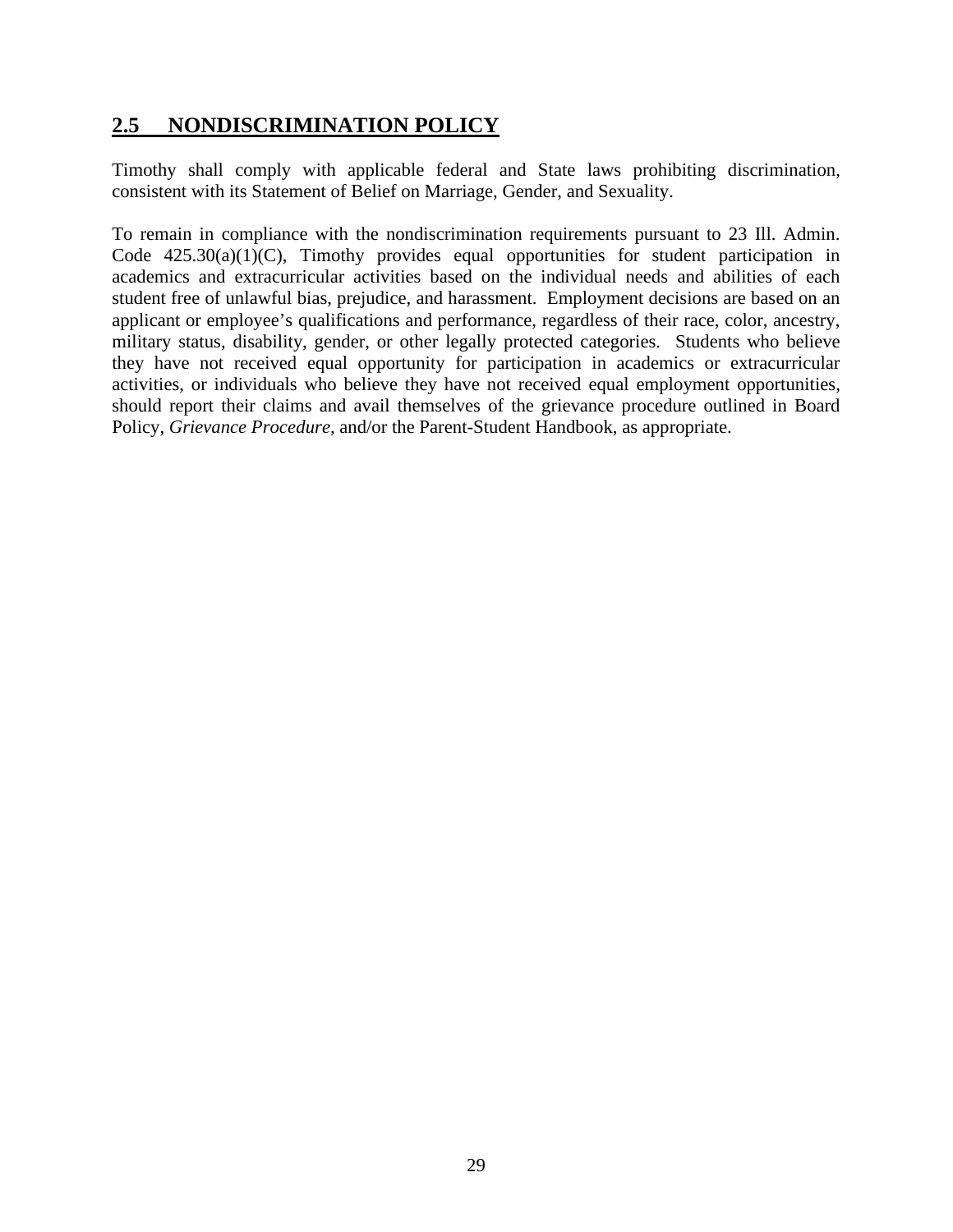# **SECTION 3 – OPERATIONAL SERVICES**

# <span id="page-32-1"></span><span id="page-32-0"></span>**3.1 SAFETY**

# Safety

The Superintendent or designee shall develop, implement, and maintain a safety and emergency plan. This plan shall include, without limitation:

- 1. An emergency operations plan addressing prevention, preparation, response, and recovery for Timothy;
- 2. Provisions for a coordinated effort with local law enforcement and fire officials, emergency services personnel, and other necessary parties;
- 3. A school safety drill plan; and
- 4. A clear, quick, and coordinated system of internal and external communication.

During each academic year, Timothy must conduct a minimum of:

- 1. Three (3) school evacuation drills, one (1) of which must include the participation of the appropriate local fire department or district;
- 2. One (1) bus evacuation drill;
- 3. One (1) law enforcement drill; and
- 4. One (1) severe weather and shelter-in-place drill.

The law enforcement drill must be conducted within ninety (90) days of the first day of each new school year. The law enforcement drill must address an active threat scenario in accordance with Timothy emergency and crisis response plan, and must involve participation from all school personnel and students present at the time of the drill, as well as participation and observation by the appropriate law enforcement agency. Students may be exempted from the law enforcement drill at the discretion of administrators or school support personnel. This drill may be conducted on days and times that students are not present in the building.

The Board of Directors or designee shall annually review the Timothy safety / emergency and crisis plan, protocols, and procedures, as well as Timothy compliance with safety drill requirements.

### Automated External Defibrillator

The Superintendent or designee shall implement a written plan for responding to medical emergencies at Timothy's physical fitness facilities in accordance with the Physical Fitness Facility Medical Emergency Preparedness Act. The plan shall provide for an automated external defibrillator ("AED") to be available according to State law requirements. This Policy does not create an obligation to use an AED nor is it intended to create any expectation that an AED will be present or a trained person will be present and able to use an AED.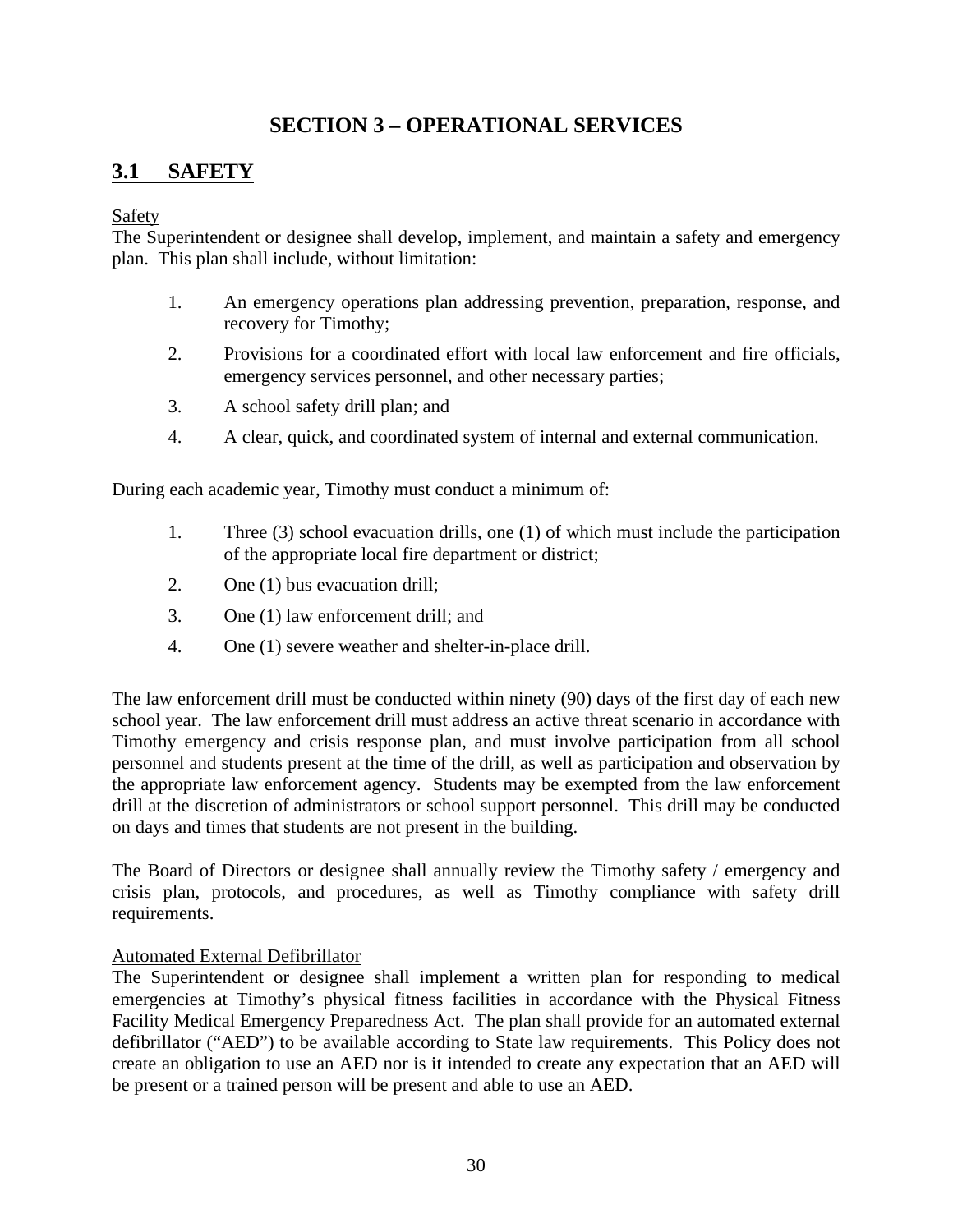### Emergency Closing

The Superintendent or designee is authorized to close the school in the event of hazardous weather or other emergencies that threaten the safety of students, staff members, or school property.

#### Convicted Child Sex Offender and Notification Laws See Board Policy, *Visitors to and Conduct on Timothy Premises*.

# <span id="page-33-0"></span>**3.2 FISCAL AND BUSINESS MANAGEMENT**

The Superintendent is responsible for Timothy's fiscal and business management.

### Budget

Timothy's fiscal year is from July 1 until June 30. The Superintendent, with the Director of Finance & Operations and other appropriate administrators, shall review and prepare the annual budget. The Superintendent shall approve the budget prior to presentation to the Finance Committee and Board of Directors. Annually, the Board shall approve the budget, including tuition and compensation. The Superintendent or designee shall implement Timothy's budget and provide the Board with a monthly financial report. The Finance Committee shall approve the monthly financial reports.

### Payment Procedures

The Superintendent or designee shall establish payment procedures. All payments shall appear on the monthly financial reports to the Board.

### Compensation

The Superintendent, with the Director of Finance & Operations and other appropriate administrators, shall review and make recommendations to the Finance Committee and the Board regarding compensation for all Timothy employees, including administrators, hourly employees, and the salary scales for teachers and classified hourly employees. The Board of Directors shall annually review and approve the contracts for all employees.

### Payroll

Timothy employees are paid on the 15th and 30th of every month. For salaried employees, paychecks issued on the 15th are for the 1st through 15th of the current month, and paychecks issued on the 30th are for the 16th through the last day of the current month. For hourly employees, paychecks issued on the 15th are for the 16th through the last day of the previous month, and paychecks issued on the 30th are for the 1st through 15th of the current month.

Direct deposit is available to all employees who enroll and have an active bank checking or savings account. For employees who do not enroll in direct deposit, their paychecks are distributed by Human Resources or designee to the employee's Timothy mailbox or, if the employee does not have a Timothy mailbox, the paycheck is mailed to the employee.

The Superintendent or designee may develop administrative procedures to implement this Policy.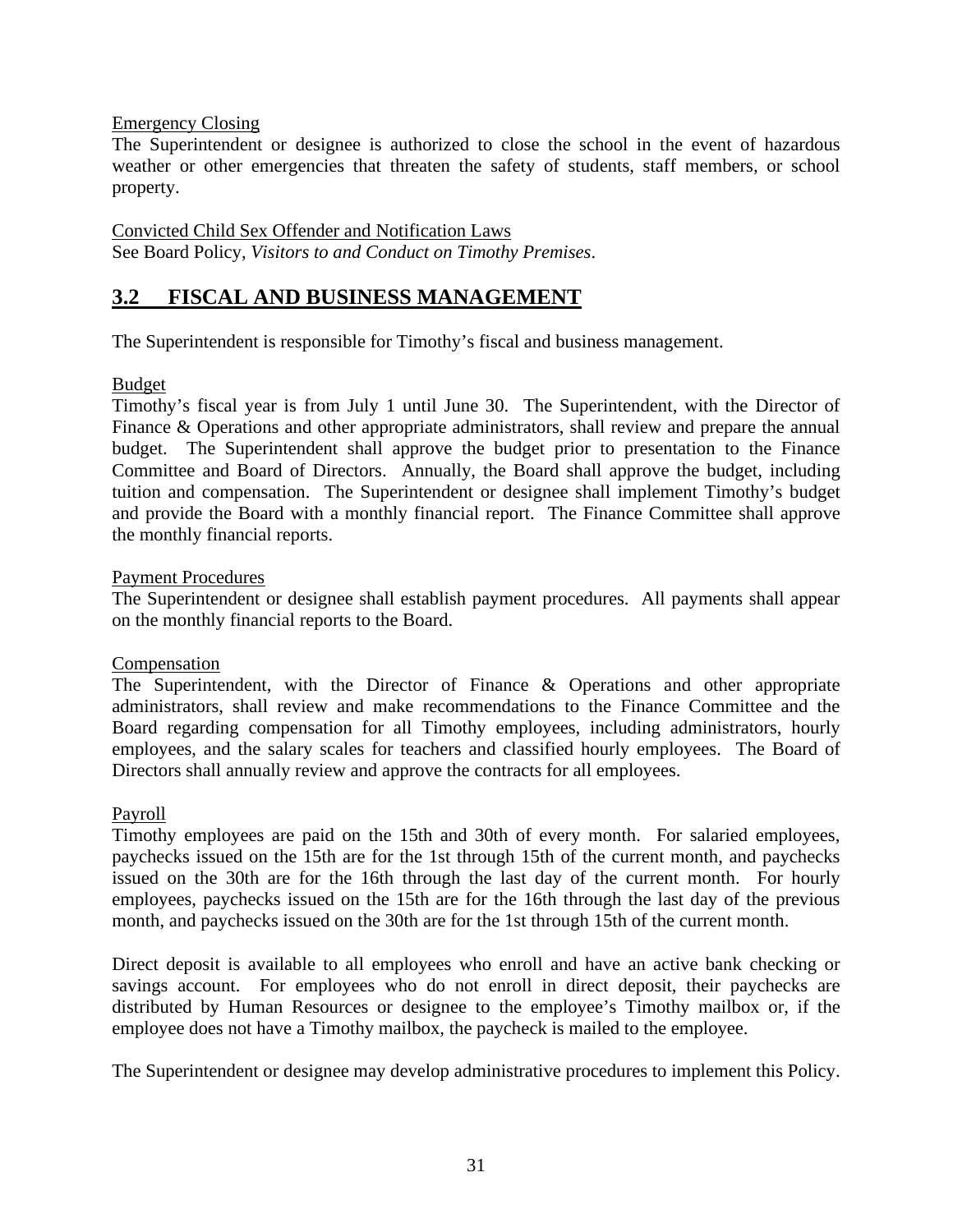# Employee Reimbursement

Only reasonable and necessary expenses incurred pursuant to the employee's employment duties that inure to the primary benefit of Timothy will be reimbursed. Expenses incurred for personal use of the employee when performing employment duties are not subject to reimbursement. This policy does not apply to employee expenses incurred for work towards additional professional endorsements or Masters' level coursework. Timothy is not responsible for losses or expenses due to an employee's own negligence, normal wear, or theft unless the theft was a result of the employer's negligence.

Employees must submit a request for reimbursement with appropriate supporting documentation within thirty (30) calendar days after incurring the expense.

Each request for reimbursement must be submitted via the appropriate itemized, signed, standardized form and include the following information:

- 1. The date and amount of the expense incurred, with attached receipts.
- 2. The name and title of the employee requesting reimbursement.
- 3. The nature of the employment duties for which the expense was incurred.

The Board of Directors may designate caps for specific anticipated employee expenses, including but not limited to, expenses incurred for certain events, lodging, meals, and travel. If an expense cap is established, the above-allowed reimbursements will only be reimbursed if the expense falls below the expense cap. Reimbursable mileage expense will be paid at the IRS rate for the calendar year.

If the employee fails to submit a request with the appropriate supporting documentation within period described above, or if the employee otherwise fails to comply with this reimbursement policy's requirements or exceeds its expenditure guidelines, the employee may not receive reimbursement. Employees should check with the principal or the Business Office to ensure that any anticipated expenses are appropriate to ensure full reimbursement.

# <span id="page-34-0"></span>**3.3 FACILITY MANAGEMENT**

### Standards for Green Cleaning

The Superintendent or designee shall establish and supervise a green cleaning program that complies with guidelines established by the Illinois Green Government Coordinating Council.

The Superintendent or designee may develop administrative procedures to implement this Policy.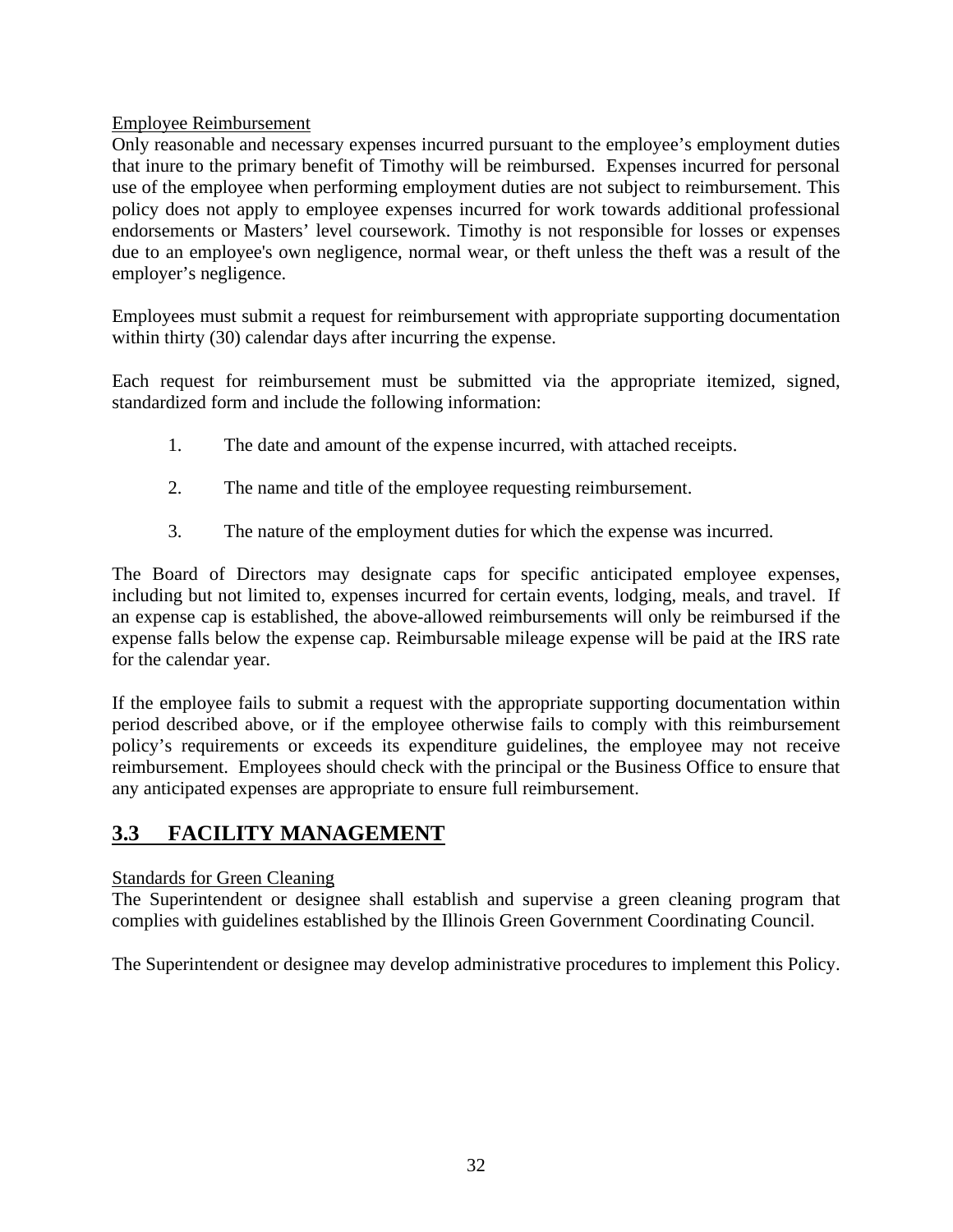# <span id="page-35-0"></span>**3.4 FRAUD PREVENTION**

To ensure compliance with the laws and regulations applicable to receipt of State and federal grant funds,<sup>[1](#page-35-1)</sup> and in alignment with best practices as set forth in ISBE's *Fiscal Procedures* Handbook,<sup>[2](#page-35-2)</sup> the Board of Directors has established this Policy for preventing and reporting fraud. Timothy will take all appropriate measures to deter fraud with respect to its funds, including, but not limited to, those funds deriving from State and federal grants.

### Definitions and Examples

"Fraud" is defined as: (1) fraudulent financial reporting, (2) misappropriation of assets, and/or ([3](#page-35-3)) corruption (bribery and other illegal acts).  $3$  Examples of fraud include the following:

- 1. *Fraudulent financial reporting* Intentional misstatements or omissions of amounts or disclosures in financial statements to deceive financial statement users. This could include intentional alteration of accounting records, misrepresentation of transactions, or intentional misapplication of accounting principles.
- 2. *Misappropriation of assets* Theft of Timothy assets. This could include theft of property, embezzlement of money (such as theft of cash or use of Timothy credit or funds to purchase personal items), or fraudulent payments.
- 3. *Corruption*  Bribery and other illegal acts.

Other conduct not listed above may constitute impermissible or illegal conduct under law, grant terms, or the determination of Timothy.

### Reporting

Timothy encourages all Timothy employees to be vigilant and report suspicions of fraud. All instances of suspected fraud will be investigated. Timothy will (1) report instances of fraud to the appropriate law enforcement authorities for prosecution, both when required by law or grant terms and when otherwise determined appropriate by the Superintendent or Board of Directors, and cooperate with such authorities as needed, and (2) disclose, in a timely manner, in writing, to the federal awarding agency or passthrough entity (e.g. the Illinois State Board of Education) all violations of applicable criminal law involving fraud, bribery, or gratuity violations potentially affecting a grant award.

<span id="page-35-1"></span><sup>1</sup> The *Grant Accountability and Transparency Act* (GATA) (30 ILCS 708/) and the *Uniform Administrative Requirements, Cost Principles, and Audit Requirements for Federal Awards* (2 CFR 200.113).

<span id="page-35-2"></span><sup>2</sup> Illinois State Board Of Education, Division of Funding and Disbursement Services, *State and Federal Grant Administration Policy, Fiscal Requirements, and Procedures* (March 2019)

<span id="page-35-3"></span><sup>3</sup> The definition of *fraud* in this Policy is from the *Standards for Internal Control in the Federal Government* issued by the Comptroller General of the United States (aka "The Green Book")(September 2014), which is utilized by ISBE in its GATA guidance materials.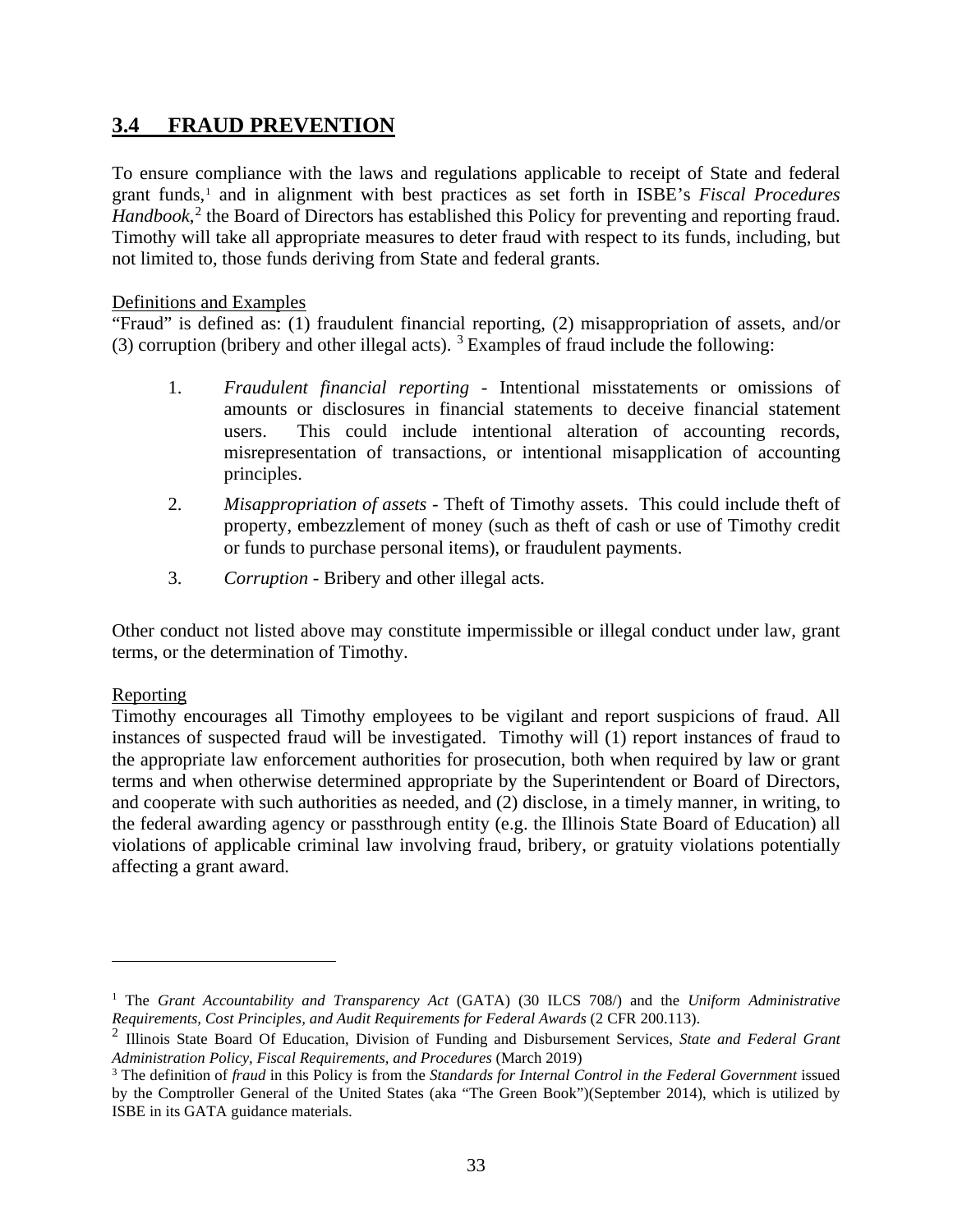# Enforcement

Employees found to have engaged in fraud will be disciplined, up to and including discharge. Timothy also will seek to recover any wrongfully obtained assets from a responsible fraudster, both when required by law or grant terms and when otherwise determined appropriate by the Superintendent or Board of Directors.

### Reporting Procedures

The procedures for employees to follow if a fraud is suspected are as follows:

- 1. Make an oral or written report to the Superintendent describing the factual basis of the suspicion, including any individuals involved, a description of the alleged misconduct, and any supporting evidence. Oral reports shall be subsequently documented in writing by the employee or Superintendent.
- 2. If the reporting employee does not feel comfortable identifying himself/herself in making a report, the employee may deliver the report anonymously to the attention of the Superintendent or make an anonymous call to the Superintendent.
- 3. If the report concerns alleged misconduct by the Superintendent, the report should be made to the Board President.
- 4. If the reporting employee has evidence of fraud, he/she must preserve the evidence and provide it to the Superintendent/designee (or Board President/designee, if the report concerns the Superintendent) charged with investigating the suspected fraud.

#### Responsibilities for Implementing this Policy and Response to Reported Incidents

Compliance with this Policy shall be managed by the Superintendent, with oversight by the Board of Directors. Specific responsibilities shall be as follows:

- 1. Superintendent (and/or Board President/Designee for cases concerning the Superintendent) responds to reports of actual or suspected fraud in Timothy. With respect to any investigation, the Superintendent and/or designee (or Board President/Designee, for cases concerning the Superintendent) shall:
	- a. Ensure all reported instances of fraud, waste, or abuse are investigated by Timothy, and, if appropriate, reported to the proper authorities for further investigation and potential prosecution.
	- b. Ensure Timothy cooperates with law enforcement in any criminal fraud investigations.
	- c. Consult with legal counsel as needed regarding any investigation.
	- d. Keep the Board of Directors informed regarding any ongoing investigations.
	- e. Make all reasonable efforts to ensure the preservation of evidence relevant to an investigation.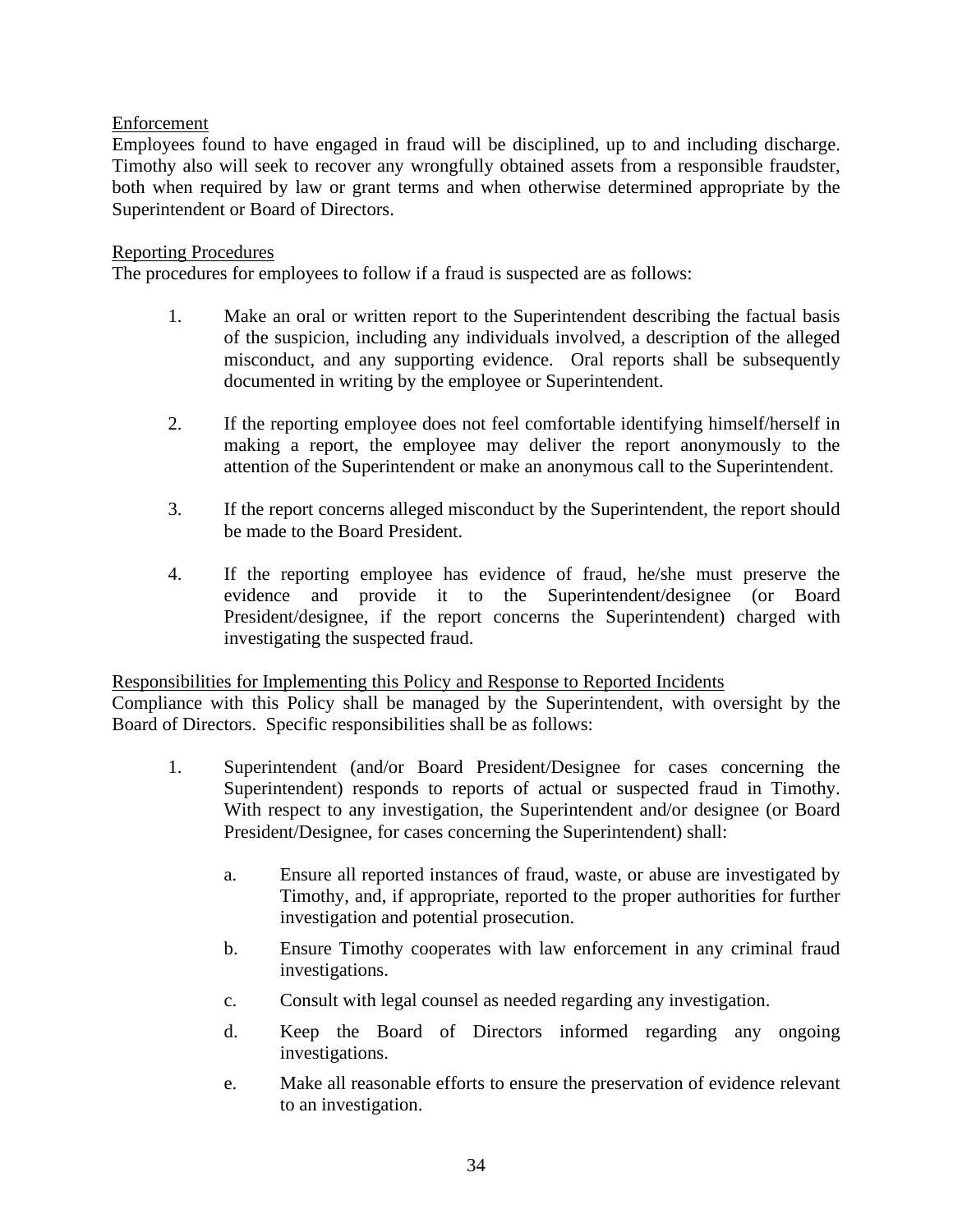- f. Effectuate (or recommend to the Board of Directors) discipline of employees who engage in fraud, waste, or abuse in accordance with Board policies and any applicable collective bargaining agreement(s).
- g. Manage communications with the media regarding investigations, as needed.
- h. Manage Timothy efforts to seek recovery of wrongfully obtained assets, as appropriate.
- 2. Superintendent and/or Designee shall:
	- a. Manage communication of the contents of this Policy to all employees and any grant sub-recipients/subcontractors, including how employees should report suspected fraud.
	- b. Manage ethics and standards of conduct training for employees as appropriate.
	- c. Review this Policy on a regular basis for compliance and effectiveness and manage periodic review of this Policy by the Board of Directors.
- 3. Board of Directors shall periodically review this Policy for ongoing compliance and effectiveness.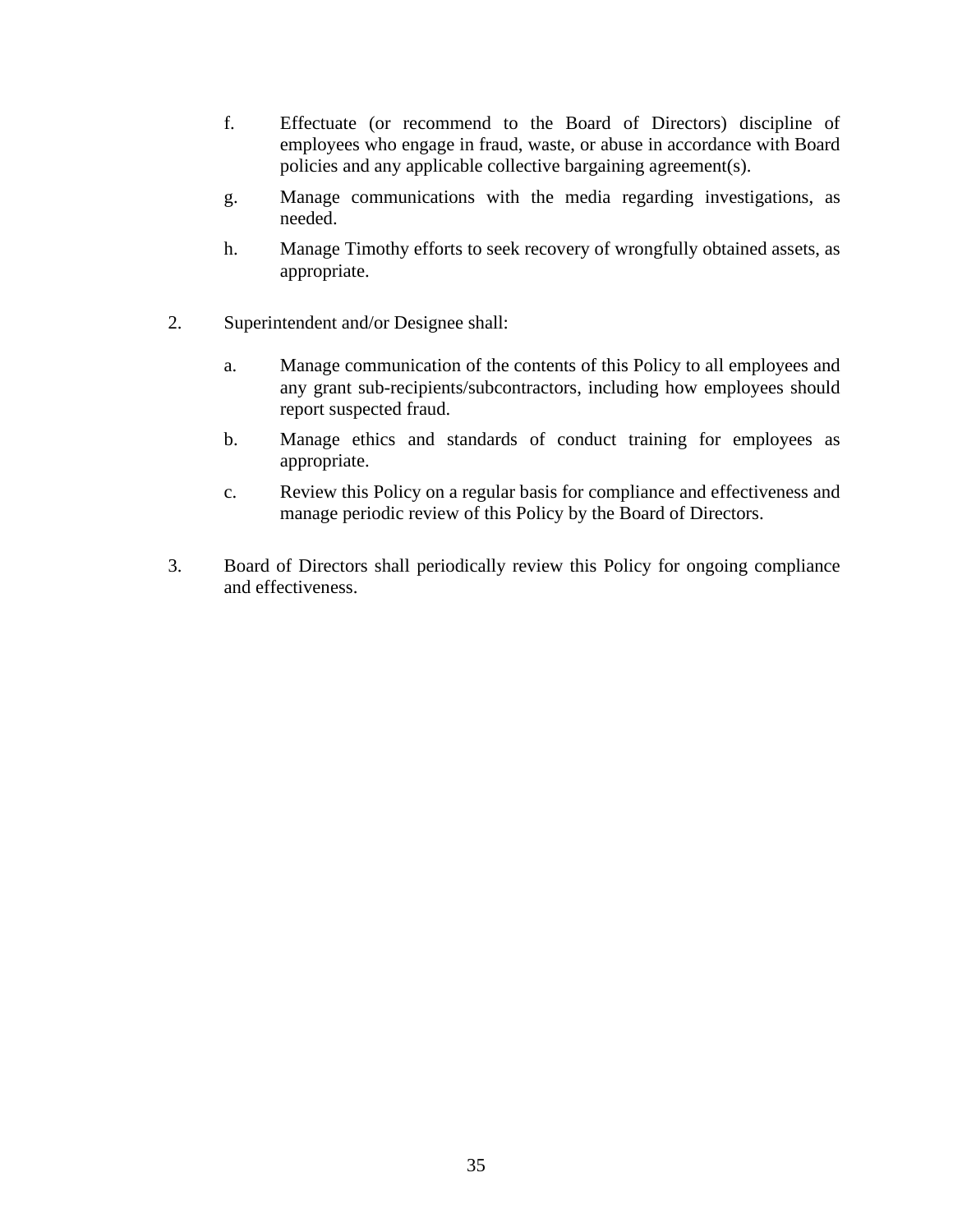# **SECTION 4 – PERSONNEL**

# <span id="page-38-1"></span><span id="page-38-0"></span>**4.1 WORKPLACE HARASSMENT**

Timothy does not tolerate workplace harassment and is committed to providing an employment environment free of harassment. It is unlawful and against Timothy policy for any employee, director, volunteer, parent, or any other individual on Timothy property or at a Timothysponsored activity to harass an employee on the basis of the employee's race; color; sex; religion; age; national origin; sexual orientation; ancestry; citizenship; marital status; disability, physical, or mental handicap; military status; or other protected status. Timothy does not condone such harassment and will take immediate remedial and corrective action if it occurs.

#### Prohibited Conduct

### Harassment

Unwelcome conduct may constitute harassment if it is directed at another individual on the basis of that individual's status as a member of, or association with, one of the protected groups listed above and has the purpose or effect of substantially interfering with the employee's professional performance or creating a hostile, intimidating or offensive working environment.

#### Sexual Harassment

Unwelcome sexual advances, requests for sexual favors, and other verbal or physical conduct of a sexual nature constitute sexual harassment when: (1) submissions to such conduct is made either explicitly or implicitly a term or condition of an individual's employment; or (2) submission to or rejection of such conduct by an individual is used as the basis for employment decisions affecting such individual; or (3) such conduct has the purpose or effect of substantially interfering with an individual's work performance or creating an intimidating, hostile, or offensive working environment.

#### Retaliation

Retaliating against an employee for resisting or reporting any harassment or for participating in an investigation or testifying regarding a claim of harassment is also prohibited activity or conduct. Retaliation may include, but is not limited to, retaliatory discipline, change of work assignments, or refusal to cooperate or discuss work-related matters.

### **Other**

Intentionally pressuring or intimidating another employee with respect to a claim of harassment, or falsely denying, lying about or otherwise covering up or attempting to cover up any behavior described above is prohibited conduct and will subject the employee to discipline, up to and including termination. Any employee who is found to have filed a false and frivolous complaint shall be subject to discipline, up to and including termination. However, a complaint shall not be considered false and frivolous solely because it is not proven, provided it was made in good faith.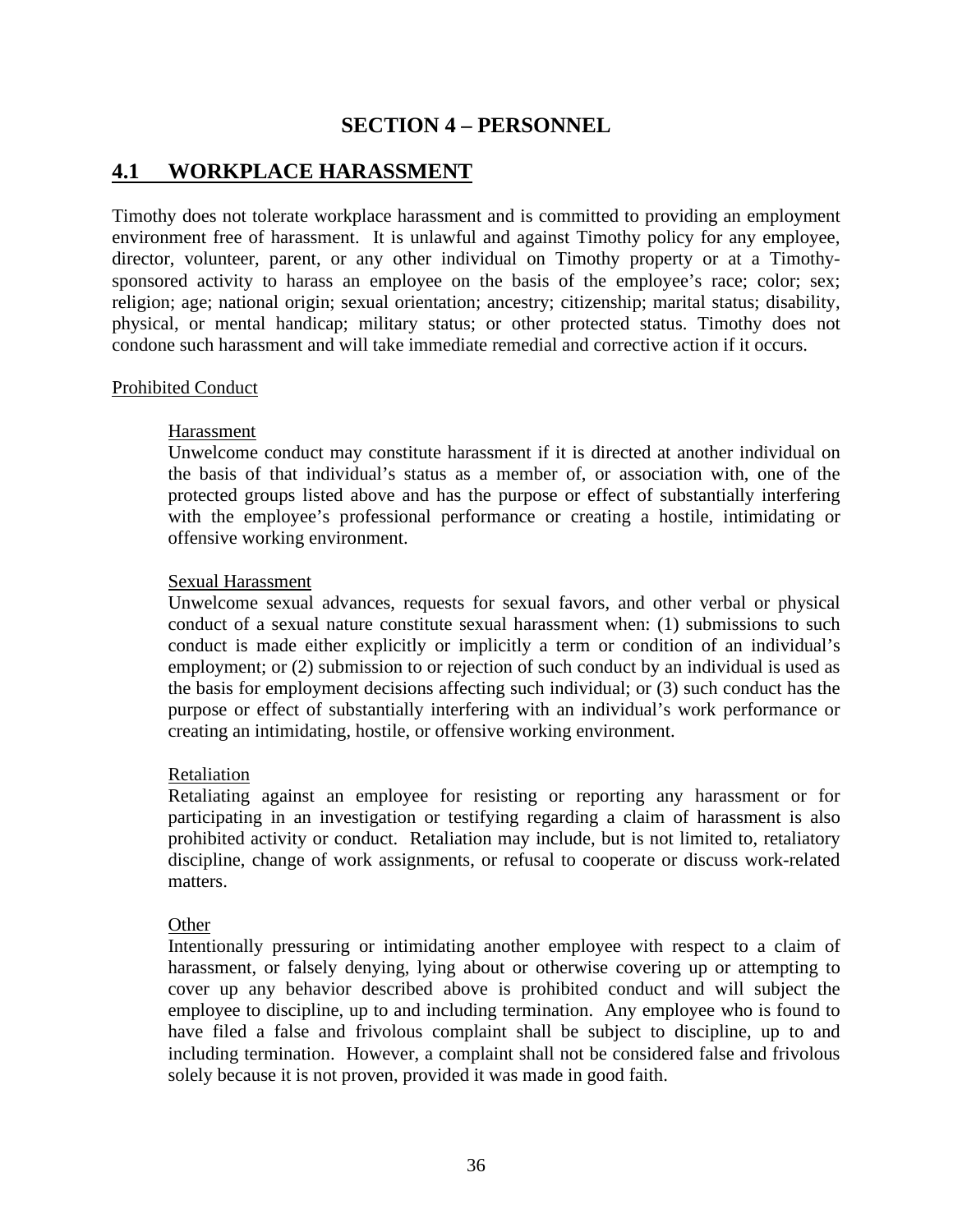# Complaints, Investigation Procedure, and Redress

Aggrieved persons who feel comfortable doing so should first directly inform the person engaging in harassing conduct or communication that such conduct or communication is offensive and must stop. Individuals should report claims of harassment immediately in the manner established in Board Policy, *Grievance Procedure*. There are no express time limits for initiating complaints and grievances under this Policy; however, every effort should be made to file such complaints as soon as possible. Please refer to Board Policy, *Grievance Procedure*.

Any employee who is determined, after an investigation, to have engaged in harassment, bullying, or intimidation will be subject to disciplinary action up to and including termination. Any student who is determined, after an investigation, to have engaged in harassment, bullying, or intimidation will be subject to disciplinary action up to and including suspension and/or expulsion consistent with the discipline policy. Any person making a knowingly false accusation regarding harassment, bullying, or intimidation will likewise be subject to disciplinary action up to and including termination, with regard to employees, or suspension and expulsion, with regard to students.

# Confidentiality

Complaints of harassment, information disclosed during investigations, and the outcome of investigations will be kept confidential to the greatest extent possible. This generally means that the information disclosed by the Complainant and during an investigation will be held in confidence and will be disclosed to others only if needed to fully investigate and resolve the complaint. To the extent that it would be appropriate to do so, the Superintendent or designee will inform the Complainant and any others who have a legitimate need to know of the general outcome of the investigation.

### Dissemination of Policy

The Superintendent or designee shall annually distribute a copy of this Policy to Timothy employees.

# <span id="page-39-0"></span>**4.2 TITLE IX/SEXUAL HARASSMENT GRIEVANCE PROCEDURE**

This Sexual Harassment and Sexual Misconduct policy applies to students, faculty, staff or thirdparties, regardless of sexual orientation or gender-identity, whenever the misconduct occurs:

- a. On School property; or
- b. Off School property if;

i. the conduct was in connection with a Timothy or Timothy-recognized program or activity; or

ii. Timothy exhibits substantial control over both the alleged harasser and the context in which the harassment occurred.

Sexual Harassment occurs when any person, including a Timothy employee or agent, or student, engages in unwelcomed conduct including unwanted sexual advances, or visual, verbal, or physical conduct of a sexual nature. Specifically, sexual harassment involves any unwelcome sexual advances (verbal or physical) or requests for sexual favors or any conduct of a sexual nature when: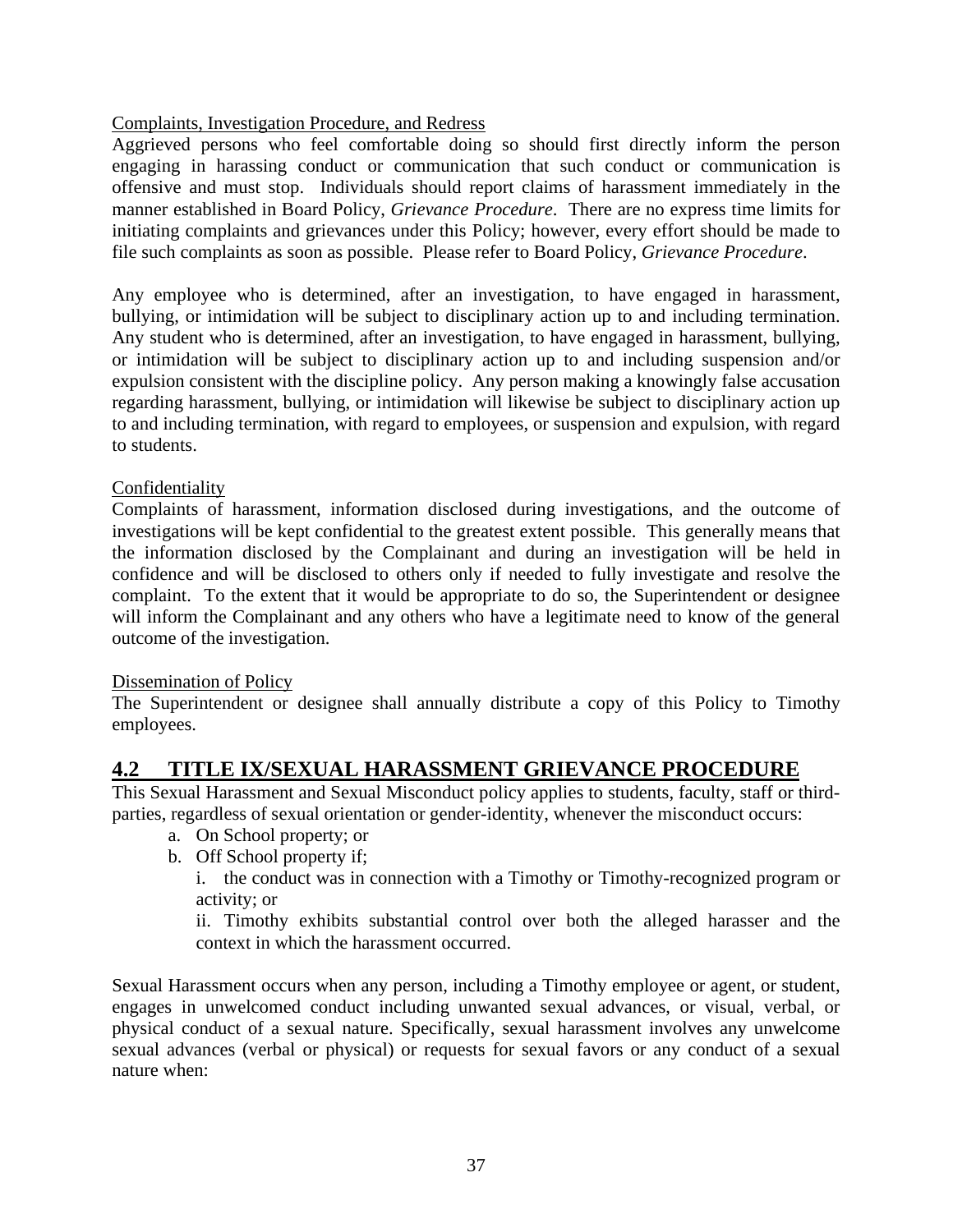- 1. An employee is conditioning the provision of an aid, benefit, or service of the recipient on an individual's participation in unwelcome sexual conduct (i.e. *quid pro qu*o sexual harassment);
- 2. The unwelcome conduct would be determined by a reasonable person to be so severe, pervasive, and objectionably offensive that it effectively denies the individual equal access to the employer's education program or activity; or
- 3. Sexual assault, dating violence, domestic violence, or stalking, as defined by federal and State law.

This definition includes many forms of offensive behavior and includes gender-based harassment of a person of the same sex as the harasser. The following is a partial list of sexual harassment examples:

- Unwanted sexual advances.
- Offering employment benefits in exchange for sexual favors.
- Making or threatening reprisals after a negative response to sexual advances.
- Visual conduct that includes leering, making sexual gestures, or displaying of sexually suggestive objects or pictures, cartoons, or posters.
- Verbal conduct that includes making or using derogatory comments, epithets, slurs, or jokes.
- Verbal sexual advances or propositions.
- Verbal abuse of a sexual nature, graphic verbal commentaries about an individual's body, sexually degrading words used to describe an individual, or suggestive or obscene letters, notes, or invitations.
- Physical conduct that includes touching, assaulting, or impeding or blocking movements.

# Reporting Sexual Harassment

All members of the school community, including students, parents/guardians, school employees and community members are encouraged to report claims or incidences of sexual harassment to the Title IX/ Nondiscrimination Coordinator, the Principal, or any staff member with whom the individual is comfortable speaking. An individual may choose to report to a person of the same gender identity. Complaints will be kept confidential to the extent possible given the need to investigate subject to the additional exceptions noted below. Individuals who make good faith complaints will not be disciplined.

If Timothy employee is notified of an alleged violation of rights, that employee will inform the Title IX Coordinator/Nondiscrimination Coordinator or Principal of the alleged violation. Regardless of whether a formal complaint is filed, after being notified of the alleged violation of rights, the Title IX Coordinator/Nondiscrimination Coordinator will contact the student and/or parent/guardian who filed the complaint to discuss the allegations and ways Timothy may offer support. The support offered by Timothy will be designed to restore or preserve equal access to education without burdening the accused and shall include, but not be limited to, counseling, course modifications, schedule changes, and increased monitoring or supervision. The Title IX Coordinator /Nondiscrimination Coordinator will first attempt to resolve complaints without resorting to this grievance procedure. If a formal complaint is filed under this policy, the Title IX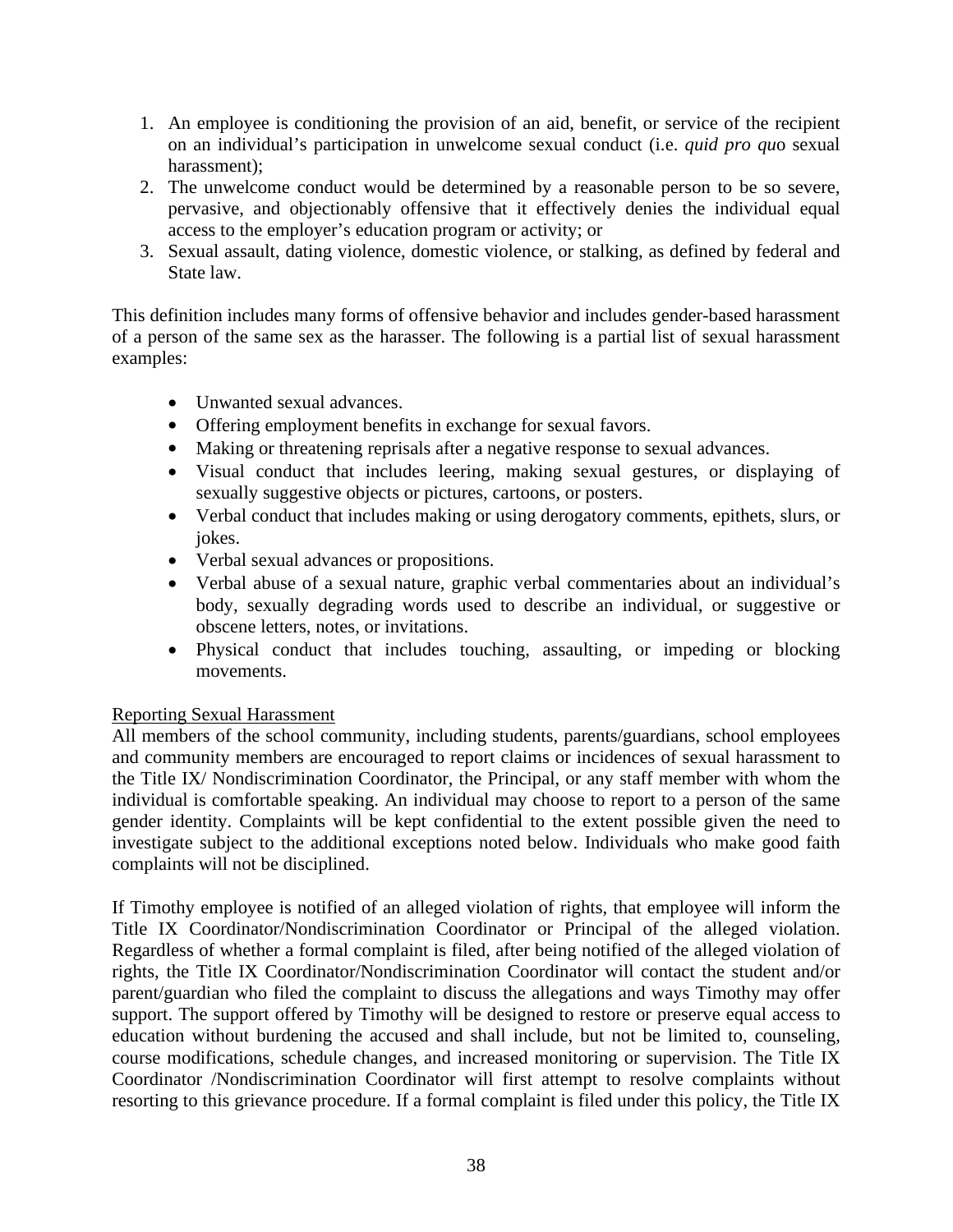Coordinator/Nondiscrimination Coordinator will address the complaint promptly and equitably. A student and/or parent/guardian filing a complaint under this policy may forego any informal suggestions and/or attempts to resolve it and may proceed directly to this grievance procedure. The Title IX Coordinator/Nondiscrimination Coordinator will not require a student or parent/guardian complaining of any form of harassment to attempt to resolve allegations directly with the accused (or the accused's parents/guardians); this includes mediation.

### Right to Pursue Other Remedies Not Impaired

The right of a person to prompt and equitable resolution of a complaint filed under this policy shall not be impaired by the person's pursuit of other remedies, e.g., criminal complaints, civil actions, etc. Use of this grievance procedure is not a prerequisite to the pursuit of other remedies and use of this grievance procedure does not extend any filing deadline related to the pursuit of other remedies. If a person is pursuing another remedy subject to a complaint under this policy, Timothy will continue with a simultaneous investigation under this policy.

### Appointing a Nondiscrimination Coordinator and Complaint Managers

The Superintendent shall appoint a Nondiscrimination Coordinator to manage Timothy's efforts to provide equal opportunity employment and educational opportunities and prohibit the harassment of employees, students, and others. The Nondiscrimination Coordinator also serves as Timothy's Title IX Coordinator.

The Superintendent shall appoint at least one Complaint Manager to administer the complaint process in this policy. If possible, the Administrative Director will appoint two Complaint Managers, one of each gender. Timothy's Nondiscrimination Coordinator will be appointed as one of the Complaint Managers.

# Filing a Complaint

A person (hereinafter Complainant) who wishes to avail him or herself of this grievance procedure may do so by filing a formal complaint with Nondiscrimination Coordinator or designated Complaint Manger. The Complainant must be participating in a Timothy educational program or activity. The Complainant shall not be required to file a formal complaint with a particular Complaint Manager and may request a Complaint Manager of the same gender. The Complaint Manager may request the Complainant to provide a written statement regarding the nature of the complaint or require a meeting with a student's parent(s)/guardian(s). The Complaint Manager shall assist the Complainant as needed. The Complaint Manager shall provide the accused (hereafter Respondent) with notification of the allegations in Complainant's complaint and the Respondent may respond to the allegations within 3 school business days. The Complaint Manager shall also provide Respondent with instructions regarding this grievance process.

### Interim Measures During the Course of an Investigation

Timothy will remain ever mindful of the well-being of the Complainant and Respondent. Timothy will ensure that a Complainant and Respondent are treated equitably. There is a presumption that the Respondent is not responsible for the alleged conduct until a determination has been made at the conclusion of the grievance process. Timothy will offer supportive measures to a Complainant and will follow its grievance process before imposing any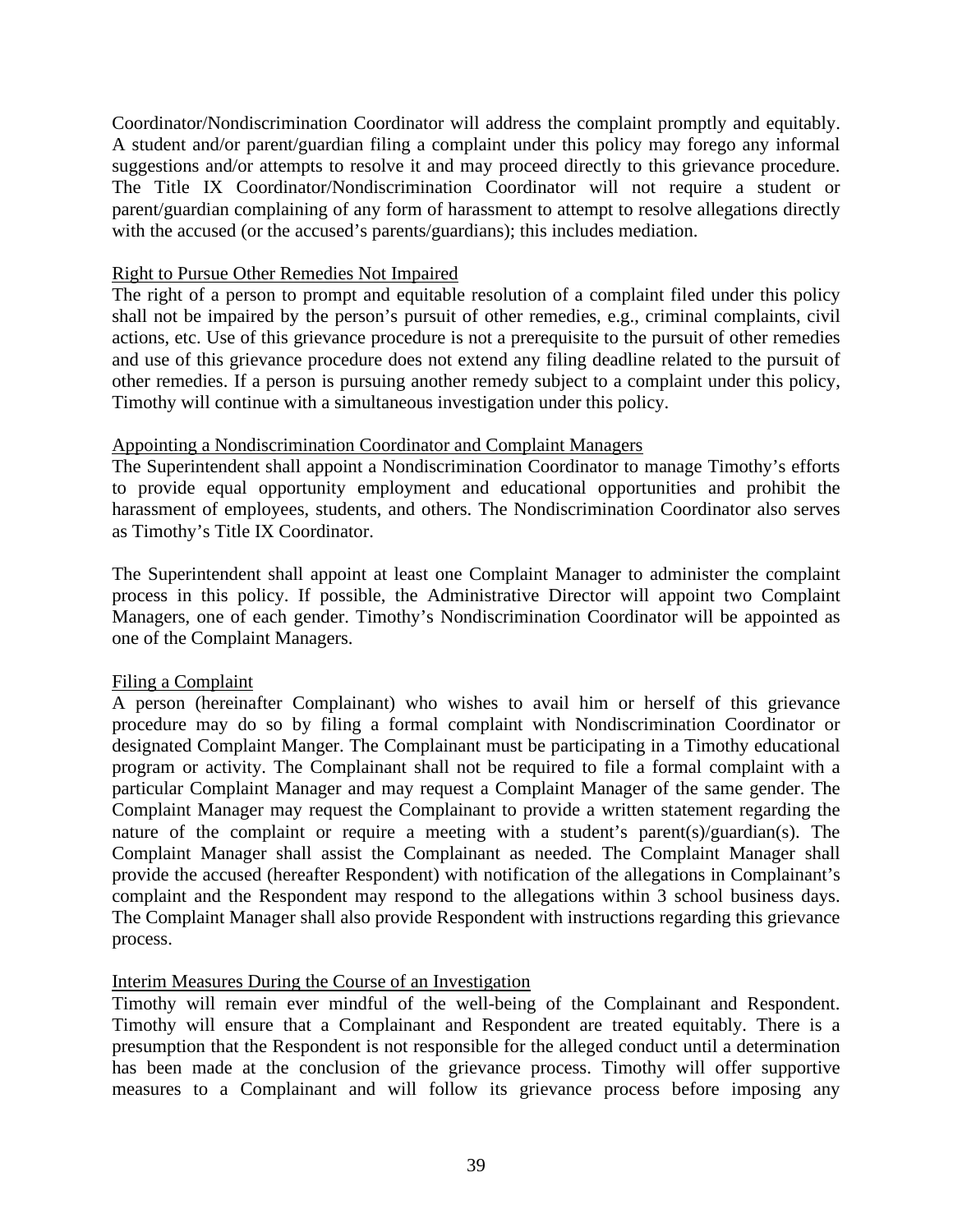disciplinary consequences or sanctions on a Respondent. Supportive measures are nondisciplinary, non-punitive, individualized services, offered as appropriate and during an investigation regardless of whether a formal written complaint is submitted. Examples of supportive measures include actions similar to the "interim measures" e.g., counseling, course modifications, schedule changes, and increased monitoring or supervision.

Additionally, any employee accused of sexual impropriety by another employee, parent, student, or any other member of the public and who will or is standing trial for sexual impropriety for any reason will be placed on immediate leave of absence without pay. Timothy will take ongoing steps to protect the victim from retaliation or harm and work with the victim to create a safety plan. Students shall not be retaliated against by other students, teachers, administrators, or other school staff for filing a sexual harassment complaint, reporting sexual harassment, or participating in a sexual harassment investigation.

#### Investigation of the Complaint

Timothy will follow a uniform grievance procedure and investigation process for each complaint, pursuant to federal law. The Principal, or designated Complaint Manager will investigate the complaint or appoint a qualified person to undertake the investigation on his or her behalf. Timothy will provide the parties with the same opportunities to have others present during interviews or other related proceedings, including an advisor who may but is not required to be an attorney. Timothy will not restrict either party's ability to discuss the allegations or gather and present evidence. The designated investigator shall ensure both parties have an equal opportunity to present evidence and witnesses during an investigation. If the Complainant or Respondent is a student under 18 years of age, the designated investigator will notify his or her parent(s)/guardian(s) that they may attend any investigatory meetings in which their child is involved.

Within 30 school business days of the date the complaint was filed, the designated investigator shall file a written report of his or her findings with the Timothy Decision-Maker. The designated investigator may request an extension of time. At least 15 school business days prior to filing the written report, the Complaint Manager shall provide all evidence allowed to be disclosed to both Complainant and Respondent. Both parties shall have 10 school business days to respond to the evidence provided. If a complaint of unlawful harassment contains allegations involving the Decision Maker, the written report shall be filed with the Board, which will make a decision in accordance with the following section of this policy. The Superintendent will keep the Board informed of all complaints.

### Decision and Appeal

At the conclusion of the investigation but before the issuance of the investigatory report, Timothy will provide to both parties and their advisors, if any, an equal opportunity to review all evidence that is directly related to the allegations in the formal complaint, including evidence on which the recipient does not intend to rely and any exculpatory or inculpatory evidence from any source; such evidence must be provided prior to the completion of the final investigation report and in time to give the parties at least 10 days to prepare a written response, which the investigator must consider prior to completing the investigation report.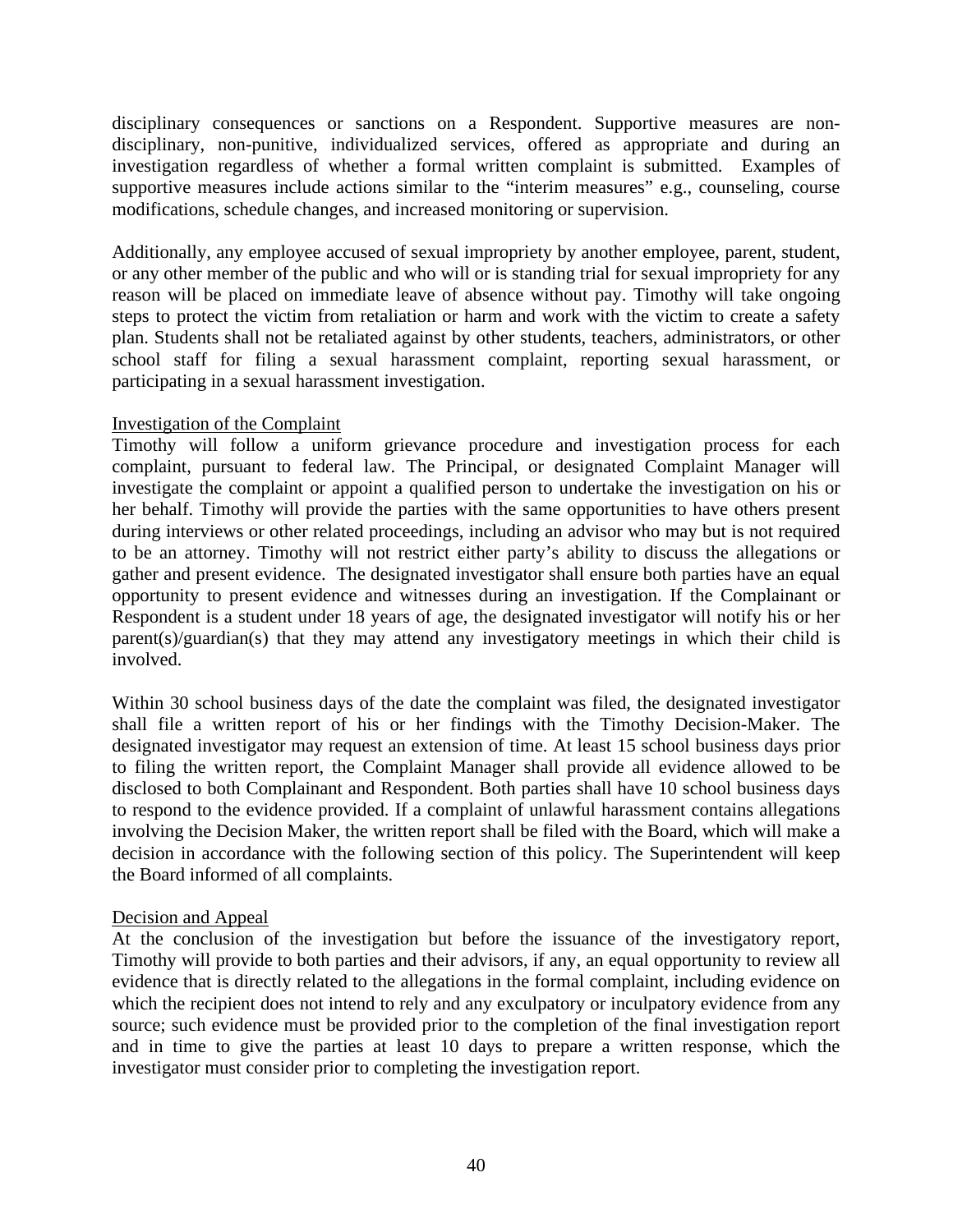Within 5 school business days after receiving the designated investigator's report, the Administrative Director shall mail his or her written decision to the Complainant and the accused Respondent by first class U.S. mail as well as to the designated investigator. All decisions shall be based upon the preponderance of evidence standard. Within 10 school business days after receiving the Superintendent's decision, the Complainant or the accused Respondent may appeal the decision to the Board by making a written request to the Complaint Manager. The Complaint Manager shall promptly forward all materials relative to the complaint and appeal to the Board.

Within 30 school business days, the Board shall affirm, reverse, or amend the Administrative Director's decision or direct the Administrative Director to gather additional information.

Within 5 school business days of the Board's decision, the Superintendent shall inform the Complainant and the accused Respondent of the Board's action. This procedure shall not be construed to create an independent right to a hearing before the Administrative Director or Board. The failure to strictly follow the timelines in this investigation/grievance procedure shall not prejudice any party.

After reviewing the report, the Superintendent (or the Board of Directors, if appropriate) shall take any necessary corrective measures. These measures may include, but are not limited to: training, counseling, warning, suspension, or immediate dismissal. Anyone, regardless of position or title, found through investigation to have engaged in improper sexual harassment will be subject to discipline up to and including discharge.

# Retaliation

Retaliating against an employee or student for resisting or reporting any harassment or for participating in an investigation or testifying regarding a claim of harassment is also prohibited. Retaliation may include, but is not limited to, retaliatory discipline, change of work assignments, or refusal to cooperate or discuss work-related matters.

Intentionally pressuring or intimidating another employee or a student with respect to a claim of harassment, or falsely denying, lying about, or otherwise covering up or attempting to cover up any behavior described above is prohibited conduct and will subject the employee to discipline, up to and including termination. Also, an employee who is found to have filed a false and frivolous complaint shall be subject to discipline, up to and including termination. However, a complaint shall not be considered false and frivolous solely because it is not proven, provided it was made in good faith.

### Staff Training

Staff will receive training on sexual harassment prevention on a yearly basis.

# <span id="page-43-0"></span>**4.3 ABUSED AND NEGLECTED CHILD REPORTING**

Any Timothy employee who suspects or receives knowledge that a student may be an abused or neglected child shall immediately report or cause a report to be made to the Illinois Department of Children and Family Services on its Child Abuse Hotline (800/25-ABUSE or 217/524-2606). The employee also shall promptly notify the Superintendent or designee that a report has been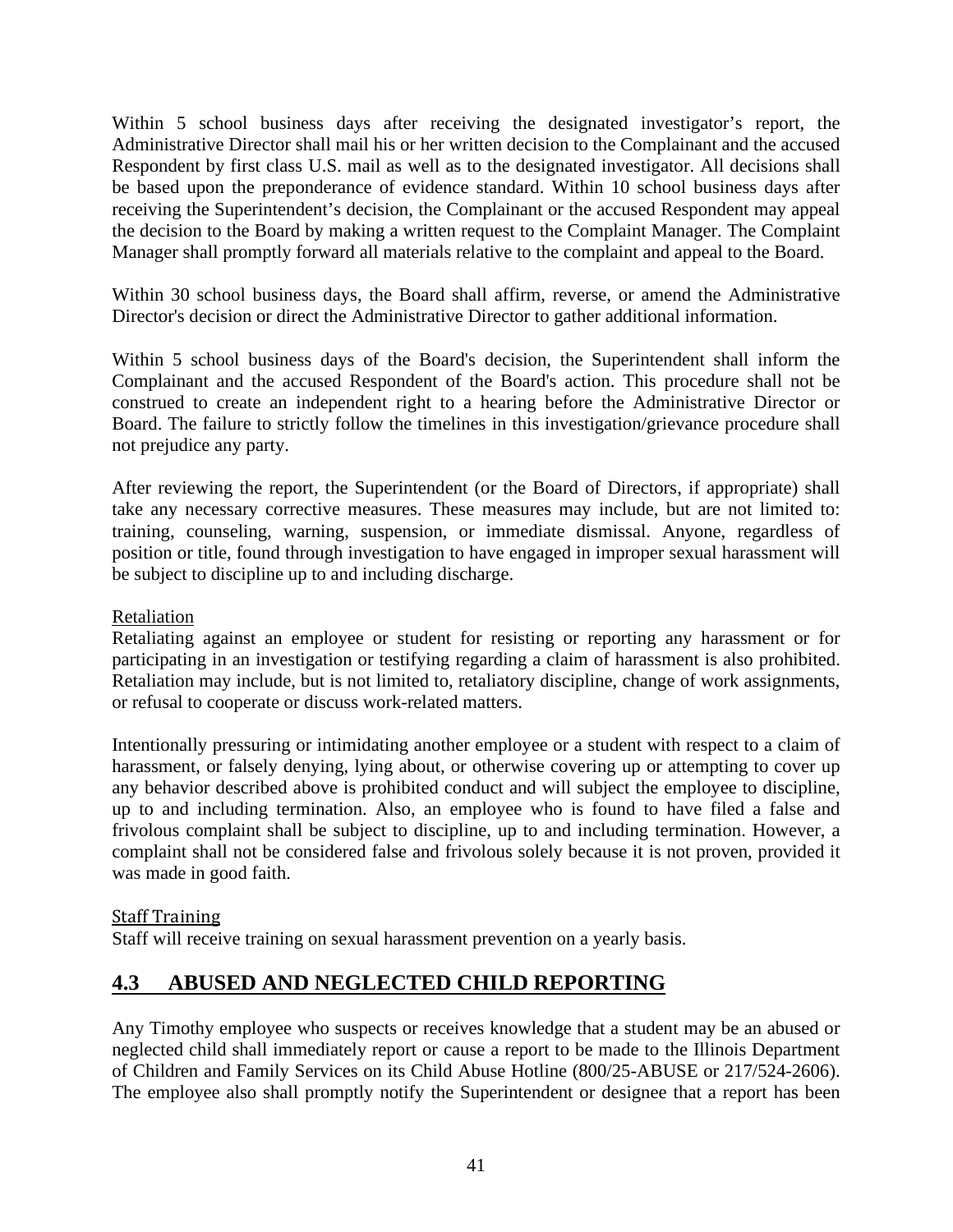made. All Timothy employees shall sign the Acknowledgement of Mandated Reporter Status form provided by the Illinois Department of Child and Family Services ("DCFS") and the Superintendent or designee shall ensure that the signed forms are retained.

Any Timothy employee who discovers child pornography on electronic and information technology equipment shall immediately report it to local law enforcement, the National Center for Missing and Exploited Children's CyberTipline 800/843-5678, or online at [https://www.missingkids.org/gethelpnow/cybertipline.](https://www.missingkids.org/gethelpnow/cybertipline) The Superintendent or designee also shall be promptly notified of the discovery and that a report has been made.

The Superintendent or designee shall provide staff development opportunities for school personnel working with students to address and review the reporting requirements of the *Abused and Neglected Child Reporting Act*. The Administrator shall make sure all staff have access to the State Board of Education's published materials detailing the information that is necessary to enable notification to DCFS of an alleged incident of sexual abuse, and that such materials are reviewed by all mandated reporters at least once annually.

Each individual Board member must, if an allegation is raised to the member during an open or closed Board meeting that a student is an abused child as defined in the Act, direct or cause the Board to direct the Superintendent to comply with the Act's requirements concerning the reporting of child abuse.

# <span id="page-44-0"></span>**4.4 EMPLOYEE CONDUCT EXPECTATIONS AND DISCIPLINE**

Employees are expected to maintain a safe and Christian-centered learning environment for students. Employees shall demonstrate Christ-like behavior, integrity, and honesty; be compassionate, considerate, and cooperative; and maintain professional and appropriate relationships with students, parents, Timothy Board of Directors, administrators, and employees, and others.

# Discipline Procedures

Employees may be disciplined for misconduct, including but not limited to violation of Board Policy; Timothy rules; insubordination, including any failure to follow a verbal or written directive from a supervisor; conduct that disrupts or may disrupt the educational program or process; conduct that violates State or federal law; conduct that does not align with Timothy's Mission, Vision, and Statement of Belief on Marriage, Gender, and Sexuality, and other sufficient causes as determined by the Timothy Administration or Board of Directors.

Discipline may be issued in one of the following forms:

- 1. Redirection;
- 2. Verbal warning;
- 3. Written warning;
- 4. Suspension with or without pay; and
- 5. Termination.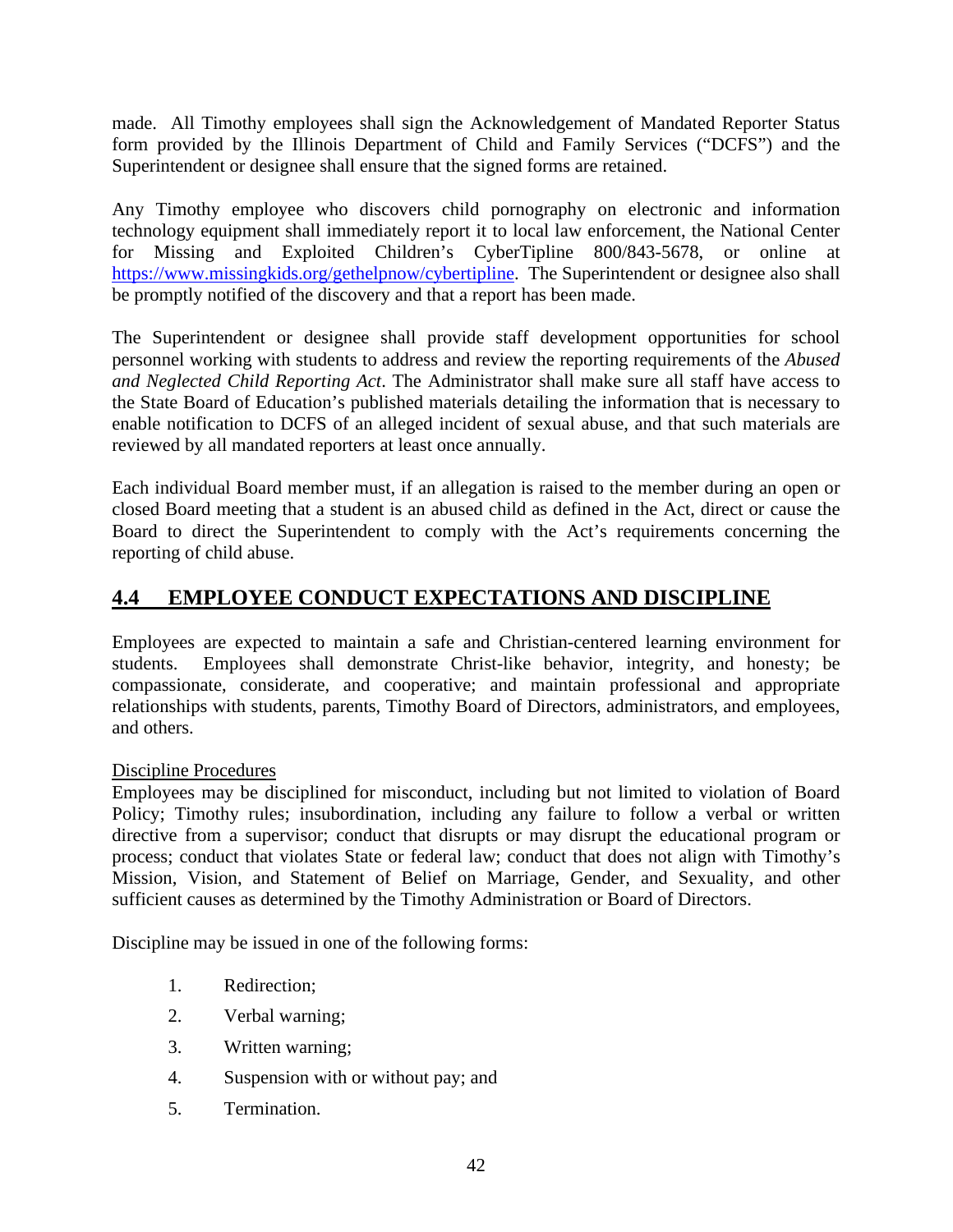Employees do not have a right to progressive discipline.

The Superintendent or designee is authorized to suspend an employee with or without pay for up to two (2) school days. The Executive Committee must approve a suspension with or without pay of more than two (2) school days.

For termination, the Superintendent or designee must make a recommendation to the Executive Committee. To request a hearing before the Executive Committee, the employee must submit a request in writing to the Executive Committee within five (5) calendar days of receipt of the termination recommendation notification. If a hearing is requested, the Executive Committee will promptly schedule a hearing and give the employee written notification of its date, time, and place at least five (5) calendar days before the hearing. The notification shall set forth the procedure to be followed at the hearing. If the Executive Committee determines that the employee should be terminated, the Executive Committee shall make that recommendation to the Board of Directors. The Board of Directors will determine whether or not to terminate the employee. If the employee wishes to contest whether a termination is for cause, the employee's exclusive remedy shall be appeal to arbitration, according to the terms of the arbitration appendix included in the employee's employment agreement.

# <span id="page-45-0"></span>**4.5 NEW EMPLOYEE AND CONTRACTOR BACKGROUND CHECK**

Timothy hires and contracts with the most qualified personnel consistent with budget and staffing requirements and in compliance with Board policy. All applicants must comply with the background check process established in 105 ILCS 2-3.25o(c-5), including, but not limited to, a fingerprint-based criminal history records check and a check of the Statewide Sex Offender Database, DCFS Child Abuse Registry check, and a Statewide Murderer and Violent Offender Against Youth Database check. The Superintendent or designee shall notify an applicant if the applicant is identified in these databases. Each newly hired employee must also complete an Immigration and Naturalization Service Form as required by federal law.

Timothy reserves the right to authorize additional background inquiries when it deems it appropriate to do so. Conviction records obtained in the course of such background inquiries are confidential and disseminated only to persons necessary to the hiring decision or as otherwise required by law.

Timothy will not knowingly employ a person, or allow a person to work or student teach on school grounds, who:

- 1. Has been convicted of any one or more of the following offenses, until seven years following the end of the sentence for the criminal offense:
	- a. Offenses defined in the Ill. Controlled Substances Act, 720 ILCS 570/100 et seq., the Cannabis Control Act, 720 ILCS 550, or the Methamphetamine Control and Community Protection Act, 720 ILCS 646/.
	- b. Any attempt to commit any of the offenses listed above.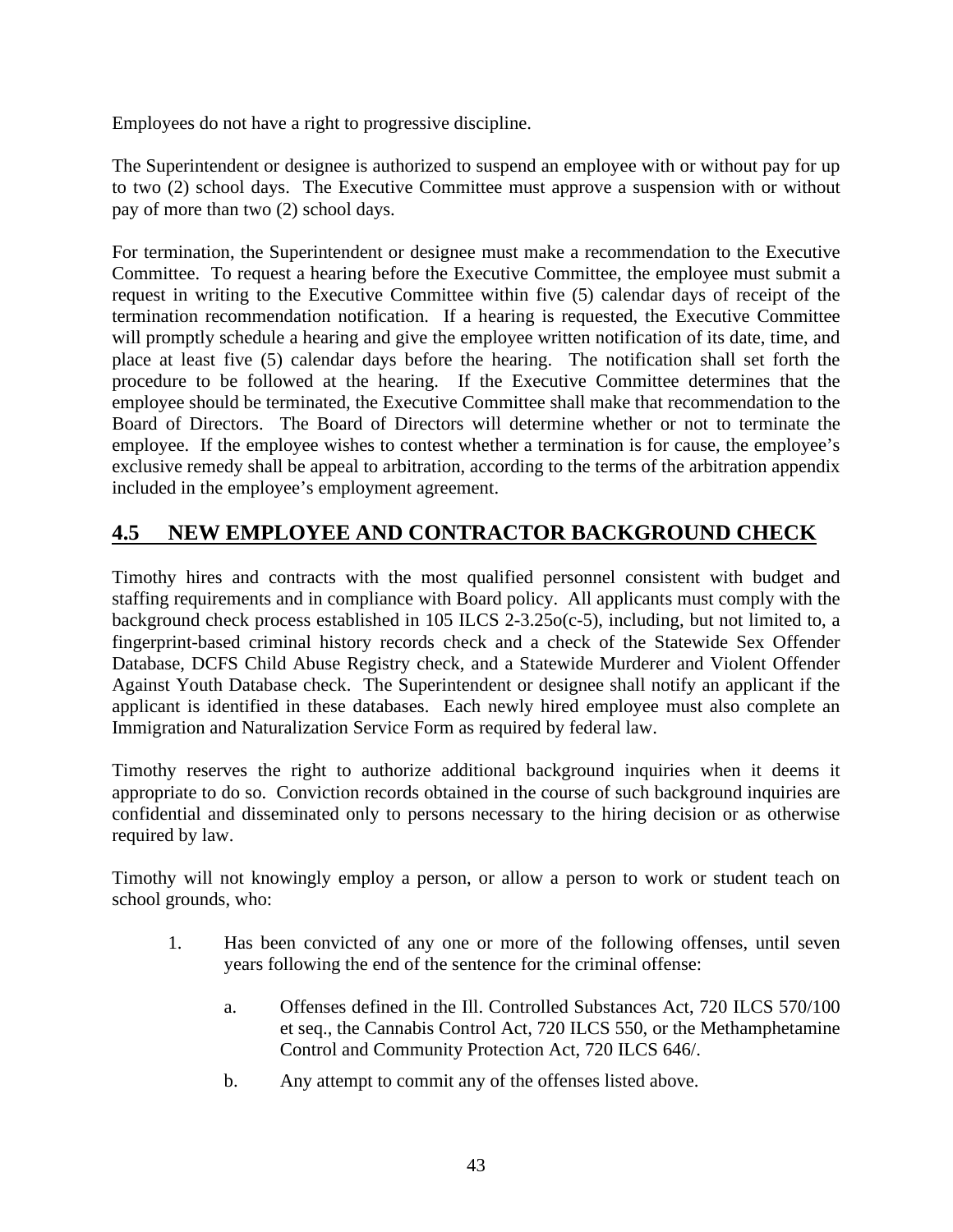- c. Any offense committed or attempted in any other state or against the laws of the United States that, if committed or attempted in Illinois, would have been punishable as one or more of the offenses listed above.
- 2. Has been convicted of committing or attempting to commit any one or more of the following offenses:
	- a. Attempting to commit, conspiring to commit, soliciting, or committing first-degree murder or any Class X felony.
	- b. Attempting to commit, conspiring to commit, soliciting, or committing any sex offense. Sex offense means any offense defined in:
		- i. Sections 11-6 and 11-9 through 11-9.5, inclusive, and 11-30 (if punished as a Class 4 felony) of the Criminal Code of 1961 or the Criminal Code of 2012;
		- ii. Sections 11-14.1 through 11-21, inclusive, of the Criminal Code of 1961 or the Criminal Code of 2012;
		- iii. Sections 11-23 (if punished as a Class 3 felony), 11-24, 11-25, and 11-26 of the Criminal Code of 1961 or the Criminal Code of 2012; and
		- iv. Sections 11-1.20, 11-1.30, 11-1.40, 11-1.50, 11-1.60, 12-4.9, 12- 13, 12-14, 12-14.1, 12-15, 12-16, 12-32, 12-33, 12C-45, and 26-4 (if punished pursuant to  $26-4(d)(4)$  or (5)) of the Criminal Code of 1961 or the Criminal Code of 2012.
	- c. Any offense committed or attempted in any other state or against the laws of the United States, which if committed or attempted in Illinois, would have been punishable as one or more of the foregoing offenses.
- 3. Has been found to be the perpetrator of sexual or physical abuse of any minor less than 18 years of age pursuant to proceedings under Article II of the Juvenile Court Act of 1987.

Timothy retains the right to discharge any employee whose criminal background investigation reveals a conviction for committing or attempting to commit any of the offenses outlined in Section 5/21B-80 of the *Illinois School Code* or who falsifies, or omits facts from, his or her employment application or other employment documents.

Any employees of persons or firms holding contracts with Timothy who have direct, daily contact with pupils must comply with the background inquiry process set forth above.

Additional criteria for employment or contracting with Timothy applies. Please refer to the Employee Handbook for further information.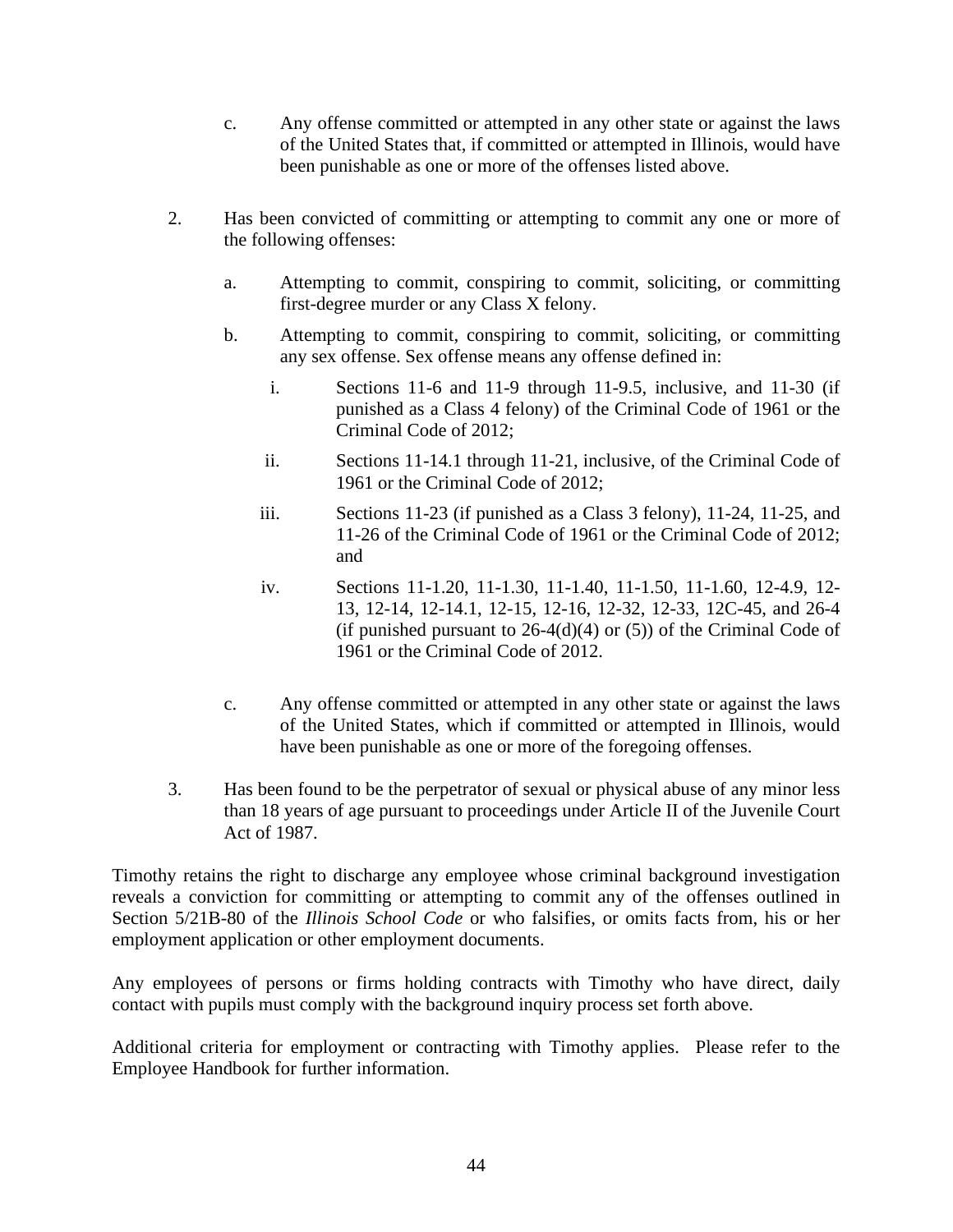# **SECTION 5 – INSTRUCTION**

# <span id="page-47-1"></span><span id="page-47-0"></span>**5.1 ACCEPTABLE USE OF ELECTRONIC NETWORKS**

#### Electronic Network

This Policy is intended to serve as a guide to the scope of Timothy's authority and the safe and acceptable use of Timothy computers, mobile devices, computer network (local and wide area networks), email, and Internet access, which are collectively referred to in this Policy as the Timothy "electronic network."

The Timothy electronic network is a part of the Timothy instructional program and serves to promote educational excellence by facilitating resource sharing, innovation, and communication. The Superintendent or designee(s) may promulgate additional procedures, rules, and other terms and conditions of electronic network use as may be necessary to ensure the safe, proper, and efficient use and operation of the Timothy electronic network.

Timothy makes no warranties of any kind, whether expressed or implied, for the service it is providing. Timothy will not be responsible for any damages the user suffers. This includes loss of data resulting from delays, non-deliveries, missed-deliveries, or service interruptions. Use of any information obtained via the Internet is at the user's own risk. Timothy specifically denies any responsibility for the accuracy or quality of information obtained through its services.

Timothy assumes no responsibility for any unauthorized charges or fees, including telephone charges, long-distance charges, per-minute surcharges, equipment, or line costs, purchased media, applications ("apps"), and/or in-app purchases.

The failure to follow the terms of this Policy or other rules promulgated by the Superintendent or designee will result in the loss of privileges, disciplinary action, and appropriate legal action.

### Authorized Users

Authorized users of the Timothy electronic network include students, teachers, administrators, other Timothy employees, members of the Board of Directors, and other student and non-student users who have been granted access privileges, who have submitted authorization for access, and whose electronic network privileges are not suspended or revoked.

### Authorization for Electronic Network Access

Each teacher must submit a signed authorization for access to the Timothy electronic network. Each parent shall submit authorization for access online at the time of registration and each student shall submit authorization for access via electronic form before the student is granted use of the Timothy electronic network. All visitors who wish to use the Timothy electronic network must consent to the authorization for access to the network.

### Curriculum and Appropriate Online Behavior

The use of the Timothy electronic network shall: (1) be consistent with the curriculum adopted by Timothy as well as the varied instructional needs, learning styles, abilities, and developmental levels of the students, and (2) comply with the selection criteria for instructional materials and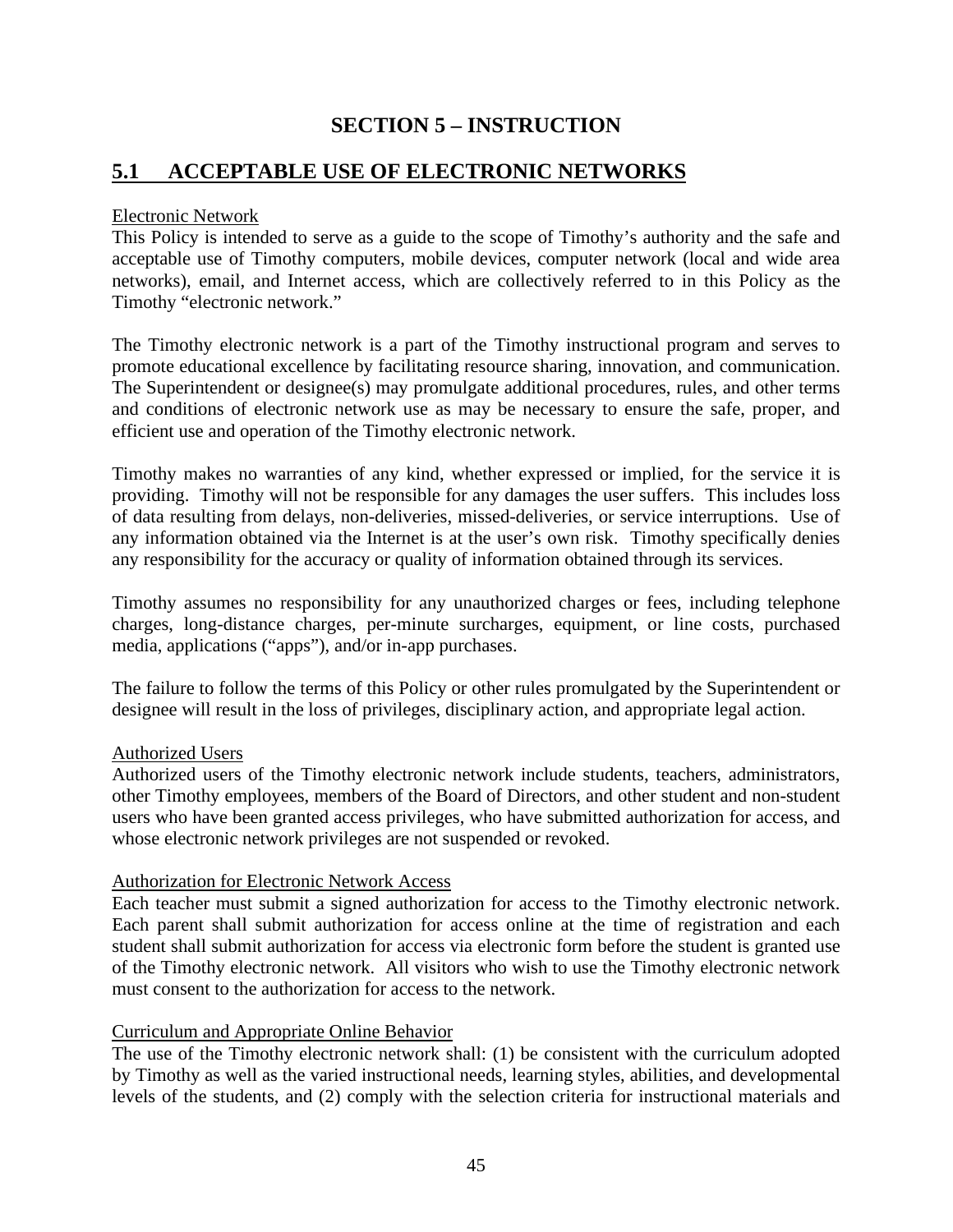library resource center materials. Use of the Timothy electronic network also shall be consistent with Christian values and integrity. Students will be educated about appropriate online behavior, including but not limited to: (1) interacting with other individuals on social networking websites and in chat rooms, and (2) cyber-bullying awareness and response. Staff may, after obtaining permission from the Superintendent or designee, use the Internet throughout the curriculum.

The Timothy electronic network is part of the curriculum and is not a public forum for general use, and is not to be used in conflict with the basic educational mission of Timothy. Use of electronic networks may be restricted in light of the maturity level of students involved and the special characteristics of the school environment. Timothy also shall implement technology protection measures consistent with the Children's Internet Protection Act and its implementing regulations.

# Acceptable Use

All use of the Timothy electronic network must be: (1) in support of education and/or research, and be in furtherance of the goals stated herein, or (2) for a legitimate school business purpose. Use is a privilege, not a right. Authorized Users have no expectation of privacy in any material that is stored, transmitted, or received via the Timothy electronic network. General rules for behavior and communications apply when using the Timothy electronic network. Authorized Users are expected to abide by the generally accepted rules of network etiquette. Electronic communications and downloaded material, including files deleted from a user's account but not erased, may be monitored, or read by school officials.

### Internet Safety

Technology protection measures shall be used on each Timothy computer with Internet access. They shall include a filtering device that protects against Internet access by both adults and minors to visual depictions that are: (1) obscene, (2) pornographic, or (3) harmful or inappropriate for students, as defined by federal law and as determined by the Superintendent or designee. The Superintendent or designee shall enforce the use of such filtering devices. An administrator, supervisor, or other authorized person may disable the filtering device only for bona fide research or other lawful purpose, provided the person receives prior permission from the Superintendent or designee.

The Superintendent or designee(s) shall monitor the use of the Timothy electronic network to ensure the compliance with this Policy and other rules, regulations, or other terms or conditions of electronic network access promulgated by the Superintendent or designee, and other disciplinary policies and regulations necessary to further the educational, safety, and pedagogical concerns of Timothy. Internet access is limited to only those acceptable uses as detailed in this Policy and other rules promulgated by the Superintendent or designee.

### Email

The Timothy email system, and its constituent software, hardware, and data files, are owned and controlled by Timothy. Timothy provides email to aid students and staff members in fulfilling their duties and responsibilities, and as an educational tool.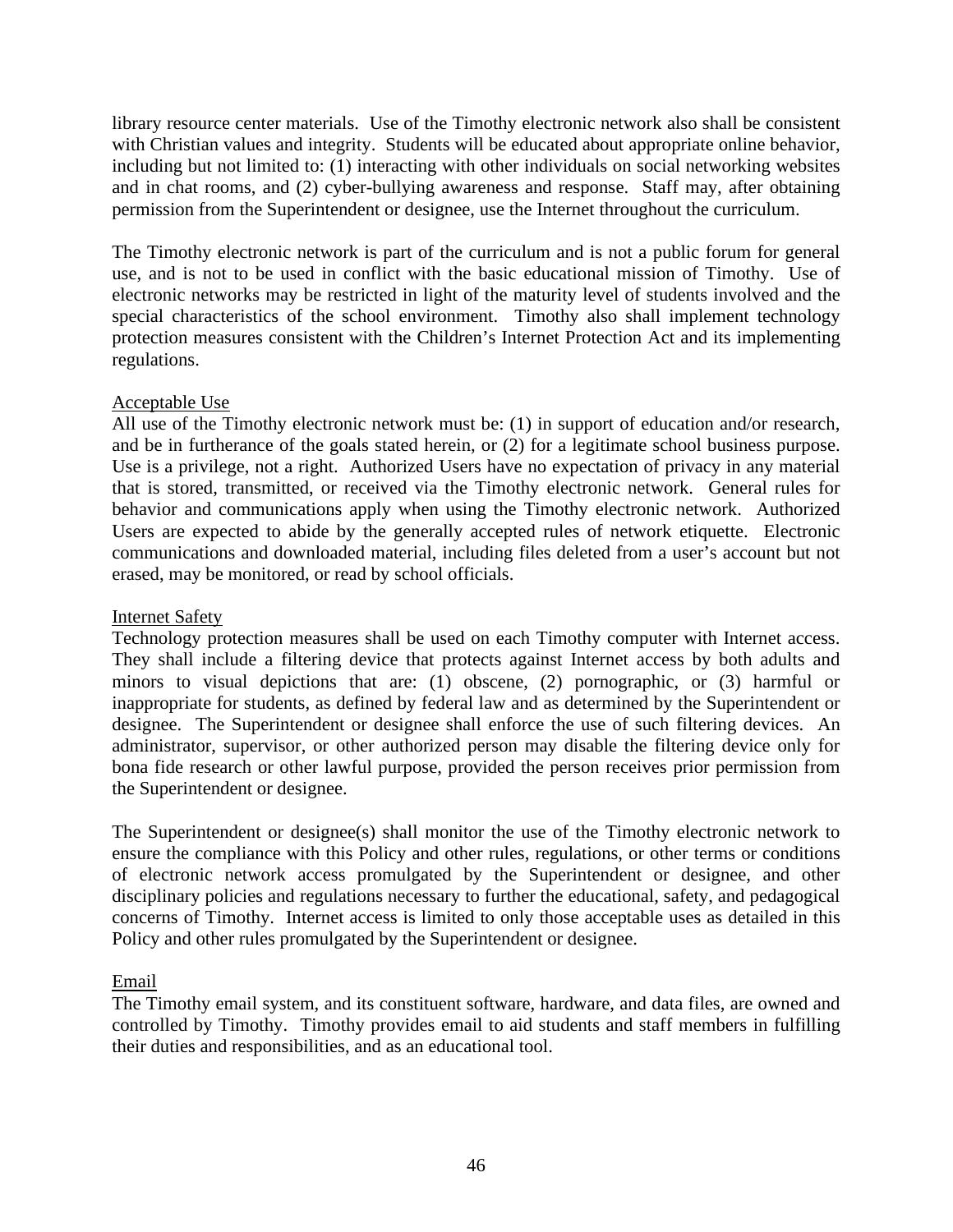Timothy reserves the right to access and disclose the contents of any account on its system, without prior notice or permission from the account's user. Unauthorized access by any student, staff member, or other user to an email account is strictly prohibited.

Email messages should be polite and reflect Christian values and should not be abusive or include vulgar language. Each person should use the same degree of care in drafting an email message as would be put into a written memorandum or document. Nothing should be transmitted in an email message that would be inappropriate in a letter or memorandum. E-mail is not private and may be subject to public disclosure.

Electronic messages transmitted via Timothy's Internet gateway carry with them an identification of the user's Internet domain. This domain is a registered name and identifies the author as being with Timothy. Great care should be taken, therefore, in the composition of such messages and how such messages might reflect on the name and reputation of Timothy. Users will be held personally responsible for the content of any and all email messages transmitted to external recipients.

Any message received from an unknown sender via the Internet should either be immediately deleted or forwarded to the Superintendent or designee. Downloading any file attached to any Internet-based message is prohibited unless the user is certain of that message's authenticity and the nature of the file so transmitted.

Use of Timothy's electronic network constitutes consent to these regulations and, by using the Timothy electronic network, the user further consents to indemnify Timothy for any losses, costs, or damages, incurred by Timothy relating to, or arising out of, any violation of these policies, including, but not limited to, any lost or stolen electronic data.

### Unacceptable Use

Authorized Users are responsible for their actions and activities involving the Timothy electronic network. Any use that is inconsistent with this Policy or Timothy's educational mission is an unacceptable use. Some examples of unacceptable uses include:

- 1. Using the Timothy electronic network for any illegal activity, including violation of copyright or other intellectual property rights, or transmitting any material in violation of any State or federal law;
- 2. Taking any steps that threaten, or that may reasonably be interpreted to threaten, any person, group of persons, building, or property with harm, regardless of whether the user intends to carry out such threat;
- 3. Unauthorized downloading of files, images or software, regardless of whether it is copyrighted or de-virused;
- 4. Using the electronic network for private financial or commercial gain, including advertising;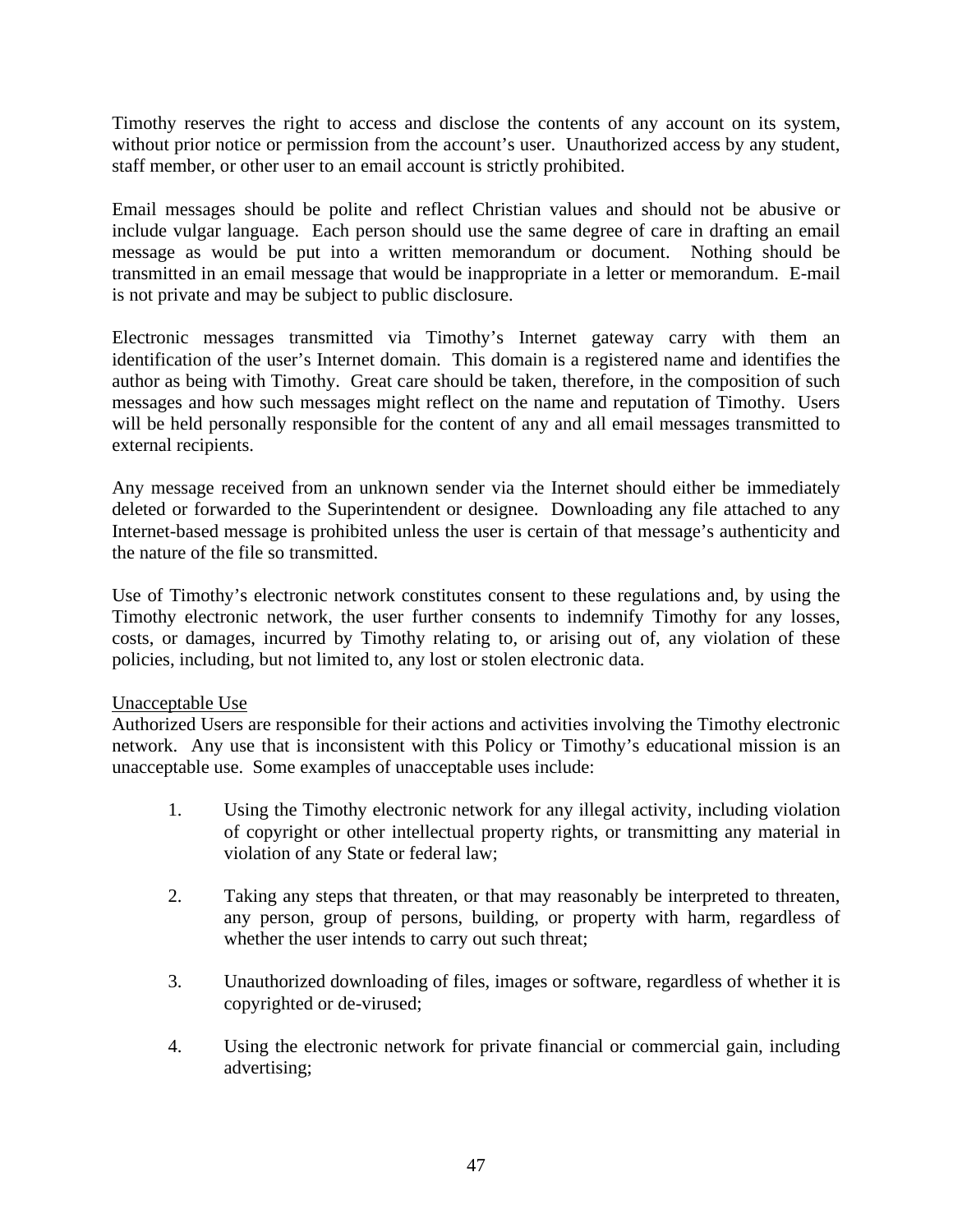- 5. Wastefully using resources, such as file space;
- 6. Creating or forwarding chain letters, "spam," or other unsolicited or unwanted messages;
- 7. Creating or sending e-mail or other communications that purport to come from another individual (commonly known as "spoofing"), or otherwise assuming an anonymous or false identity in communicating with other individuals, businesses, or organizations;
- 8. Modifying, disabling, compromising, or otherwise circumventing any anti-virus, user authentication, content filter, or other security feature maintained on the electronic network or on any external computer, computer system, or computer account;
- 9. Hacking or gaining unauthorized access to files, resources, or entities;
- 10. Creating or deliberately downloading, uploading, or forwarding any computer virus, or otherwise attempting to modify, destroy, or corrupt computer files maintained by any individual on any computer;
- 11. Compromising the privacy or safety of oneself or others, including the unauthorized disclosure, dissemination, or use of personal identifying information such as personal addresses, telephone numbers, photographs, or other information of a personal nature;
- 12. Using another user's account or password;
- 13. Disclosing any computer network password (including your own) to any other individual;
- 14. Posting material authored or created by another without consent or plagiarizing;
- 15. Posting anonymous messages;
- 16. Accessing, submitting, posting, publishing, or displaying any defamatory, inaccurate, abusive, obscene, profane, sexually oriented, threatening, racially offensive, harassing, or illegal material;
- 17. Using the network while access privileges are suspended or revoked;
- 18. Disrupting the educational process, including use that is reasonably foreseeable to result in a disruption or interfere with the rights of others at any time, either during the school day or after school hours;
- 19. Disrupting or interfering with the Timothy electronic network;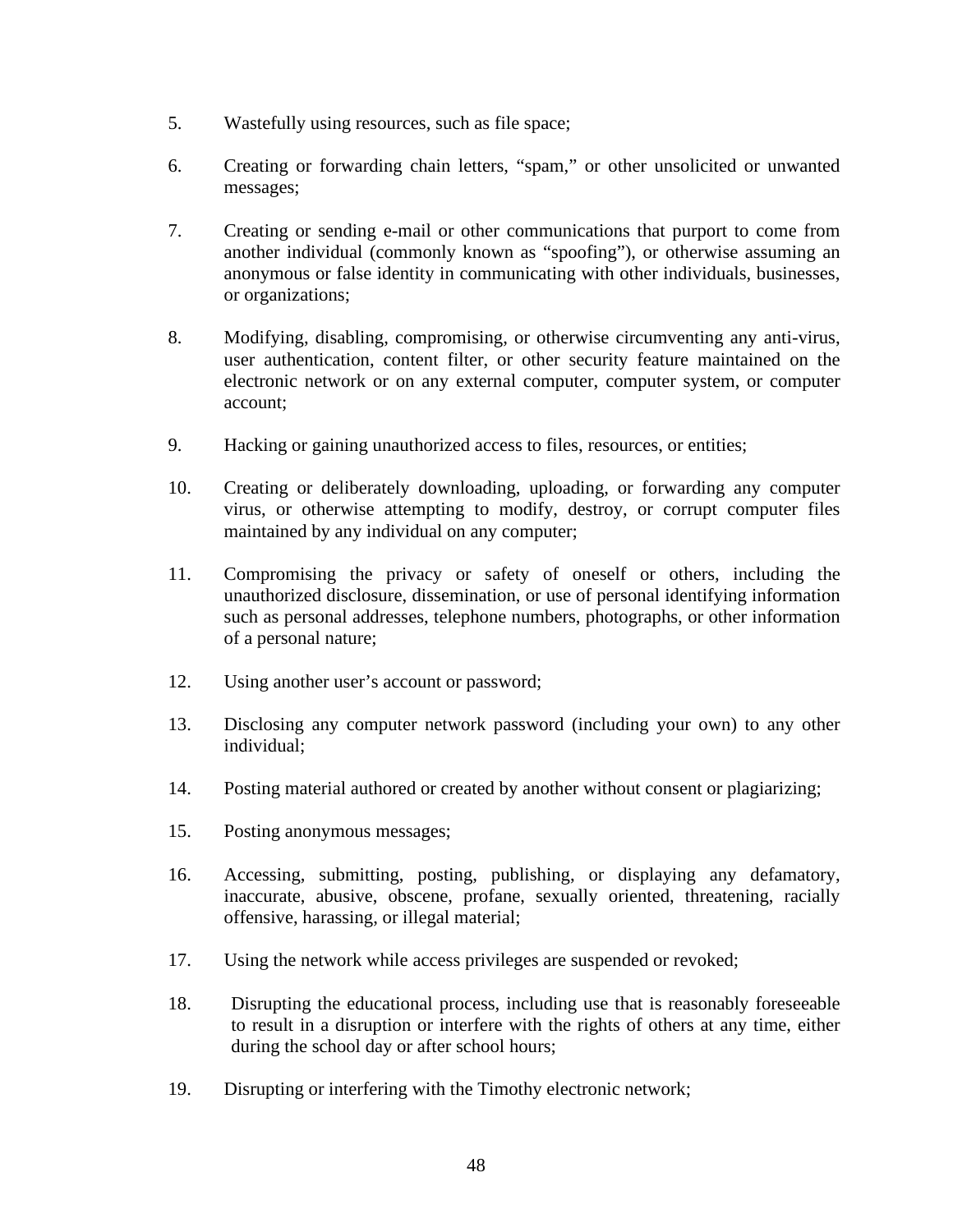- 20. Sending mass electronic mail to multiple users without prior authorization by the Superintendent or designee;
- 21. Misrepresenting one's identity in electronic communications;
- 22. Engaging in any activity that does not meet the intended purposes of the Timothy electronic network, as set forth in the Timothy Electronic Network Acceptable Use Policy and any other rules promulgated by the Superintendent or designee;
- 23. Communicating or socializing with students through private e-mail accounts, Internet accounts, texting, or other means of private electronic communication, including, but not limited to, social networking sites, without the prior authorization of the Superintendent or designee;
- 24. Vandalizing or attempting to vandalize the electronic network, computer hardware, another user's or Timothy's data or system settings; and
- 25. Attempting to commit any action that would constitute an unacceptable use if accomplished successfully.

# Disk Storage

Authorized Users must be aware of the limited storage capacity and bandwidth available on the network. Authorized Users should refrain from high-bandwidth activities (streaming video or music) and unauthorized large downloads. To save room on the server, all Authorized Users are required to keep the number of files saved on their network drives to a minimum. Do not download programs, patches, or any non-school related files. The Superintendent or designee may occasionally access your files as we verify network usage, scan for viruses, and minimize overhead. Do not keep private materials on the Timothy electronic network.

# Security

Network security is a high priority. Security on the Timothy electronic network is in place to protect every user. Security breaches or risks, or problems on the Timothy electronic network must be reported immediately to the Superintendent or designee and not disclosed to other users.

# <span id="page-51-0"></span>**5.2 CURRICULUM**

Timothy complies with the programmatic requirements applicable to non-public statutes by Illinois law and 23 Ill. Admin. Code 425.30(c). Accordingly, instruction at Timothy is provided in English, except as permitted by 105 ILCS 5/27-2, and comprises subjects of education taught to children of corresponding age in public school, including language arts, mathematics, the biological, physical and social sciences, the fine arts and physical development, as well as health education as required by 105 ILCS 110.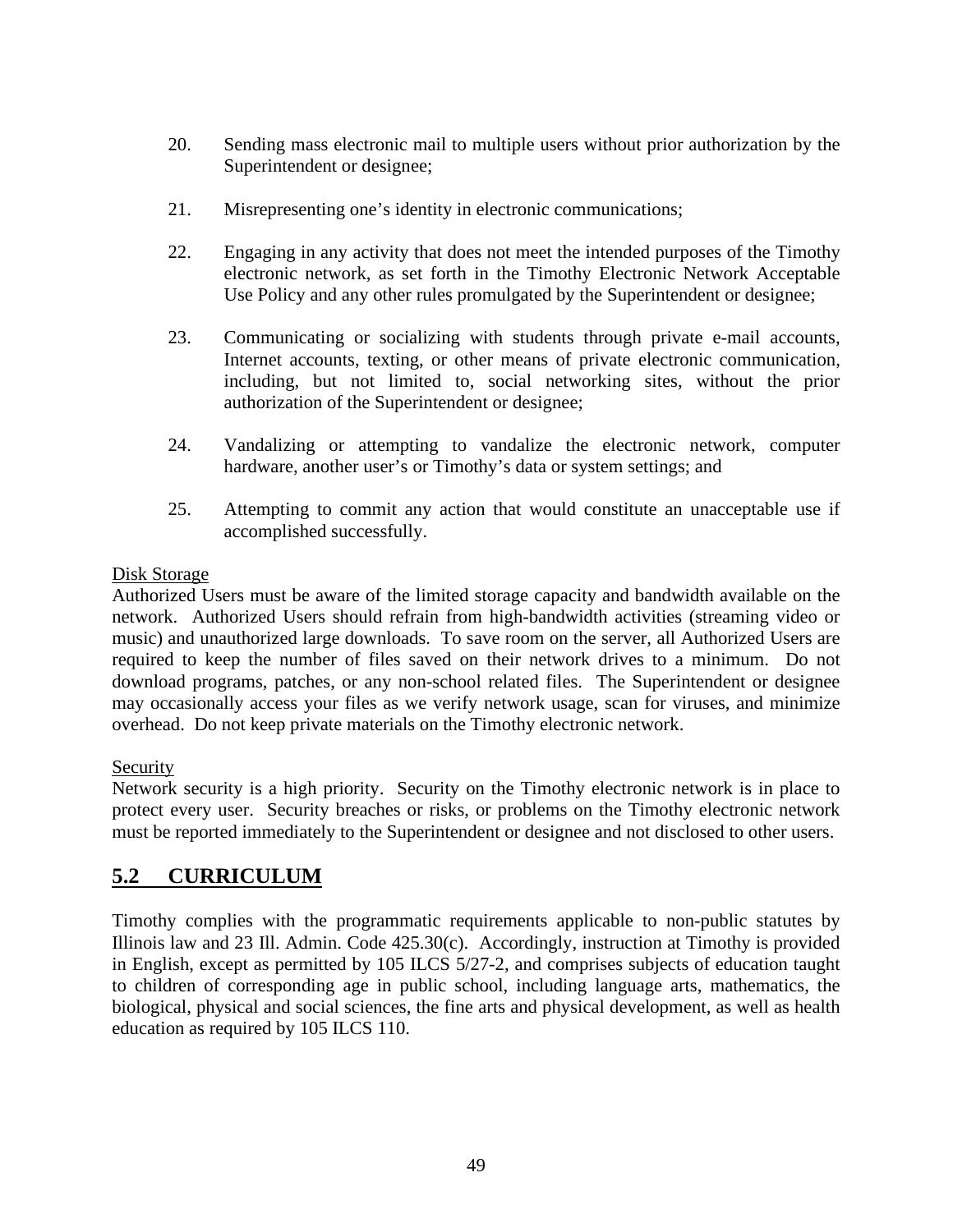# **SECTION 6 – STUDENTS**

# <span id="page-52-1"></span><span id="page-52-0"></span>**6.1 STUDENT CONDUCT AND DISCIPLINE**

All Timothy students are expected to behave and conduct themselves consistent with Timothy's Mission, Vision, and Statement of Belief on Marriage, Gender, and Sexuality. Students are to serve one another and our Christian school by giving their best in every area of school-life, by demonstrating Christ-like behavior, and by honoring our Lord Jesus Christ.

Bullying, physical, sexual, and emotional abuse, and harassment are contrary to God's will for his people, state law, and the policies of the Board. Bullying, physical, sexual, and emotional abuse, and harassment diminish students' ability to learn and Timothy's ability to educate. Preventing these harmful and disruptive behaviors is an important goal of Timothy. People are created to reflect God Himself and, therefore, are expected to treat each other with respect.

Students who engage in misconduct are subject to discipline in accordance with Timothy's student discipline policies, up to, and including, suspension and/or expulsion.

Please refer to the Parent-Student Handbook for further information.

# <span id="page-52-2"></span>**6.2 STUDENT RECORDS**

Timothy respects all confidential information related to students. All personal records of students and families on file are kept in the strictest of confidence. Information pertaining to the admission, enrollment, academic progress, health, discipline, or disenrollment of a student will be kept confidential, unless the student's parent(s) has given written permission for disclosure or such disclosure is otherwise required by law.

The Superintendent or designee shall maintain and protect the confidentiality of school student records, inform staff members of this Policy, and inform students and their parents of their rights regarding school student records.

### Access

A parent or a designated representative of the parent shall have the right to inspect and copy all school student records of that parent's child with limited exception as required by law. A request to inspect and copy records shall be made in writing to the School Registrar. Timothy shall grant the request to inspect and copy student school records within ten (10) calendar days of receipt of the request. Parents will be charged a copying fee of \$1.00 per page unless waived by the Superintendent or designee. Timothy shall not grant a parent any right of access to or inspection of the student's school records if the Superintendent, School Registrar, or designee has been provided with a certified copy of a court order, an order of protection, or other legally binding document relating to such matters as divorce, separation, or custody that specifically revokes these rights or prohibits access. If a student's parent is to be denied access to student records and school-related information regarding the student, it is the responsibility of the student's other parent to provide to the Timothy school office a certified copy of the court order, parenting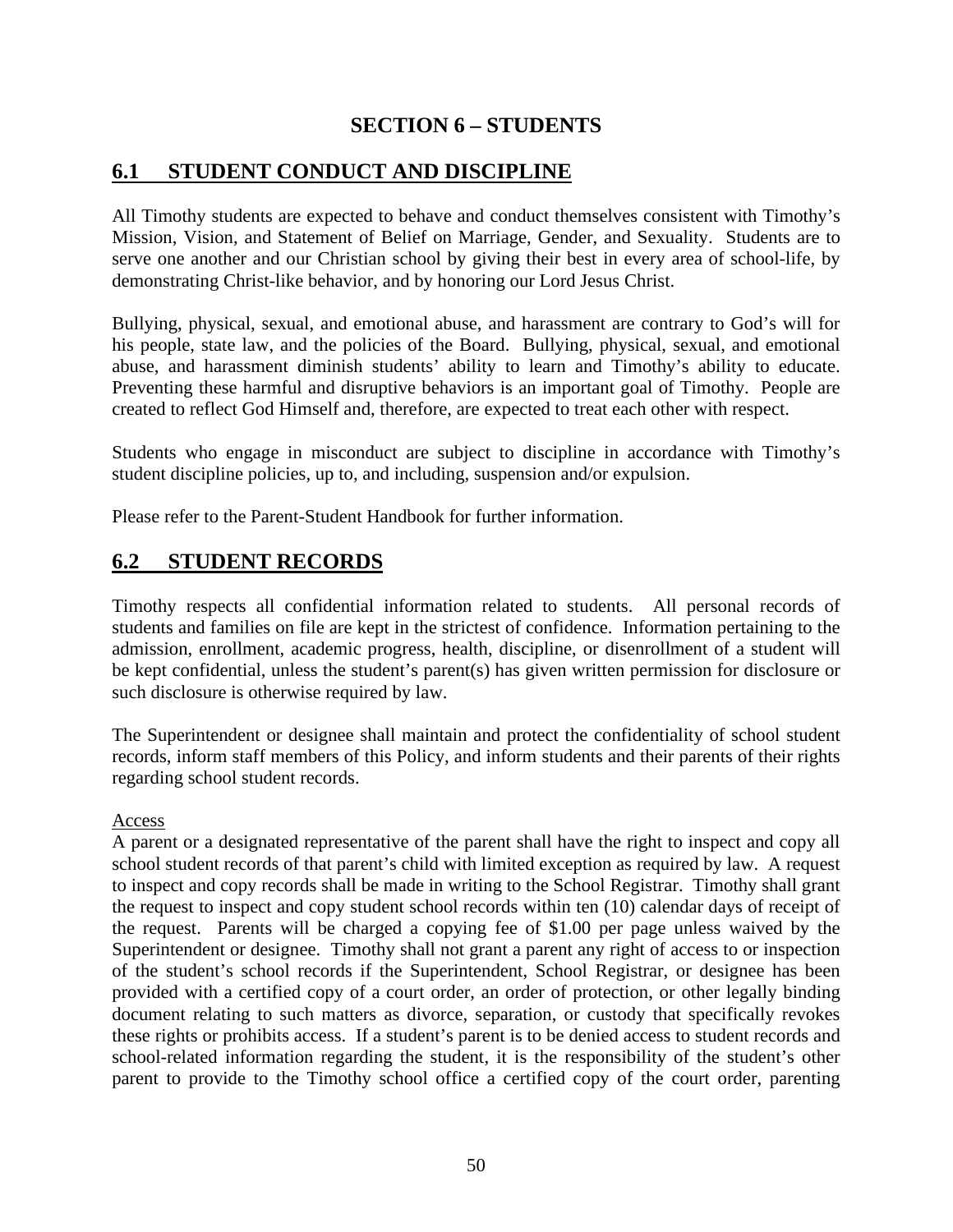agreement or plan, or other documentation that specifically revokes these rights or prohibits access.

### Notification

If a student's school records are to be disclosed to someone other than the student's parent as permitted by law, notice to the parent will be provided at least five (5) school days prior to the release of the records.

### Retention/Destruction

Upon graduation, transfer, or withdrawal from Timothy, only the student's transcript will be retained by Timothy. Timothy shall notify parents and students of the opportunity to pick up the student's cumulative school records upon graduation, transfer, or withdrawal, and at least ten (10) calendar days before destruction of the non-transcript portions of the student's school records.

See Board Policy, *Record Retention & Destruction Policy*.

# Transferring Records

Timothy shall transfer a student's school records to another school upon request by the parent or upon request from the records custodian at the school to which the student is enrolled or intends to enroll. A request to transfer records shall be made in writing to the School Registrar. Timothy shall transfer a copy of a student's school records within ten (10) calendar days of receipt of the request. Certified copies of records will be provided within fourteen (14) calendar days.

# <span id="page-53-0"></span>**6.3 EXTRACURRICULAR AND CO-CURRICULAR ACTIVITIES**

# Criteria for Extracurricular and Co-Curricular Activities

The Extracurricular Committee, Superintendent, or designee must approve an extracurricular or co-curricular activity in order for it to be considered a Timothy-sponsored extracurricular or cocurricular activity. The criteria for an activity includes, but is not limited to, the following criteria:

- 1. The activity will contribute to the leadership abilities, social well-being, selfrealization, good citizenship, or general growth of student-participants;
- 2. Fees assessed students are reasonable and do not exceed the actual cost of operation;
- 3. Timothy has sufficient financial resources for the activity; and
- 4. The activity will be supervised by a school-approved sponsor.

### Criteria for Participation

Selection for membership or participation in a Timothy-sponsored activity is at the discretion of the activity's teacher(s), sponsor(s), or coach(es), provided that the selection criteria conform to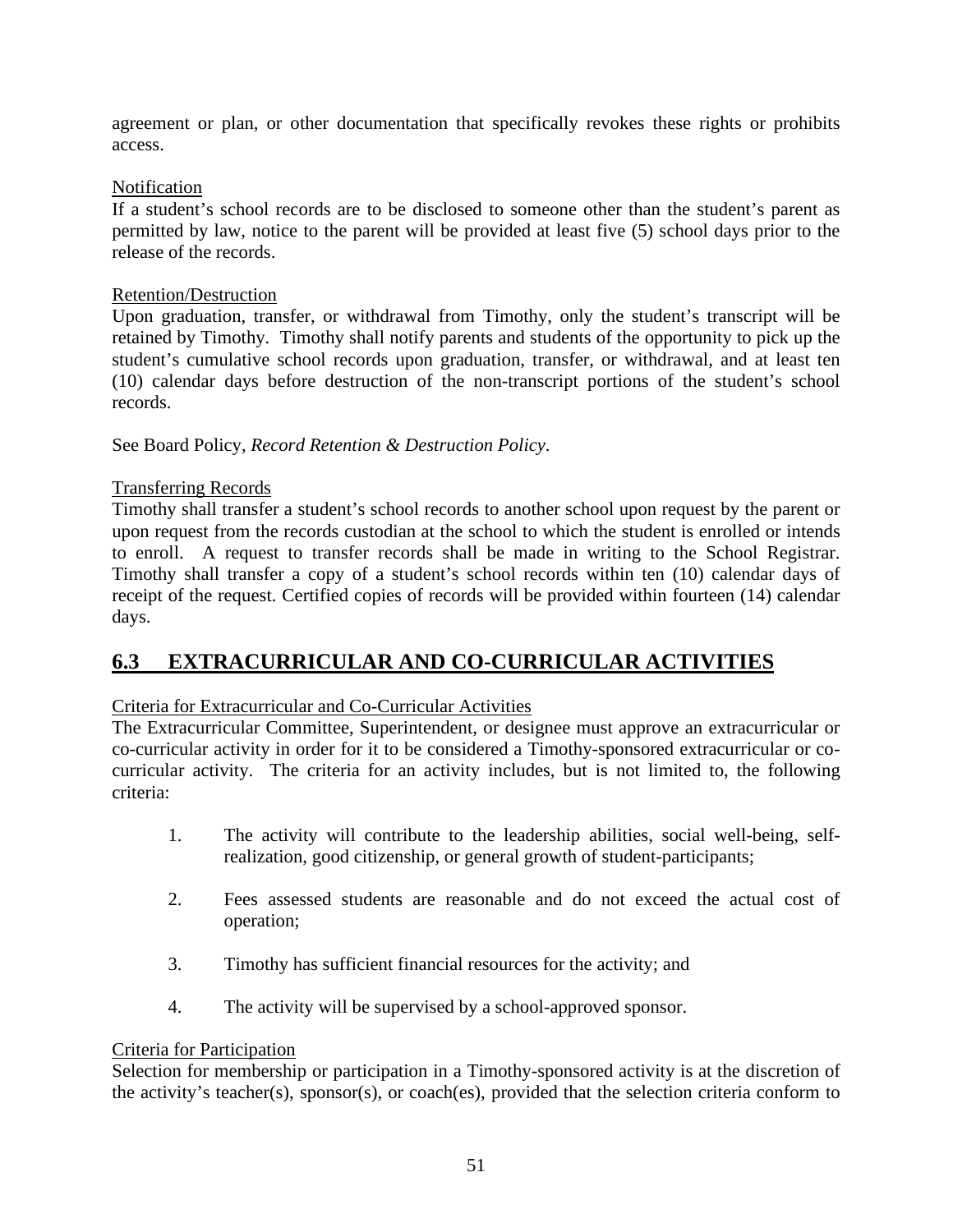Timothy's policies and, if applicable, the policies of the activity's governing organization or association of which Timothy is a member. Students must satisfy all academic standards and must comply with the activity's rules, Board Policies, and Timothy rules and codes of conduct.

# Extracurricular and Co-Curricular Code of Conduct

The Extracurricular Committee, Superintendent, or designee, with input from administrators, teachers, sponsors, and coaches, shall develop a Code of Conduct for extracurricular and cocurricular activities. The Code of Conduct shall: (1) require participants to conduct themselves as good citizens and exemplars of Timothy at all times, including after school, on days when school is not in session, and whether on or off school property; (2) emphasize that hazing and bullying activities are strictly prohibited; and (3) notify participants that failure to abide by it could result in removal from the activity. The Code of Conduct shall be reviewed by the Superintendent or designee annually and presented to the Extracurricular Committee.

Participants in extracurricular and co-curricular activities must abide by the Code of Conduct for the activity and Board Policy. All coaches and sponsors of extracurricular and co-curricular activities shall annually review the Code of Conduct with participants and provide participants with a copy.

# Scheduling for Extracurricular and Co-Curricular Activities

Timothy will not schedule or participate in extracurricular and co-curricular activities on Sundays unless the scheduled event is a scheduled competition by the activity's governing organization or association of which Timothy is a member. The Board may consider scheduling extracurricular and co-curricular activities on a Sunday if a tournament game is canceled and rescheduled to a Sunday or in the event of other extreme circumstances.

Please refer to grade-level specific policies on Extracurricular Activities available in the Parent-Student Handbook for further information.

# <span id="page-54-0"></span>**6.4 HOMESCHOOLED STUDENTS**

This Policy is applicable to homeschooled students only; it is not applicable to students who are enrolled in any other schools. In addition, this applies to only the Timothy Elementary School, Middle School, and High School; it does not apply to the Timothy Preschool.

# Admission of Homeschooled Students

All home-school students seeking to enroll in any Timothy class must submit an application for admission to Timothy. The application will be considered by the Director of Admissions and the Admissions Committee, and an interview may be required. Contact the Director of Admissions.

In addition, to be considered for admission, families must be willing to support the Timothy Mission, Vision, and Statement of Belief on Marriage, Gender, and Sexuality. Students must agree to abide by student conduct requirements. Parents must be willing to allow their children to be educated and influenced in an intentionally Christian environment.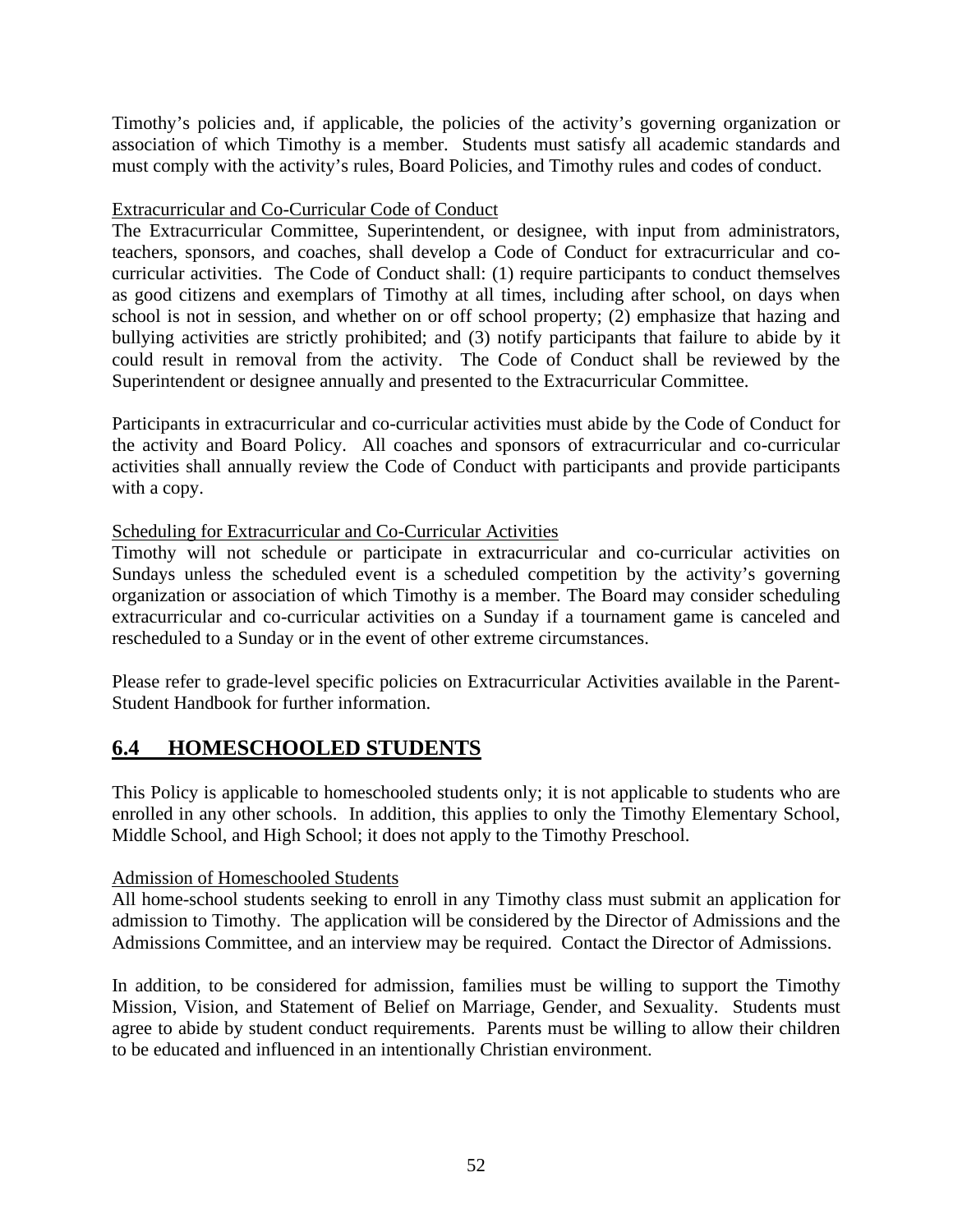Academic Classes & Timothy Diploma

For Kindergarten through Grade 5, a homeschooled student is eligible to participate in special classes only (e.g., band, orchestra, art, music, computer, and physical education) provided there is space available in the class and the homeschooled student is admitted to Timothy.

For Grades 6-8, a homeschooled student is eligible to participate in special classes (e.g., band, orchestra, art, music, computer, and physical education) and other classes as approved by the Superintendent or designee provided there is space available in the class and the homeschooled student is admitted to Timothy. Home-school students are not eligible to earn a Timothy 8th Grade Diploma.

For Grades 9-12, a homeschooled student is eligible to participate in any class up to a maximum of two classes per semester provided there is space available in the class and the homeschooled student is admitted to Timothy. A student may participate in additional classes per semester if approved by the Superintendent or designee. Home-school students enrolled in classes at Timothy are not eligible to earn a Timothy High School Diploma. In order to earn a Timothy High School Diploma, the student must be admitted to and enrolled at Timothy as a full-time student for his/her Junior (Grade 11) and Senior (Grade 12) years. See Board Policy, *Admission*.

A homeschooled student who participates in any Timothy class is subject to all policies, regulations, and rules that are applicable to all Timothy students, including payment of any tuition or fees.

Extracurricular Activities, Including Interscholastic Competition

A homeschooled student is eligible to participate in "no cut" interscholastic athletic activities provided the student is admitted to Timothy and enrolled in at least one Timothy class during the period of participation in the interscholastic athletic activity. In addition, the homeschooled student's participation must adhere to the regulations established by Timothy and any association in which Timothy maintains a membership (e.g., IHSA).

A homeschooled student is eligible to participate in non-athletic extracurricular activities provided the student is admitted to Timothy, enrolled in at least one Timothy class during the period of participation in the activity, and there is space available in the activity.

A homeschooled student who participates in any Timothy extracurricular activity is subject to all policies, regulations, and rules that are applicable to other participants in that activity, including payment of any fees.

# <span id="page-55-0"></span>**6.5 "ASHLEY'S LAW" POLICY**

A parent or guardian, or any other individual registered with the Department of Public Health as a designated caregiver of a student who is a registered qualifying patient, may request authorization to administer a medical cannabis infused product to the student on school premises or school transportation, or request that a properly trained school nurse or administrator administer a medical cannabis infused product to the student on school premises or school transportation, if both the student and the registered designated caregiver have been issued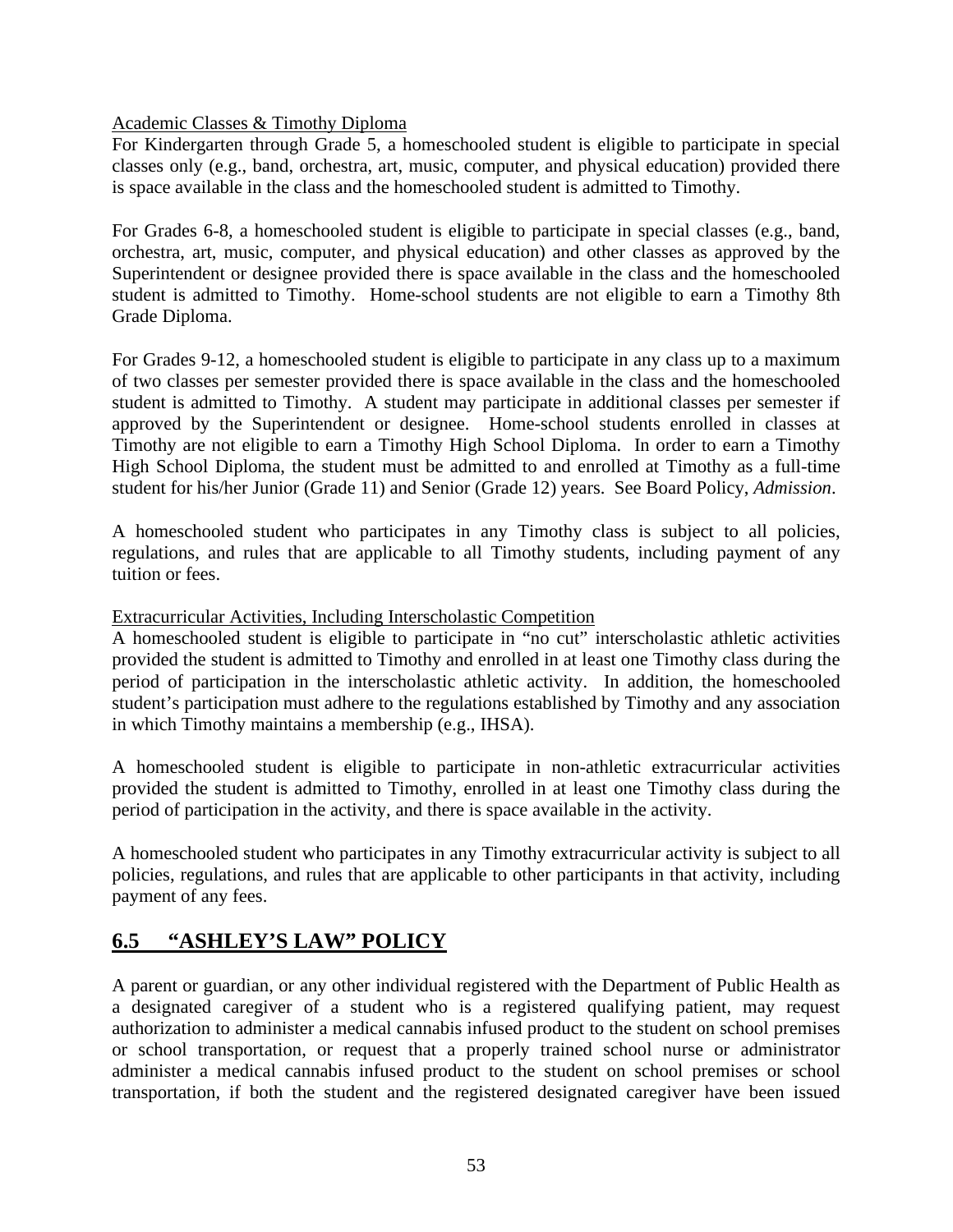registry identification cards issued by the Illinois Department of Public Health under the Compassionate Use of Medical Cannabis Pilot Program Act.

To request such authorization, the student's guardian(s) must provide copies of both the student and designated caregiver's valid registry identification cards to the Superintendent at least seven (7) calendar days prior to the desired start date of administration of any medical cannabis product on school premises or school transportation. The student's guardian(s) must clearly specify in writing when, where, and how any medical cannabis product is to be administered. A new request for authorization must be provided at the start of each school year.

Authorization may be denied if, in the opinion of the Superintendent, it would create a disruption to the school's educational environment or would cause exposure of the product to other students. No member of the school's staff may be required to administer any medical cannabis products. Storage of medical cannabis products on school premises is prohibited. If authorization is provided, the designated caregiver must promptly remove any medical cannabis products from school premises or transportation as soon as administration of the product is complete.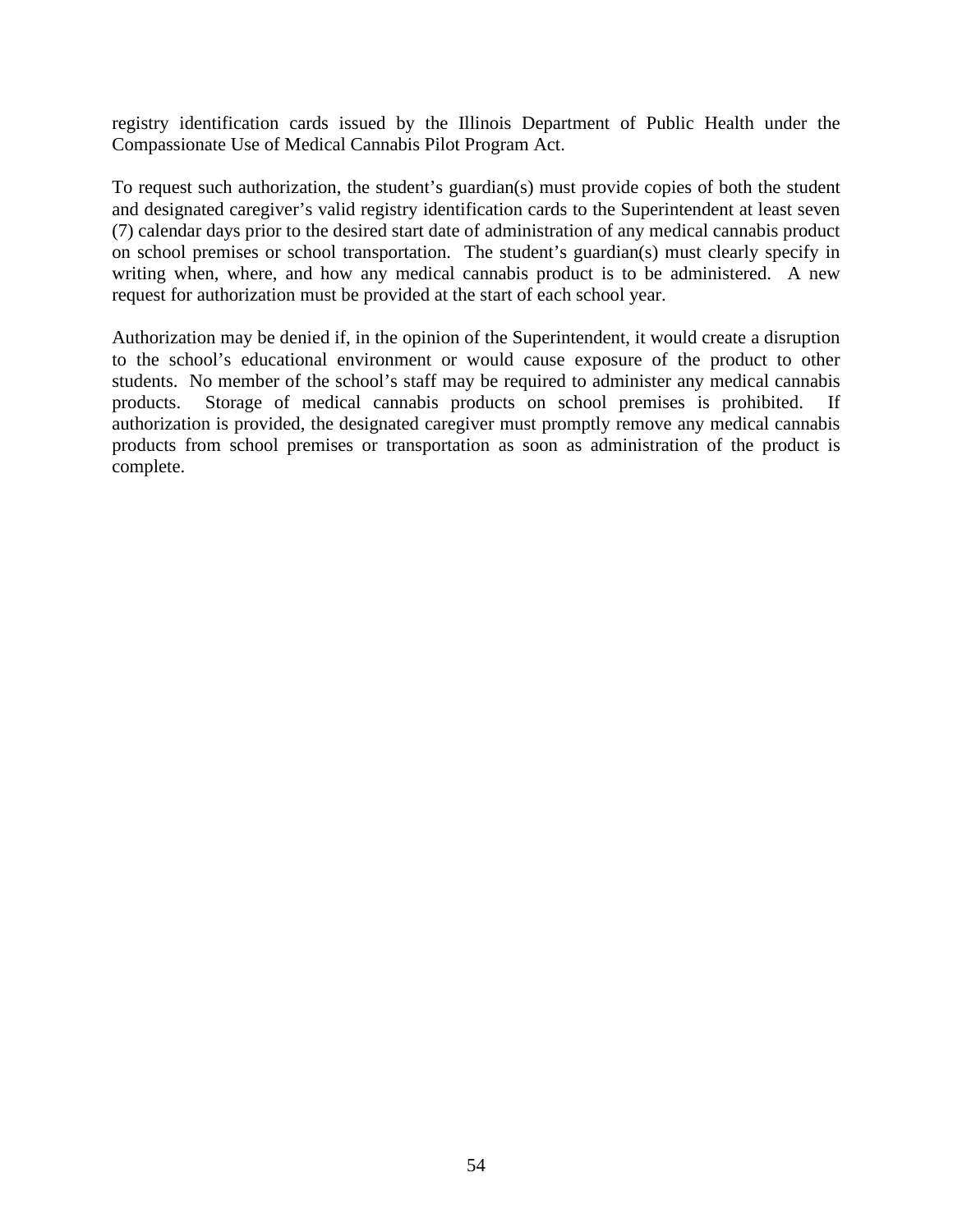# **SECTION 7 – COMMUNITY RELATIONS**

# <span id="page-57-1"></span><span id="page-57-0"></span>**7.1 VISITORS TO AND CONDUCT ON TIMOTHY PREMISES**

### Definitions

- 1. "School property" means Timothy buildings and grounds, vehicles used for Timothy purposes, and any location used for a Timothy-related or -sponsored meeting, event, or activity.
- 2. "Visitor" means any person other than a Timothy employee or an enrolled Timothy student.

Upon arriving at the school, all visitors must sign in, may be asked to show identification, and wear a visitor's badge. When leaving the school, visitors must sign out and return their badge. On those occasions when large groups of parents and friends are invited onto school property, visitors are not required to sign in and out or wear a badge, but must follow school officials' instructions. Persons on school property without permission will be directed to leave and may be subject to criminal prosecution.

Timothy expects mutual respect, civility, and orderly conduct among all people on school property or at a school event. No person on school property or at a school event (including visitors, students, and employees) shall:

- 1. Strike, injure, threaten, harass, or intimidate an employee, a member of the Board of Directors, or any other person;
- 2. Behave in an unsportsmanlike manner, or use vulgar or obscene language;
- 3. Except as specifically permitted by State law, possess a weapon, any object that can reasonably be considered a weapon or looks like a weapon, or any dangerous device;
- 4. Damage or threaten to damage another's property;
- 5. Damage or deface school property;
- 6. Violate any federal or Illinois law, or town or county ordinance;
- 7. Smoke or otherwise use tobacco products;
- 8. Consume, possess, distribute, or be under the influence of alcoholic beverages or illegal drugs;
- 9. Use or possess medical cannabis;
- 10. Impede, delay, disrupt, or otherwise interfere with any school activity or function (including using cellular phones in a disruptive manner);
- 11. Enter upon any portion of school premises at any time for purposes other than those that are lawful and authorized by the Board;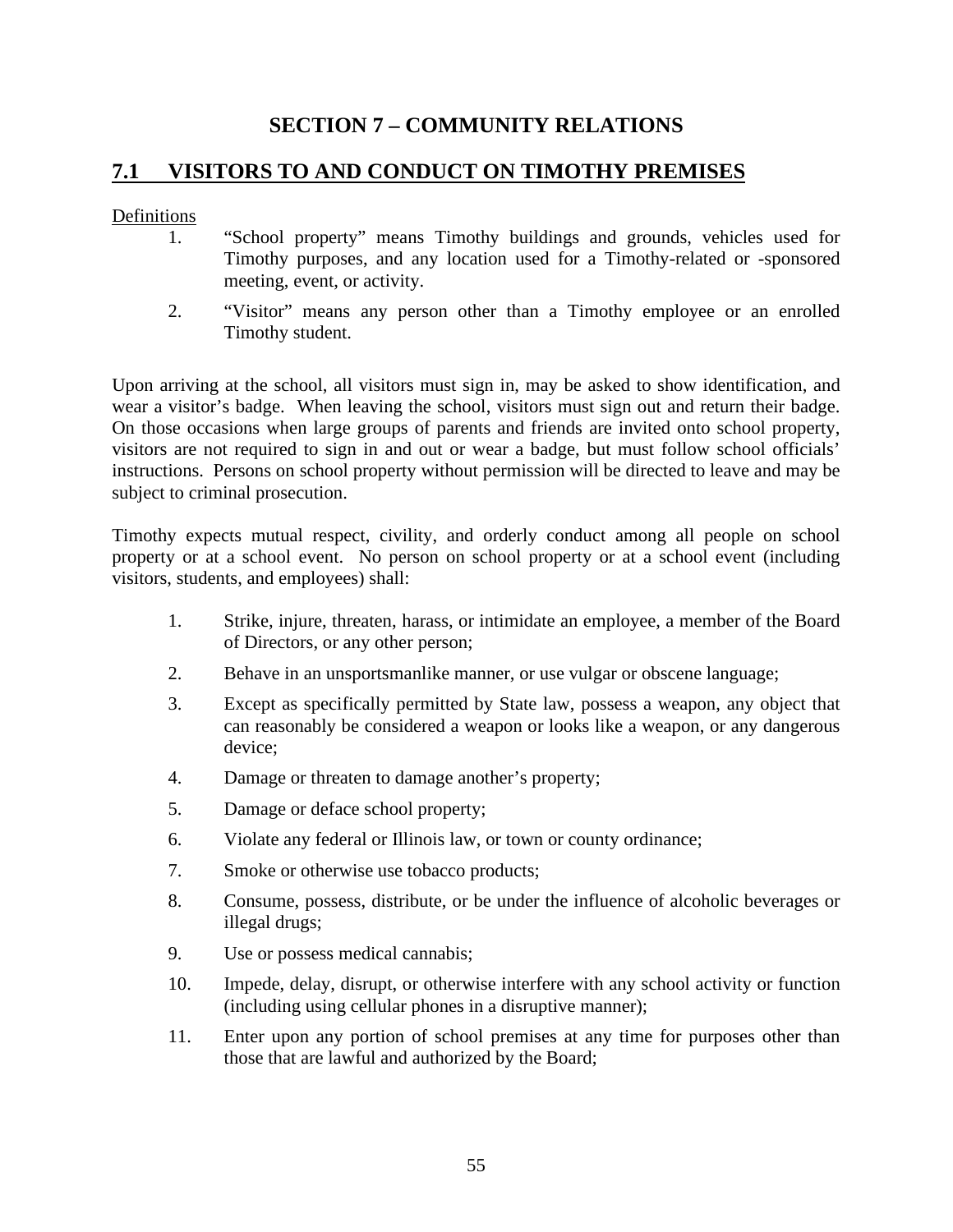- 12. Operate a motor vehicle: (a) in a risky manner, (b) in excess of 20 miles per hour, or (c) in violation of an authorized employee's directive;
- 13. Engage in any risky behavior, including roller-blading, roller-skating, or skateboarding;
- 14. Violate other Timothy policies or regulations, or a directive from an authorized security officer or Timothy employee; or
- 15. Engage in any conduct that interferes with, disrupts, or adversely affects Timothy or a school function.

### Convicted Child Sex Offender and Notification Laws

State law prohibits a child sex offender from being present on school property or loitering within 500 feet of school property when persons under the age of 18 are present, unless the offender meets either of the following two (2) exceptions:

- 1. The offender is a parent/guardian of a student attending the school and has notified the Superintendent of his/her presence at the school for the purpose of: (i) attending a conference with school personnel to discuss the progress of his or her child academically or socially, (ii) participating in child review conferences in which evaluation and placement decisions may be made with respect to his or her child regarding special education services, or (iii) attending conferences to discuss other student issues concerning his or her child such as retention and promotion; or
- 2. The offender received permission to be present from the Superintendent.

The Superintendent or designee shall supervise a child sex offender whenever the offender is in the vicinity of children.

The Superintendent or designee shall serve as the contact person for purposes of distributing and using information from law enforcement officials to provide parents the appropriate notification the *Sex Offender Community Notification Law* and the *Murderer and Violent Offender Against Youth Community Notification Law*.. The Superintendent shall manage a process for notification of parents during school registration that information about sex offenders is available to the public as provided in the *Sex Offender Community Notification Law*.

### **Enforcement**

Any staff member may request identification from any person on school property; refusal to provide such information is a criminal act. The Superintendent or designee shall seek the immediate removal of any person who refuses to provide requested identification.

Any person who engages in conduct prohibited by this Policy may be ejected from school property. The person also is subject to being denied admission to school events or meetings for up to one (1) calendar year.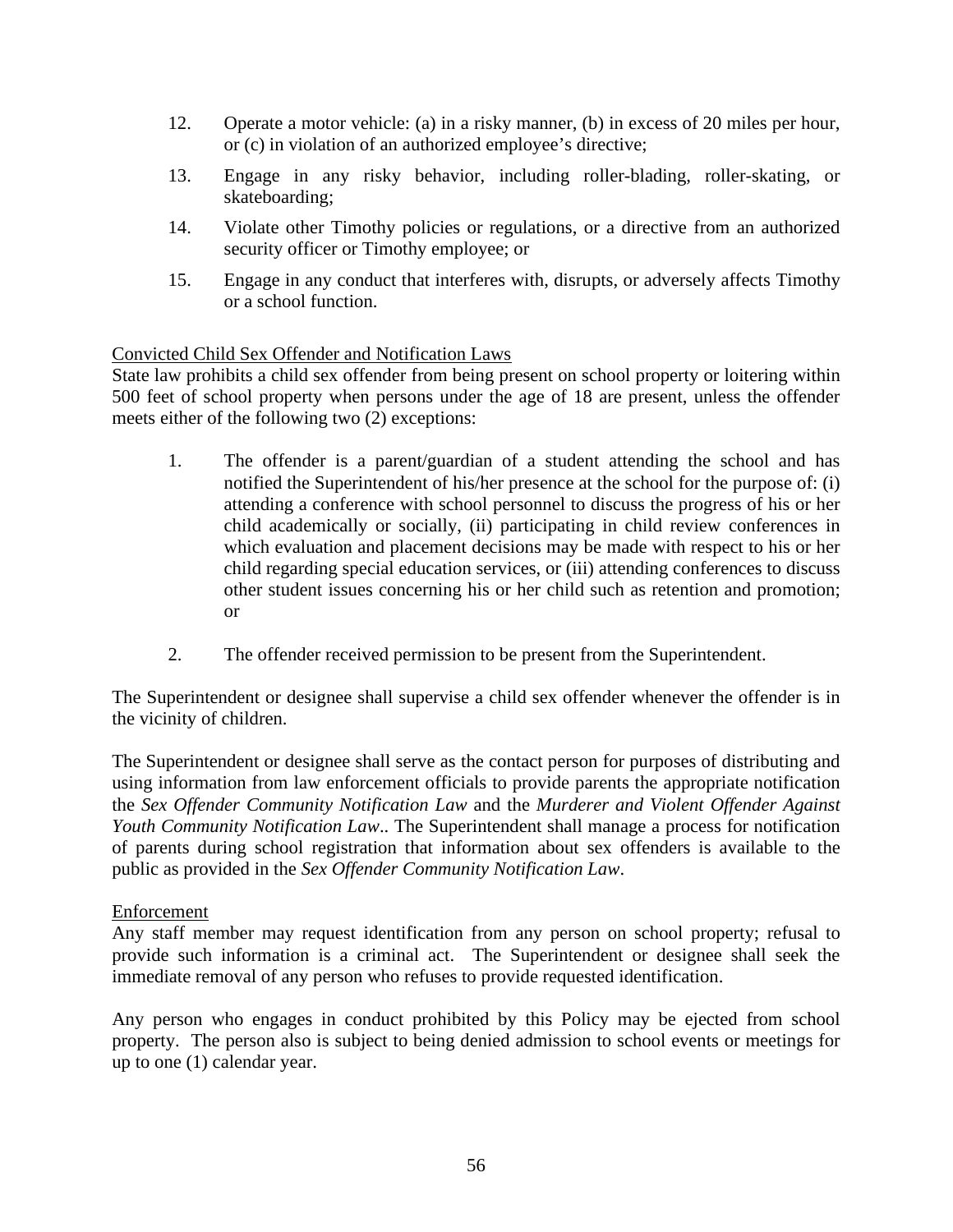# <span id="page-59-0"></span>**7.2 THIRD PARTY USE OF FACILITIES**

Use of Timothy facilities must be consistent with the Timothy Mission, Vision, and Statement of Belief on Marriage, Gender, and Sexuality. Individuals or organizations seeking to use Timothy facilities must acknowledge this in writing as part of the Timothy Facilities Use Agreement.

Timothy facilities are available to community organizations during non-school hours when such use does not: (1) interfere with any school function or affect the safety of students or employees, or (2) affect the property or liability of Timothy. Timothy reserves the right to cancel previously scheduled use of Timothy facilities by community organizations and other groups. The use of Timothy facilities requires the prior approval of the Superintendent or designee and is subject to applicable procedures.

The use of Timothy facilities for Timothy purposes has precedence over all other uses. Timothy facilities are available for use on Sundays before 1:00pm only by churches that have been granted use of Timothy's facilities. After 1:00pm on Sunday, Timothy facilities are available for use by other community organizations that have obtained approval for use consistent with this Policy.

All persons using Timothy's facilities must abide by Timothy's Board Policies and conduct rules at all times. Use of Timothy facilities must be consistent with the Timothy Mission, Vision, and Statement of Belief on Marriage, Gender, and Sexuality. Individuals or organizations seeking to use Timothy facilities must acknowledge this in writing as part of the Timothy Facilities Use Agreement.

Timothy may charge a facility use fee to community organizations granted use of its facilities at any time. A fee schedule and other terms of use shall be prepared by the Superintendent or designee.

# <span id="page-59-1"></span>**7.3 PARENT ORGANIZATIONS**

Parent organizations are invaluable resources to Timothy. While parent organizations have no administrative authority and cannot determine Timothy policy, the Board of Directors welcomes their suggestions and assistance.

Parent organizations are recognized by the Board of Directors and permitted to use the Timothy name or logo attributable to Timothy provided they first receive the Board or designee's express written consent. Consent to use the name or logo will generally be granted if the organization has a governance structure and operating guidelines containing the following:

- 1. The organization's name and purpose (such as to enhance students' educational experiences, to help meet educational needs of students, to assist specific clubs through financial support, or to enrich extracurricular activities);
- 2. The rules and procedures under which it operates;